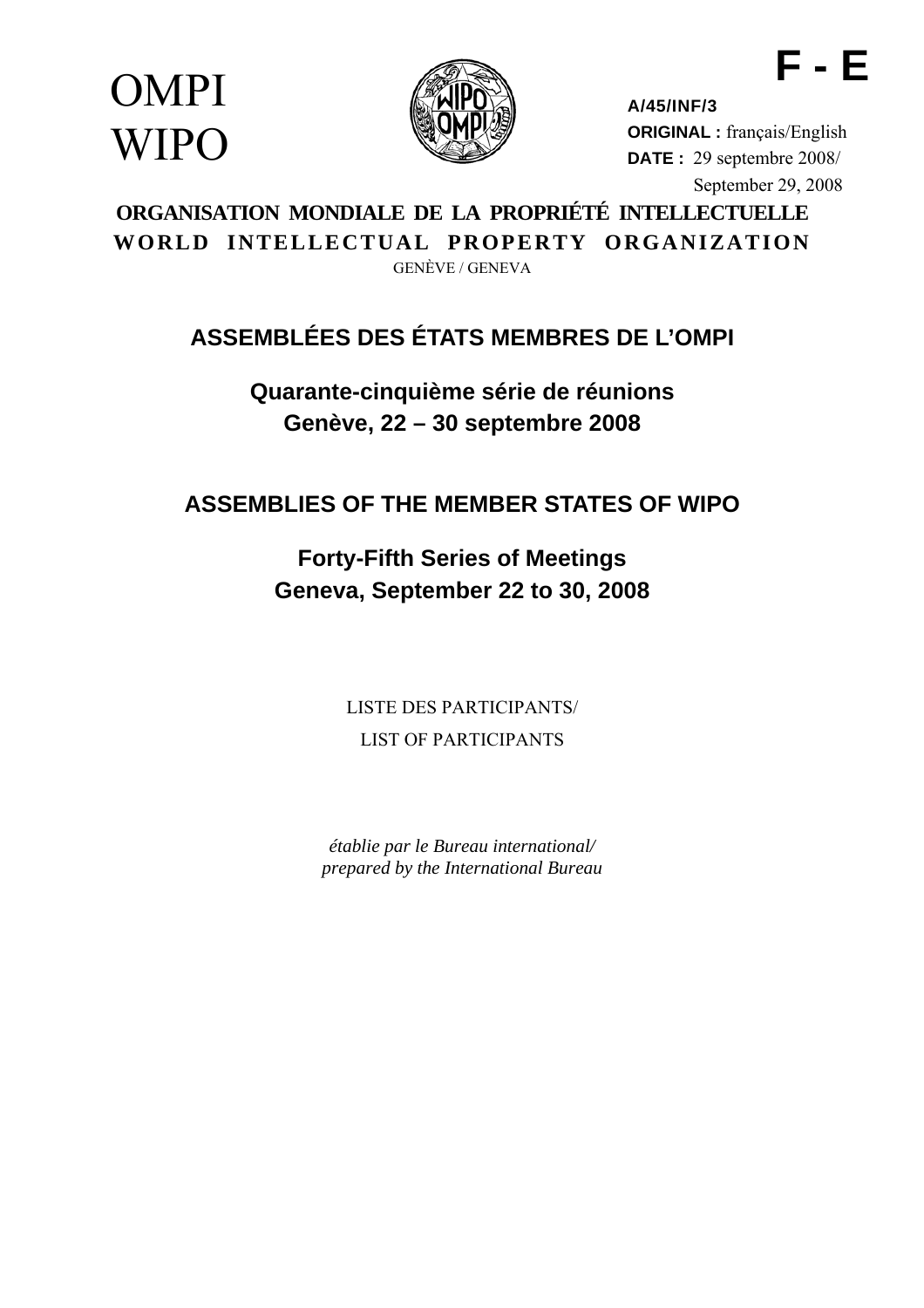## I. ÉTATS/STATES

*(dans l'ordre alphabétique des noms français des États avec une indication de l'assemblée ou des assemblées dont l'État est membre)* 

*(in the alphabetical order of the names in French of the States with an indication of the Assembly or Assemblies of which the State is a member*)

### Références/References

- 1) Assemblée générale de l'OMPI WIPO General Assembly
- 2) Conférence de l'OMPI WIPO Conference
- 3) Comité de coordination de l'OMPI WIPO Coordination Committee
- 4) Assemblée de l'Union de Paris Paris Union Assembly
- 5) Comité exécutif de l'Union de Paris Paris Union Executive Committee
- 6) Assemblée de l'Union de Berne Berne Union Assembly
- 7) Comité exécutif de l'Union de Berne Berne Union Executive Committee
- 8) Assemblée de l'Union de Madrid Madrid Union Assembly
- 9) Assemblée de l'Union de La Haye Hague Union Assembly
- 10) Assemblée de l'Union de Nice Nice Union Assembly
- 11) Assemblée de l'Union de Lisbonne Lisbon Union Assembly
- 12) Assemblée de l'Union de Locarno Locarno Union Assembly
- 13) Assemblée de l'Union de l'IPC [Classification internationale des brevets] IPC [International Patent Classification] Union Assembly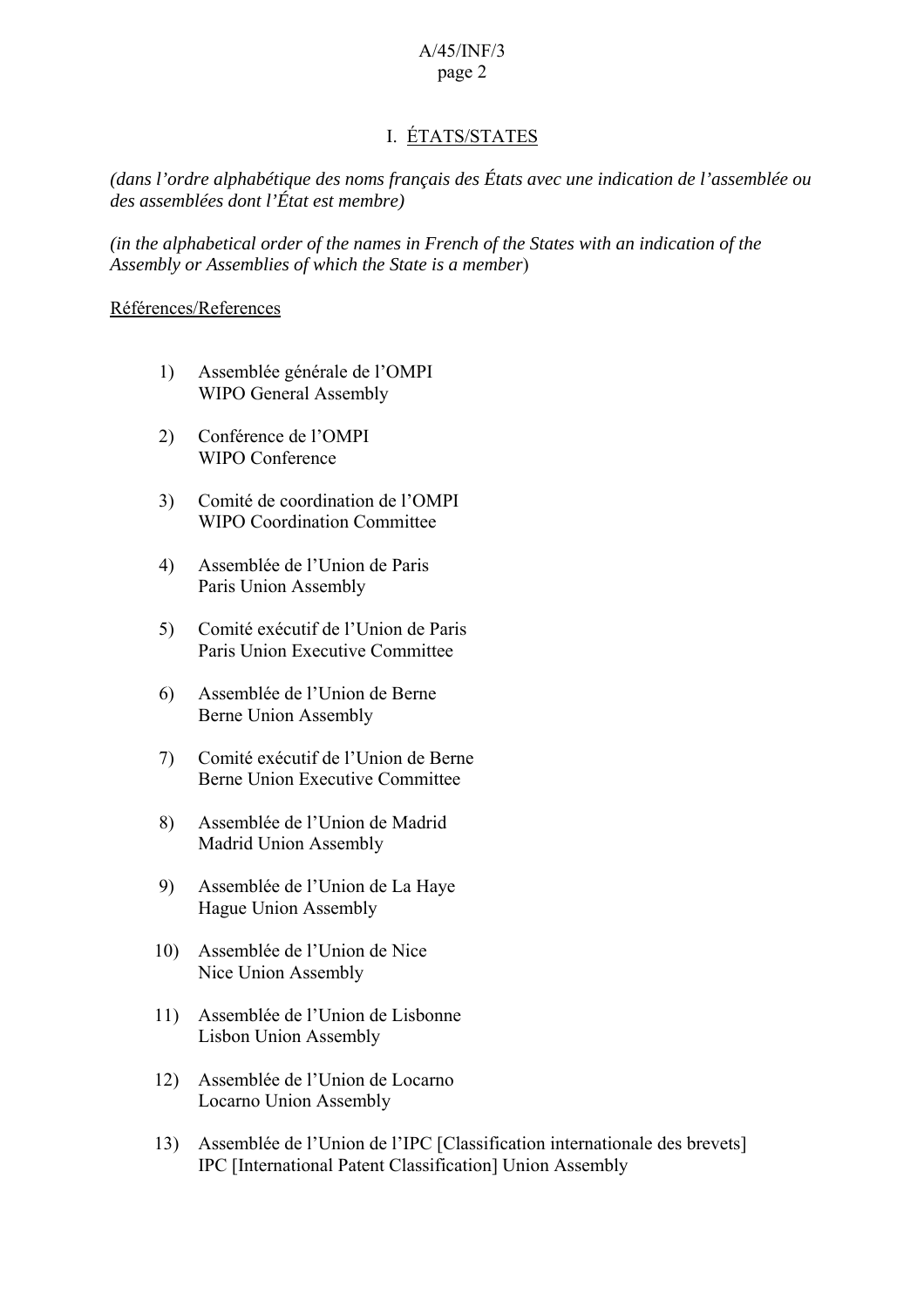- 14) Assemblée de l'Union du PCT [Traité de coopération en matière de brevets] PCT [Patent Cooperation Treaty] Union Assembly
- 15) Assemblée de l'Union de Budapest Budapest Union Assembly
- 16) Assemblée de l'Union de Vienne Vienna Union Assembly
- 17) Assemblée du WCT [Traité de l'OMPI sur le droit d'auteur] WCT [WIPO Copyright Treaty] Assembly
- 18) Assemblée du WPPT [Traité de l'OMPI sur les interprétations et exécutions et les phonogrammes] WPPT [WIPO Performances and Phonograms Treaty] Assembly
- 19) Assemblée du PLT [Traité sur le droit des brevets] PLT [Patent Law Treaty] Assembly

## $AFGHANISTAN<sup>2</sup>3$

Nanguyalai TARZI, Ambassador, Permanent Representative, Permanent Mission, Geneva

Akhshid JAVID, Third Secretary, Permanent Mission, Geneva

Mostainbillah BALAGH, Third Secretary, Permanent Mission, Geneva

## AFRIQUE DU SUD/SOUTH AFRICA 1) 2) 3) 4) 5) 6) 14) 15)

Glaudine J. MTSHALI (Mrs.), Ambassador, Permanent Representative, Permanent Mission, Geneva

Luvuyo NDIMENI, Deputy Permanent Representative, Permanent Mission, Geneva

Keith SENDWE, Chief Executive Officer, Companies and Intellectual Property Registration Office (CIPRO), Department of Trade and Industry, Pretoria

Melanie BERNARD-FRYER (Mrs.), Chief Operation Officer, Companies and Intellectual Property Registration Office (CIPRO), Department of Trade and Industry, Pretoria

Johan VAN WYK, Counsellor, Economic Development, Permanent Mission, Geneva

Jeanette SWANEPOEL (Ms.), Deputy Director, Economic Relations and Trade, Department of Foreign Affairs, Pretoria

Silas N. Elphus SEKONYANA, Economic Relations and Trade, Department of Foreign Affairs, Pretoria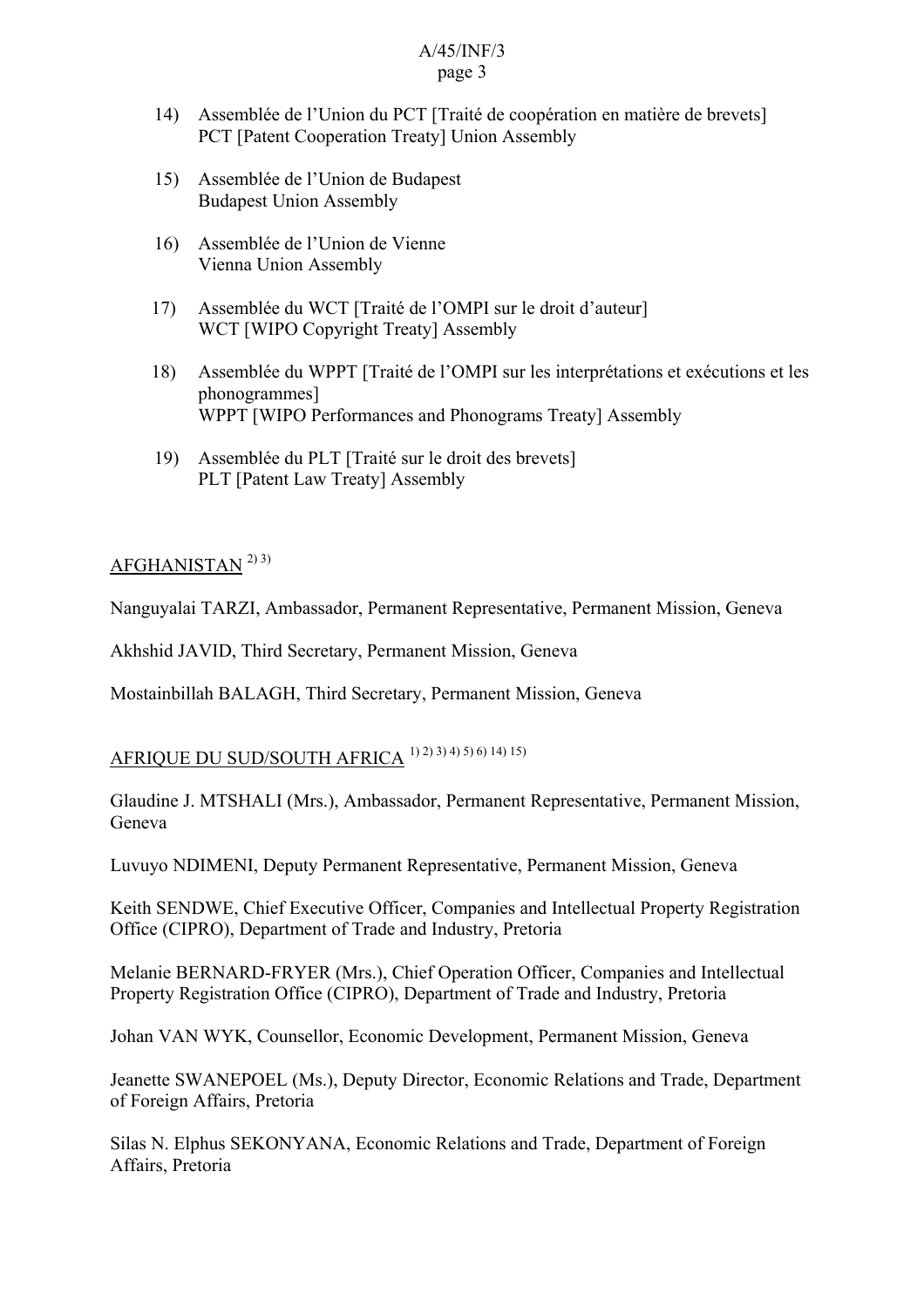Tom SUCHANANDAN, Manager, Advocacy and Policy Development, Department of Science and Technology, Pretoria

Weaver Simphiwe NCWANA, Deputy Director, Companies and Intellectual Property Registration Office (CIPRO), Department of Trade and Industry, Pretoria

Elena ZDRAVKOVA (Ms.), Acting Registrar, Patents and Designs, Companies and Intellectual Property Registration Office (CIPRO), Department of Trade and Industry, Pretoria

Kadi David PETJE, Deputy Registrar, Companies and Intellectual Property Registration Office (CIPRO), Department of Trade and Industry, Pretoria

Fleurette COETZEE (Ms.), Senior Manager, Trade Marks Division, Companies and Intellectual Property Registration Office (CIPRO), Department of Trade and Industry, Pretoria

Simon Z. QOBO, First Secretary, Economic Development, Permanent Mission, Geneva

Susanna CHUNG (Miss), Second Secretary, Economic Development, Permanent Mission, Geneva

ALBANIE/ALBANIA 1) 2) 4) 6) 8) 9) 10) 13) 14) 15) 17) 18)

Sejdi QERIMAJ, Ambassador, Permanent Representative, Permanent Mission, Geneva

Arjan RUKAJ, Director, Albanian Patent and Trademark Office (ALPTO), Directorate of Patents and Trademarks, Ministry of Economy, Trade and Energy, Tirana

Skender SPAHIU, Legal Advisor, Albanian Patent and Trademark Office (ALPTO), Directorate of Patents and Trademarks, Ministry of Economy, Trade and Energy, Tirana

Miranda PISTOLI (Ms.), Second Secretary, Permanent Mission, Geneva

ALGÉRIE/ALGERIA 1) 2) 3) 4) 6) 7) 8) 10) 11) 14)

Idriss JAZAIRY, ambassadeur, représentant permanent, Mission permanente, Genève

Larbi DJACTA, représentant permanent adjoint, Mission permanente, Genève

Djaballah BELKACEMI, chef de division qualité et sécurité industrielle, Ministère de l'industrie et de la promotion des investissements (MIPI), Alger

Hayet MEHADJI (Mme), premier secrétaire, Mission permanente, Genève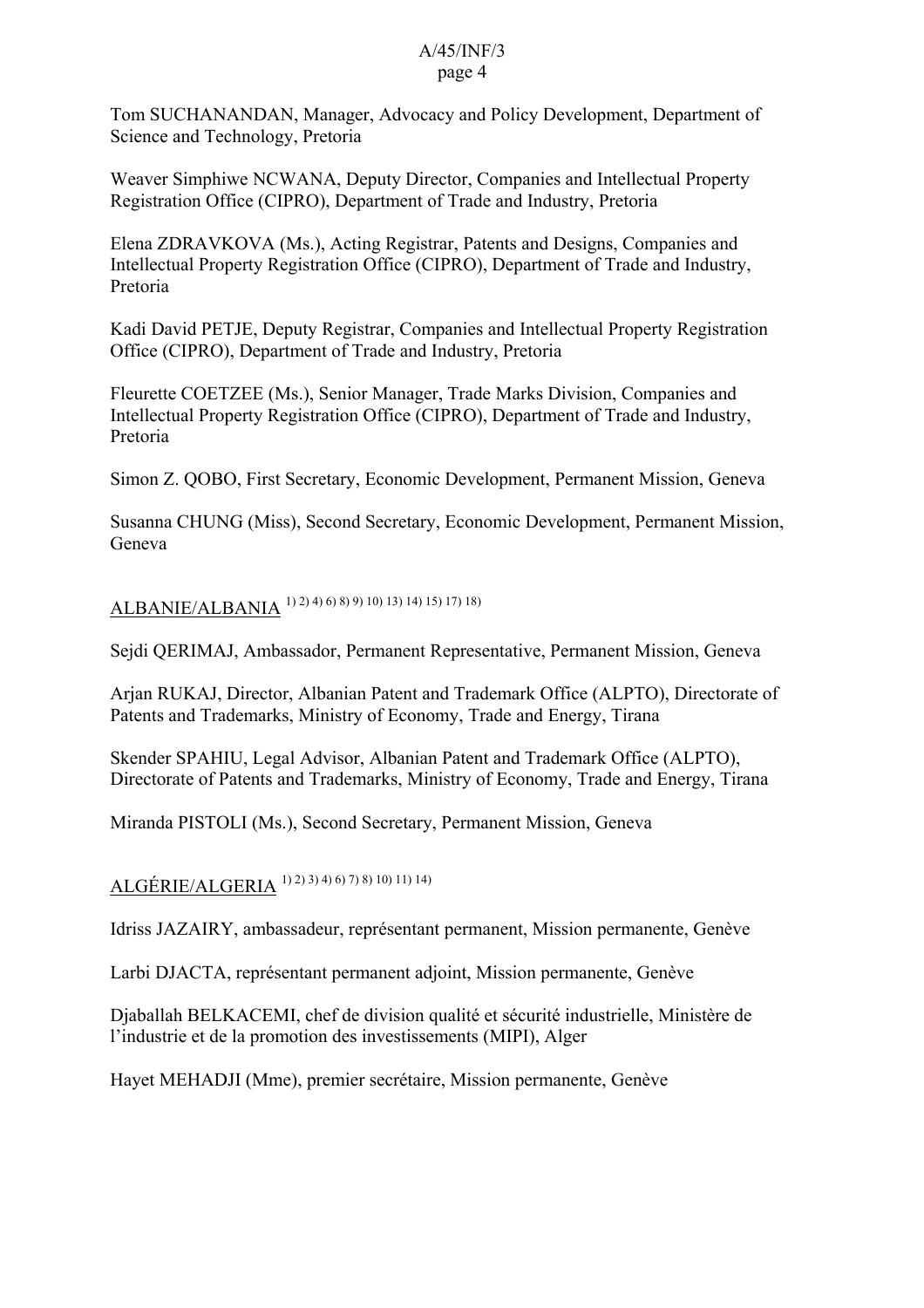# ALLEMAGNE/GERMANY 1) 2) 3) 4) 6) 7) 8) 9) 10) 12) 13) 14) 15)

Reinhard SCHWEPPE, Ambassador, Permanent Representative, Permanent Mission, Geneva

Johannes Christian WICHARD, Deputy Director General, Commercial and Economic Law, Federal Ministry of Justice, Berlin

Jürgen SCHADE, President, German Patent and Trade Mark Office, Munich

Li-Feng SCHROCK, Senior Ministerial Counsellor, Trade Mark and Unfair Competition, Federal Ministry of Justice, Berlin

Bettina BERNER (Ms.), Head, International Industrial Property Section, German Patent and Trade Mark Office, Munich

Henning PLÖGER, Federal Ministry of Justice, Berlin

Udo FENCHEL, Counsellor, Budget and Finance Affairs, Permanent Mission, Geneva

Karsten LORENZ, Intern, Permanent Mission, Geneva

## ANGOLA 2) 3) 4) 5)14)

Arcanjo Maria DO NASCIMENTO, ambassadeur, représentant permanent, Mission permanente, Genève

Antónia Simões DA SILVA BANDEIRA (Mme), directrice générale, Institut angolais de la propriété industrielle (IAPI), Ministère de l'industrie, Luanda

Angélica MARQUES DA COSTA MDAIHLI (Mme), troisième secrétaire, Mission permanente, Genève

Makiese KINKELA AUGUSTO, troisième secrétaire, Mission permanente, Genève

## ANTIGUA-ET-BARBUDA/ANTIGUA AND BARBUDA 1) 2) 4) 6) 8) 14)

Ricki Monique CAMACHO (Miss), Registrar of Intellectual Property, Ministry of Justice and Public Safety, St. John's

## ARGENTINE/ARGENTINA 1) 2) 3) 4) 5) 6) 10) 13) 17) 18)

Alberto J. DUMONT, Embajador, Representante Permanente, Misión Permanente, Ginebra

Ernesto MARTÍNEZ GONDRA, Ministro, Representante Permanente Adjunto, Misión Permanente, Ginebra

Inés Gabriela FASTAME (Srta.), Primer Secretario, Misión Permanente, Ginebra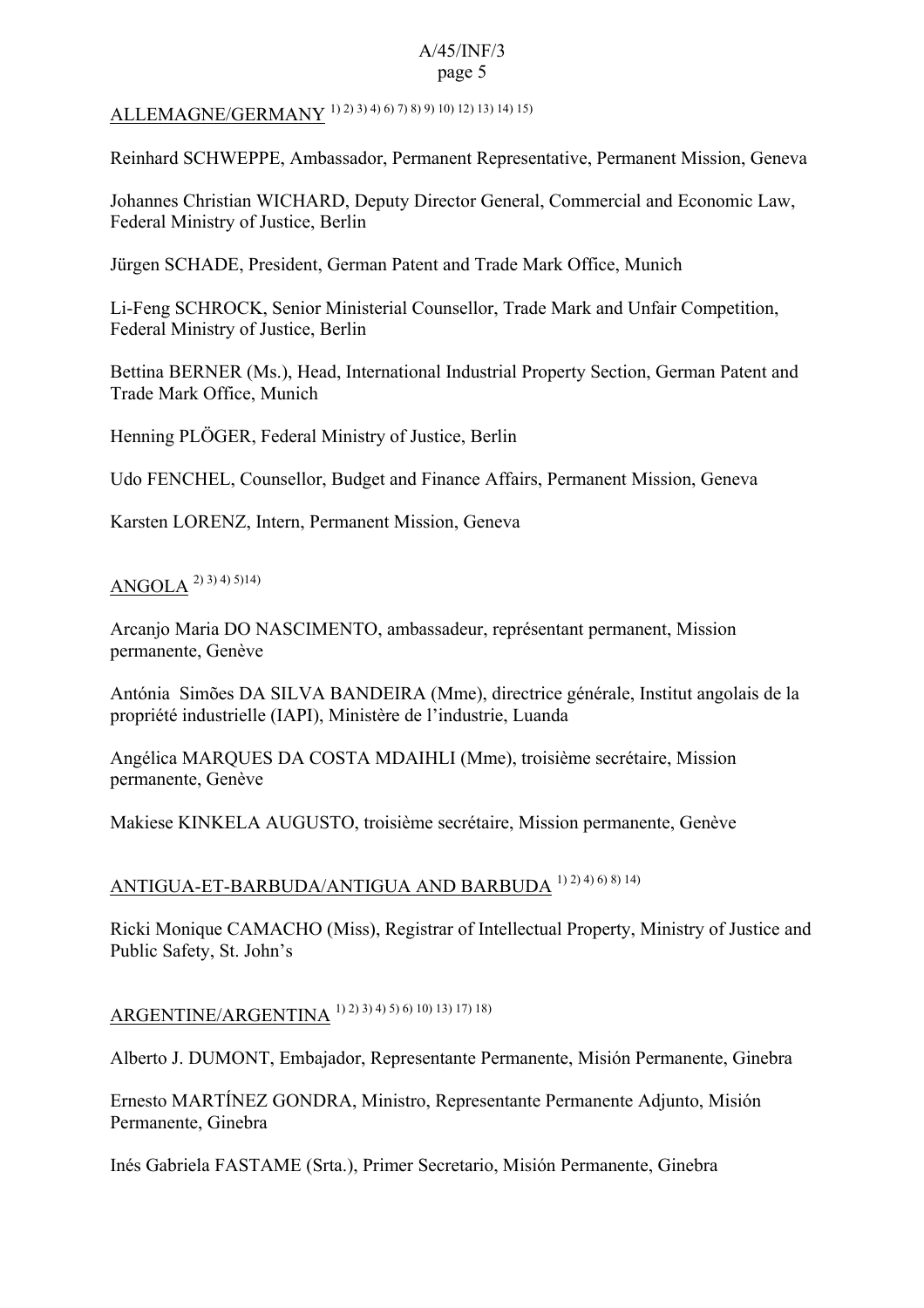ARMÉNIE/ARMENIA 1) 2) 4) 6) 8) 9) 10) 12) 13) 14) 15) 16) 17) 18)

Armen AZIZYAN, Head, Intellectual Property Agency, Yerevan

Aram BADALYAN, Deputy Minister-Chief of Staff, Government of the Republic of Armenia, Yerevan

AUSTRALIE/AUSTRALIA 1) 2) 3) 4)6) 7) 8) 10) 13) 14) 15) 17) 18)

Philip NOONAN, Director General, IP Australia, Woden ACT

Bruce GOSPER, Ambassador, Permanent Representative, Permanent Mission, Geneva

Caroline MILLAR (Mrs.), Ambassador, Permanent Representative, Permanent Mission, Geneva

Ian GOSS, General Manager, Business Development and Strategy Group, IP Australia, Woden ACT

Celia POOLE (Ms.), General Manager, Customer Operations Group, IP Australia, Woden ACT

Karen TAN (Ms.), Acting Director, International Policy Section, IP Australia, Woden ACT

Dominic TRINDADE, Minister Counsellor, Deputy Permanent Representative, Permanent Mission, Geneva

Miranda BROWN (Mrs.), Minister Counsellor and Deputy Permanent Representative, Permanent Mission, Geneva

Steve THOM, First Secretary, Permanent Mission, Geneva

Katherine WILLCOX (Ms.), Third Secretary, Permanent Mission, Geneva

AUTRICHE/AUSTRIA 1) 2) 3) 4) 6) 7) 8) 10) 12) 13) 14) 15) 16)

Christian STROHAL, Ambassador, Permanent Representative, Permanent Mission, Geneva

Friedrich RÖDLER, President, Austrian Patent Office, Vienna

Christina KOKKINAKIS (Mrs.), Chargé d'Affaires a.i., Deputy Permanent Representative, Permanent Mission, Geneva

Robert ULLRICH, Head, Legal Department, Austrian Patent Office, Vienna

Gerald PILZ, Head of Department, Austrian Patent Office, Vienna

Günter AUER, Adviser, Austrian Federal Ministry of Justice, Vienna

Markus WEIDINGER, Second Secretary, Permanent Mission, Geneva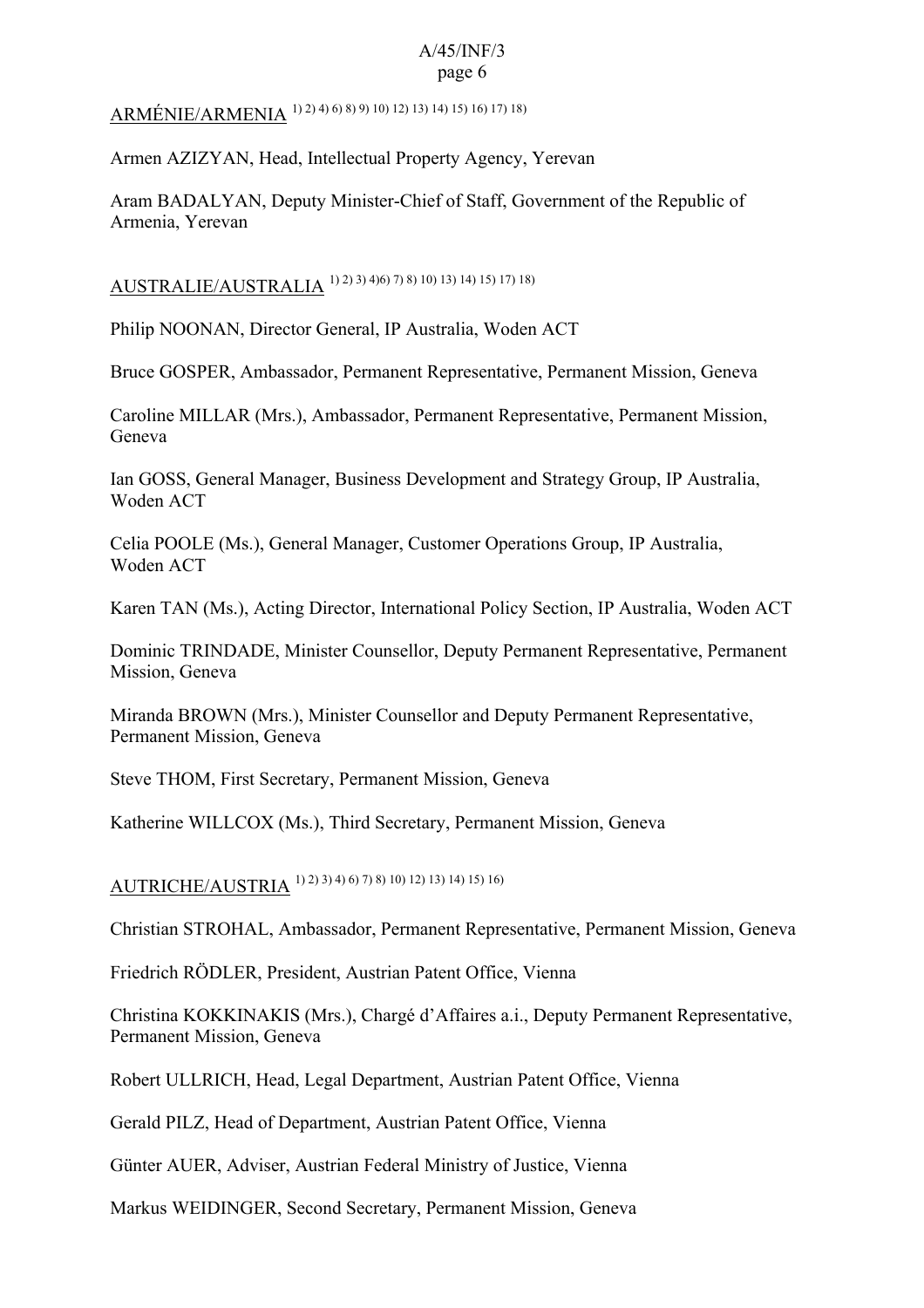# AZERBAÏDJAN/AZERBAIJAN 1) 2) 4) 6) 8) 10) 12) 13) 14) 15) 17) 18)

Ramiz HASANOV, Director General, State Agency on Standardization, Metrology and Patents, Baku

Elchin AMIRBAYOV, Ambassador, Permanent Representative, Permanent Mission, Geneva

Mir-Yagub SEYIDOV, Head, Patent Office, State Agency on Standardization, Metrology and Patents, Baku

Rashad NOVRUZOV, Third Secretary, Permanent Mission, Geneva

BAHREÏN/BAHRAIN 1) 2) 4) 6) 8) 10) 14) 17) 18) 19)

Jamal DAWOOD, Director, Directorate of Press and Publications, Ministry of Information, Manama

 $BANGLADESH$ <sup>1) 2) 3) 5) 4) 6)</sup>

Debapriya BHATTACHARYA, Ambassador, Permanent Representative, Permanent Mission, Geneva

Muhammed Enayet MOWLA, Counsellor, Permanent Mission, Geneva

BARBADE/BARBADOS 1) 2) 3) 4) 5) 6) 10) 14)

Trevor CLARKE, Ambassador, Permanent Representative, Permanent Mission, Genève

Heather Armetha CLARKE (Miss), Registrar, Corporate Affairs and Intellectual Property Office, Bridgetown

Corlita Annette BABB-SCHAEFER (Mrs.), Counsellor, Permanent Mission, Genève

BÉLARUS/BELARUS 1) 2) 4) 6) 8) 10) 12) 13) 14) 15) 17) 18)

Leonid VORONETSKY, Director General, National Center of Intellectual Property, Minsk

Sergei ALEINIK, Ambassador, Permanent Representative, Permanent Mission, Geneva

Zhanna KUZNETSOVA (Mrs.), Head, Finance and Economic Division, National Center of Intellectual Property, Minsk

Zakhar NAUMOV, First Secretary, Permanent Mission, Geneva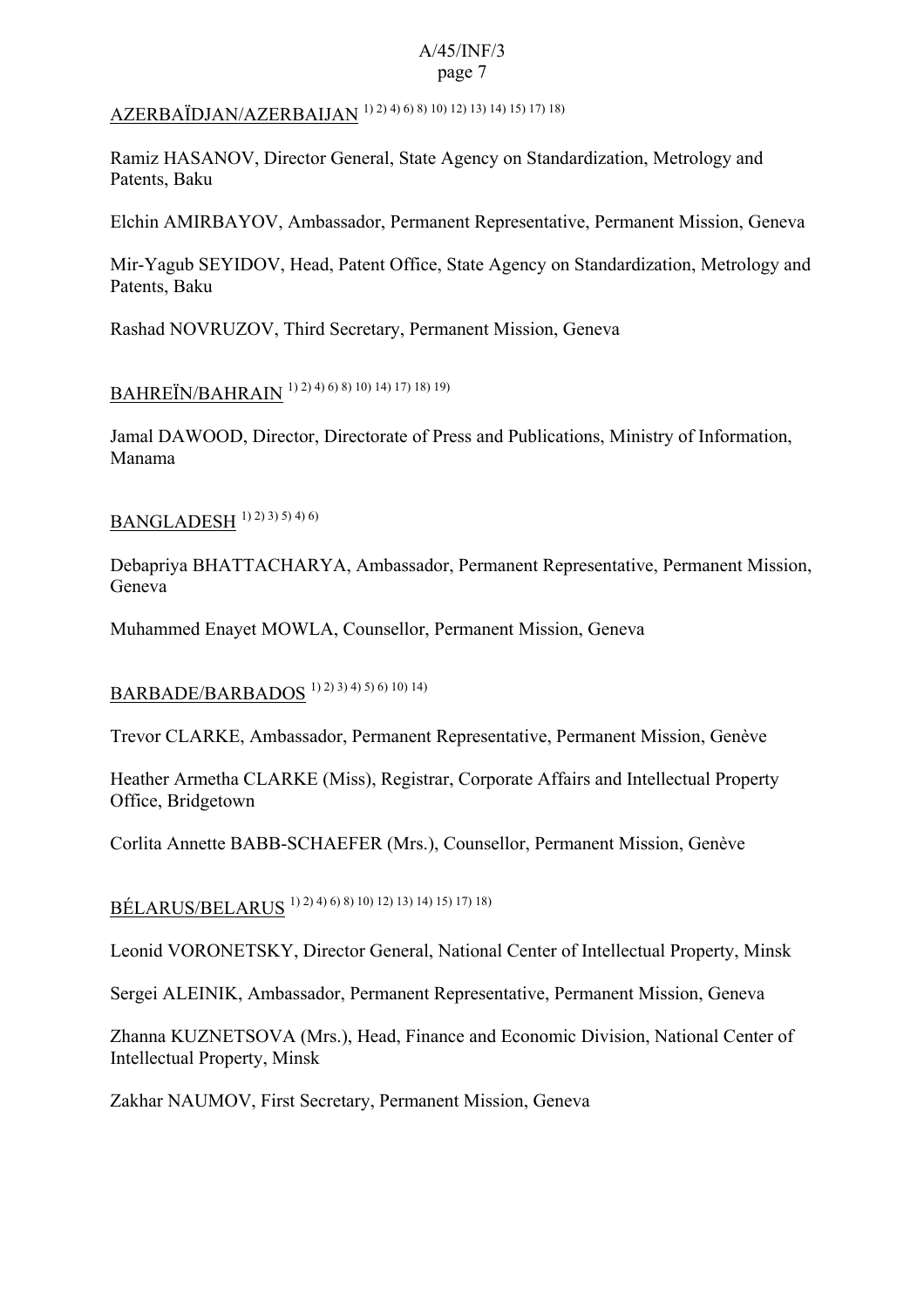# BELGIQUE/BELGIUM 1) 2) 3) 4) 6) 7) 8) 9) 10) 12) 13) 14) 15) 17) 18)

Alex VAN MEEUWEN, ambassadeur, représentant permanent, Mission permanente, Genève

Michèle DENEFFE (Mme), conseiller, Mission permanente, Genève

Jérôme DEBRULLE, conseiller a.i., Service des affaires juridiques et internationales, Office de la propriété intellectuelle, Service public fédéral, économie, P.M.E., classes moyennes et énergie, Bruxelles

Monique PETIT (Mme), attaché, Service affaires juridiques et internationales, Office de la propriété intellectuelle, Service public fédéral, économie, P.M.E., classes moyennes et énergie, Bruxelles

## BELIZE 1) 2) 4) 6) 9) 14)

Alhaji TEJAN-COLE, Deputy Registrar, Belize Intellectual Property Office, Attorney General's Ministry, Belmopan

## BÉNIN/BENIN 1) 2) 3) 4) 5) 6) 9) 10) 14) 17) 18)

François Miton ADANDE, directeur, Centre national de la propriété industrielle (CENAPI), Ministère de l'industrie et du commerce et des petites et moyennes entreprises, Cotonou

Naïm AKIBOU, chargé d'affaires a.i., Mission permanente, Genève

Yao AMOUSSOU, premier conseiller, Mission permanente, Genève

## $BHOUTAN/BHUTAN$ <sup>1) 2) 4) 6) 8)</sup>

Sonam TSHERING, Secretary, Ministry of Economic Affairs, Thimphu

Sonam WANGCHUK, Counsellor (Economic), Permanent Mission, Geneva

## BOSNIE-HERZÉGOVINE/BOSNIA AND HERZEGOVINA 1) 2) 4) 6) 8) 10) 12) 14)

Lidija VIGNJEVIĆ (Mrs.), Director, Institute for Intellectual Property, Sarajevo

Jovan SARAC, Deputy Director, Institute for Intellectual Property, Sarajevo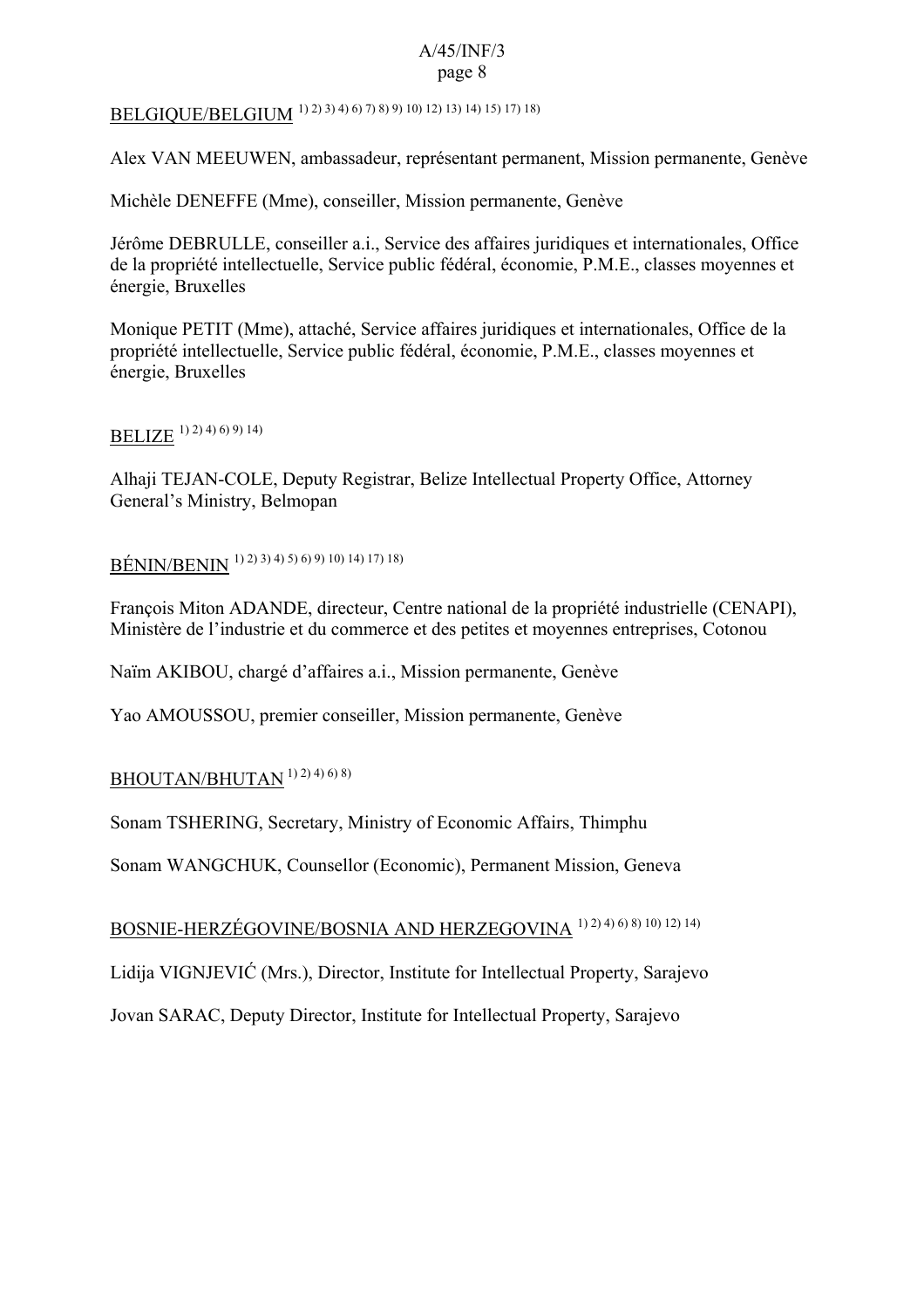## BOTSWANA 1) 2) 4) 6) 9) 14) 17) 18)

Boometswe MOKGOTHU, Ambassador, Permanent Representative, Permanent Mission, Geneva

Oteng Banda BATLHOKI, Registrar of Companies and Intellectual Property, The Department of the Registrar of Companies, Trade Marks, Patents and Designs, Ministry of Trade and Industry, Gaborone

Staffnurse Bangu LESETEDI-KEOTHEPILE (Mrs.), Copyright Administrator, The Department of the Registrar of Companies, Trade Marks, Patents and Designs, Ministry of Trade and Industry, Gaborone

Washa MAZHANI, Public Officer, The Department of the Registrar of Companies, Trade Marks, Patents and Designs, Ministry of Trade and Industry, Gaborone

O. Rhee HETANANG, Counsellor, Permanent Mission, Geneva

Mabedi T. MOTLHABANI (Mrs.), First Secretary, Permanent Mission, Geneva

### $BRÉSII / BR AZII [1) 2) 3) 4) 6) 7) 13) 14)$

Paulo ESTIVALLET DE MESQUITA, Minister Counsellor, Permanent Mission, Geneva

Jorge ÁVILA, President, National Institute of Industrial Property (INPI), Rio de Janeiro

Kenneth Félix HACZYNSKI DA NÓBREGA, Counsellor, Head, Intellectual Property Division, Ministry of External Relations, Brasilia

Marcos ALVES DE SOUZA, General-Coordinator of Copyrights, Ministry of Culture, Brasilia

Luis Carlos WANDERLEY LIMA, Coordinator for Intellectual Property, National Sanitary Surveillance Agency (ANVISA), Brasilia

Leopoldo NASCIMENTO COUTINHO, International Coordinator, Directorate of Institutional Partnerships and Technological Information, National Institute of Industrial Property (INPI), Rio de Janeiro

Sérgio MEDEIROS PAULINO DE CARVALHO, General-Coordinator for Partnerships and Outreach, National Institute of Industrial Property (INPI), Rio de Janeiro

Catia Regina GENTIL DA SILVA (Mrs.), Technical Coordinator, Patent Directorate, National Institute of Industrial Property (INPI), Rio de Janeiro

Cristiano Franco BERBERT, First Secretary, Permanent Mission, Geneva

Cynthia RIBEIRO (Ms.), Intern, Permanent Mission, Geneva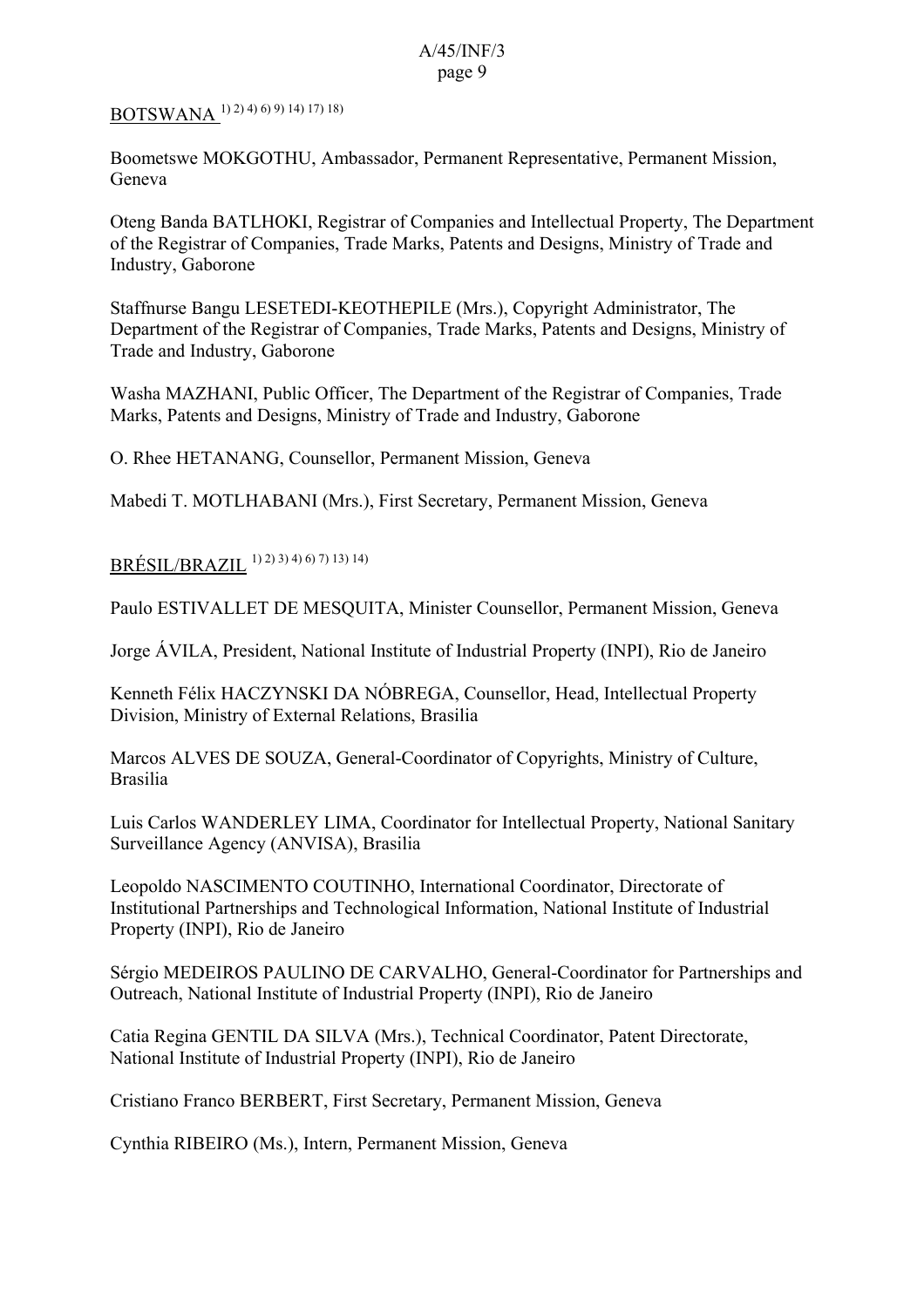# BULGARIE/BULGARIA 1) 2) 3) 4) 6) 7) 8) 9) 10) 11) 12) 13) 14) 15) 16) 17) 18

Kostadin Tchanev MANEV, President, Patent Office of the Republic of Bulgaria, Sofia

Petko DRAGANOV, Ambassador, Permanent Representative, Permanent Mission, Geneva

Panteley SPASSOV, Ambassador, Head, UN Specialized Agencies Department, UN and Global Issues Directorate, Ministry of Foreign Affairs, Sofia

Nadia KRASTEVA (Mrs.), Second Secretary, Permanent Mission, Geneva

Antonia IAUMADJIEVA (Mrs.), Senior Expert, Examination of Marks and Geographical Indications, International Registration Department, Patent Office of the Republic of Bulgaria, Sofia

Vladimir YOSSIFOV, Consultant on WIPO Issues, Permanent Mission, Geneva

## BURKINA FASO 1) 2) 4) 6) 11) 14) 17) 18)

Etienne BAYALA, directeur national, Direction nationale de la propriété industrielle, Ministère du commerce, de la promotion de l'entreprise et de l'artisanat, Ouagadougou

Solange DAO (Mme), secrétaire général, Bureau burkinabé du droit d'auteur (BBDA), Ouagadougou

Judith ZERBO (Mme), attaché, Mission permanente, Genève

## CAMBODGE/CAMBODIA 1) 2) 4)

THAY Bunthon, First Secretary, Permanent Mission, Geneva

## CAMEROUN/CAMEROON 1) 2) 3) 4) 5) 6) 14)

Anatole Fabien Marie NKOU, ambassadeur, représentant permanent, Mission Permanente, Genève

Eugène Désiré EFAGA, directeur du développement technologique et de la propriété industrielle, Ministère de l'industrie, des mines et du développement technologique, Yaoundé

Francis NGANTCHA, ministre conseiller, Mission Permanente, Genève

Jacqueline Nicole MONO NDJANA (Mme), sous-directeur de la propriété industrielle, Ministère de l'industrie, des mines et du développement technologique, Yaoundé

Jean Marie NJOCK, chargé d'études assistant, cellule juridique, Ministère de la culture, Yaoundé

Aurélien ETEKI, premier secrétaire, Mission permanente, Genève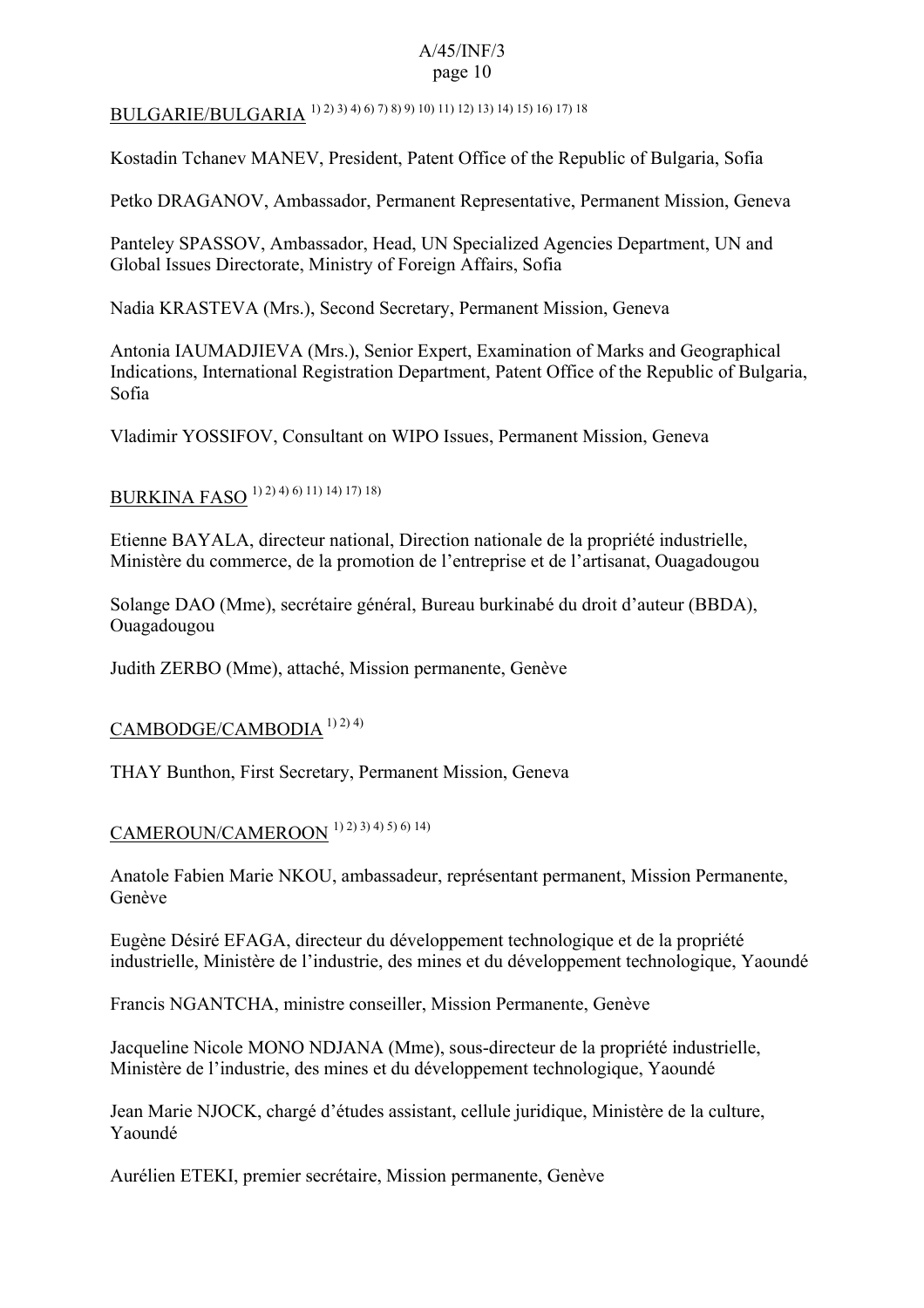# CANADA 1) 2) 3) 4) 5) 6) 13) 14) 15)

Mary CARMAN (Ms.), Commissioner of Patents, Registrar of Trademarks and Chief Executive Officer, Canadian Intellectual Property Office (CIPO), Department of Industry, Gatineau

John GERO, Ambassador, Permanent Representative, Permanent Mission, Geneva

Barney DE SCHNEIDER, Assistant Commissioner of Patents, Patent Branch, Canadian Intellectual Property Office (CIPO), Department of Industry, Gatineau

Michel PATENAUDE, Chief, International Affairs, International and Regulatory Affairs Branch, Canadian Intellectual Property Office (CIPO), Department of Industry, Gatineau

Margy VILÉ (Ms.), Senior Policy Analyst, International Affairs, International and Regulatory Affairs Branch, Canadian Intellectual Property Office (CIPO), Department of Industry, Gatineau

Sophie GALARNEAU (Ms.), Senior Trade Policy Officer, Intellectual Property, Information and Technology Trade Policy Division, Foreign Affairs and International Trade, Ottawa

Darren SMITH, Second Secretary, Permanent Mission, Geneva

# CHILI/CHILE 1) 2) 3) 4) 5) 6) 17) 18)

Mario MATUS, Embajador, Representante Permanente, Misión Permanente, Ginebra

Carolina BELMAR (Srta.), Jefe, Departamento de Propiedad Intelectual, Dirección General de Asuntos Económicos Internacionales, Ministerio de Relaciones Exteriores, Santiago

Maximiliano SANTA CRUZ, Consejero, Misión Permanente, Ginebra

# CHINE/CHINA 1) 2) 3) 4) 6) 7) 8) 10) 12) 13) 14) 15) 17) 18)

TIAN Lipu, Commissioner, State Intellectual Property Office (SIPO), Beijing

FU Shuangjian, Vice Minister, State Administration for Industry and Commerce (SAIC), Beijing

YAN Xiaohong, Vice Minister, National Copyright Administration of China (NCAC), Beijing

LI Yuguang, Deputy Commissioner, State Intellectual Property Office (SIPO), Beijing

LU Guoliang, Director General, International Cooperation Department, State Intellectual Property Office (SIPO), Beijing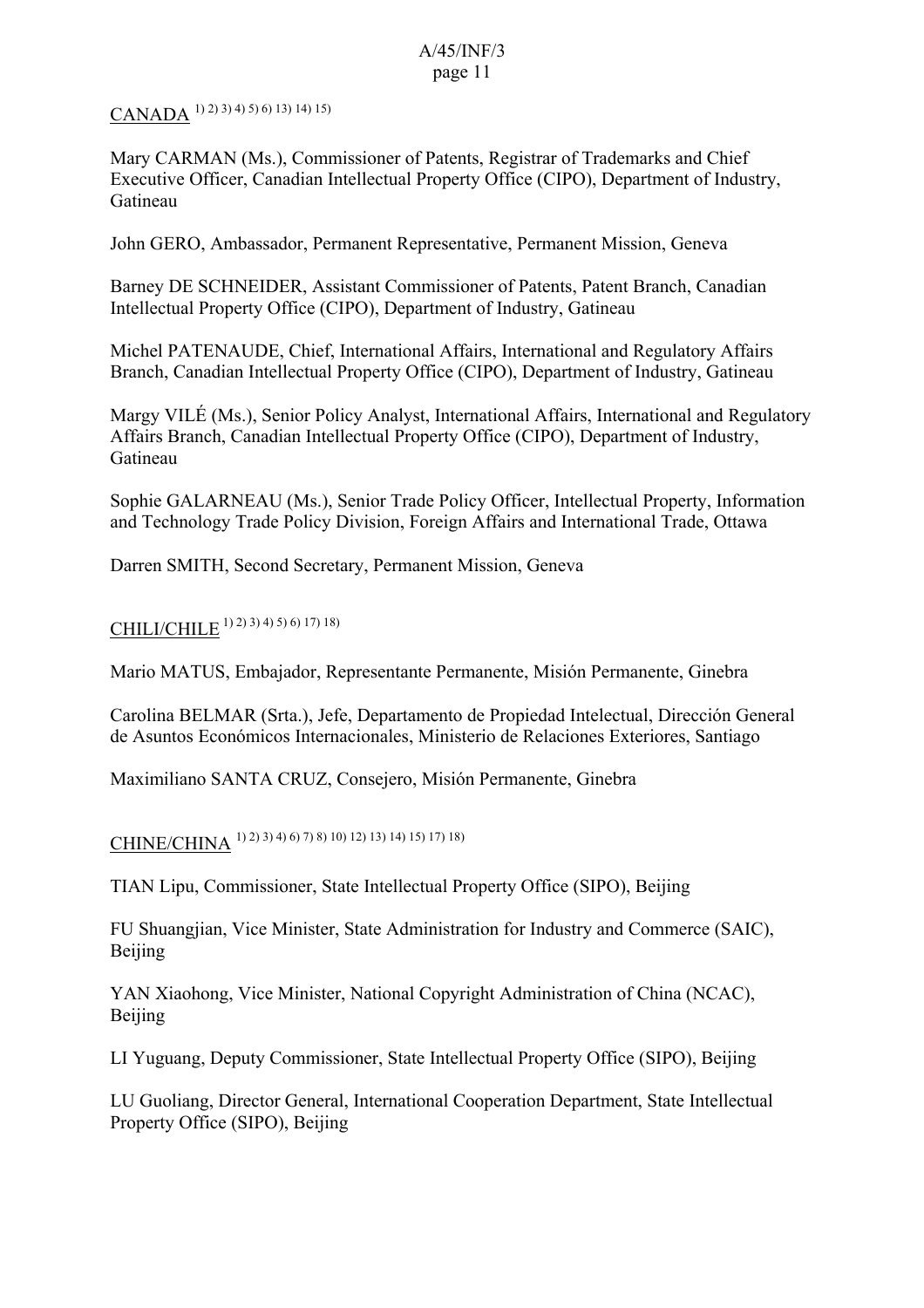ZHANG Huan (Mrs.), Deputy Director General, Department of International Cooperation, State Administration for Industry and Commerce (SAIC), Beijing

LU Zhihua (Ms), Deputy Director General, Trademark Office, State Administration for Industry and Commerce (SAIC), Beijing

ZHAI Lifeng (Ms.), Deputy Counsel, Copyright Administration Department, National Copyright Administration of China (NCAC), Beijing

LIU Hua (Ms.), Counsellor, Permanent Mission, Geneva

Stephen SELBY, Director, Intellectual Property Department, Intellectual Property Office, Hong Kong Special Administrative Region, Hong Kong

LIU Jian, Director, European Affairs Division, International Cooperation Department, State Intellectual Property Office (SIPO), Beijing

ZENG Yanni (Ms.), Deputy Director, International Organizations Division, International Cooperation Department, State Intellectual Property Office (SIPO), Beijing

DENG Yuhua (Ms.), Deputy Director, International Affairs Division, Copyright Administration Department, National Copyright Administration of China (NCAC), Beijing

ZHAO Jie, Official, General Affairs Office, National Copyright Administration of China (NCAC), Beijing

DUAN Guijian, Director, Copyright Protection Center of China, Beijing

LIU Pei, Trademark Examiner, International Register Division, Trademark Office, State Administration for Industry and Commerce (SAIC), Beijing

XU Lin (Ms.), Official, Trademark Review and Adjudication Board, State Administration for Industry and Commerce (SAIC), Beijing

WU Rui, Project Administrator, International Organization Division, International Cooperation Department, State Intellectual Property Office (SIPO), Beijing

ZHANG Yaojun, Second Secretary, Department of International Organizations and Conferences, Ministry of Foreign Affairs, Beijing

WANG Xiaoying, First Secretary, Permanent Mission, Geneva

WANG Dan (Ms.), Attaché, Permanent Mission, Geneva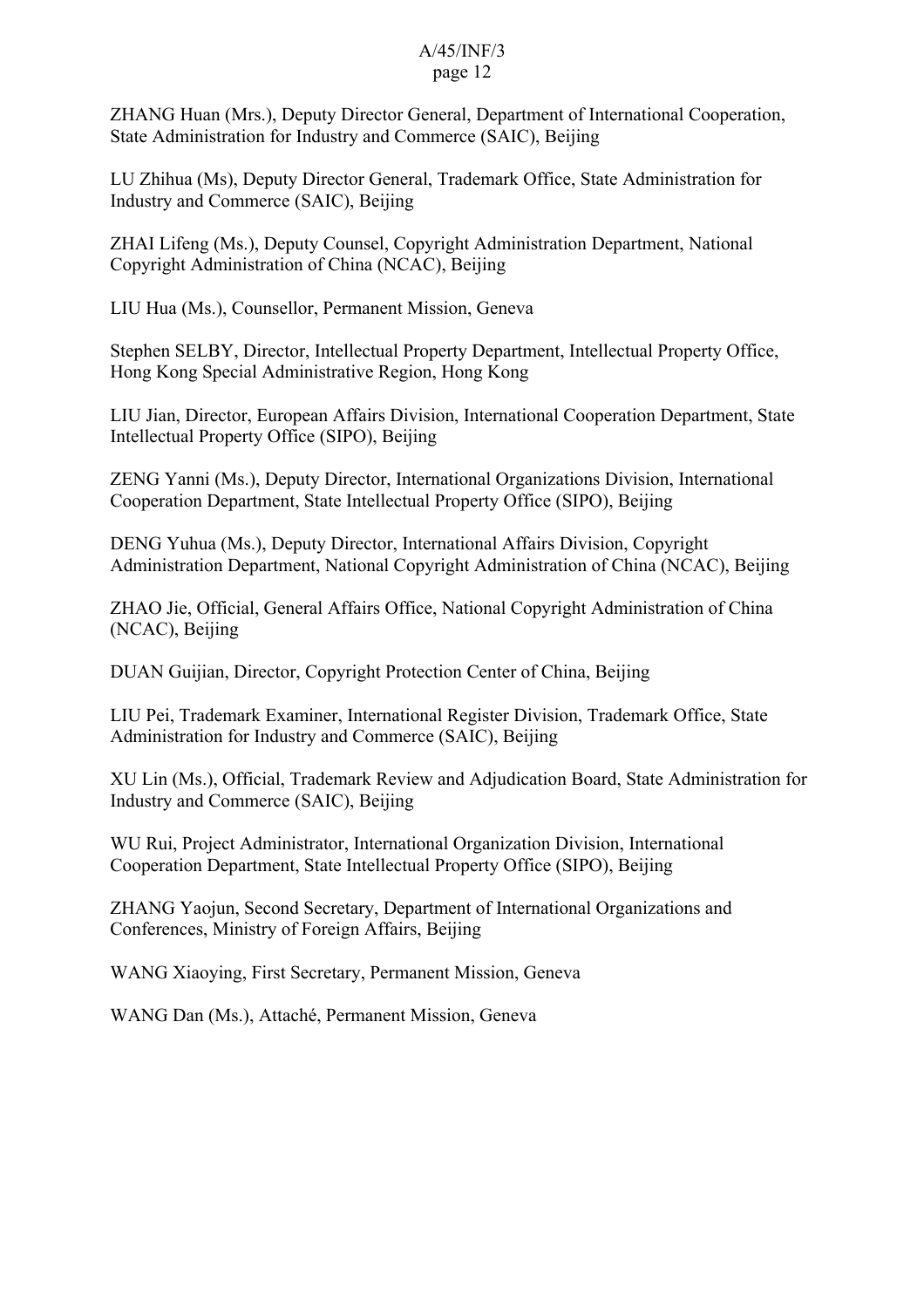## CHYPRE/CYPRUS 1) 2) 4) 6) 8) 14) 17) 18)

Andreas HADJICHRYSANTHOU, Ambassador, Permanent Representative, Permanent Mission, Geneva

Nicos P. NICOLAOU, Counsellor, Deputy Permanent Representative, Permanent Mission, Geneva

Christos NICOLAOU, Examiner, Department of Registrar of Companies and Official Receiver, Ministry of Trade, Industry and Tourism, Nicosia

Soteroula TSOKOU (Mrs.), Assistant Examiner, Department of Registrar of Companies and Official Receiver, Ministry of Trade, Industry and Tourism, Nicosia

Maria SOLOGIANNI (Ms.), Advisor, Permanent Mission, Geneva

# COLOMBIE/COLOMBIA 1) 2) 3) 4) 5) 6) 14) 17) 18)

Clemencia FORERO UCROS (Sra.), Embajadora, Representante Permanente, Misión Permanente, Ginebra

Martha Irma ALARCÓN LÓPEZ (Sra.), Ministro Consejero, Misión Permanente, Ginebra

Gustavo VALBUENA QUIÑONES, Superintendente de Industria y Comercio, Superintendencia de Industria y Comercio (SIC), Ministerio de Desarrollo Económico, Bogotá

Andrea ISAZA GUEVERA (Srta.), Attaché, Misión Permanente, Ginebra

### COMORES/COMOROS 1) 2) 4) 6) 14)

M'soma BASTOINE, secrétaire général, Ministère de l'énergie, des mines, de l'industrie et de l'artisanat, Moroni

### CONGO  $(1)$  2) 4) 6) 11) 14)

Emile MABONZO, ministre, Ministère du développement industriel et de la promotion du secteur privé, Brazzaville

Roger Julien MENGA, ambassadeur, représentant permanent, Mission permanente, Genève

Claure KOMBO, directeur, Antenne nationale de la propriété industrielle (ANPI), Ministère du développement industriel et de la promotion du secteur privé, Brazzaville

Ferdinand MILANDOU, chef, Division des organisations à caractère social et humanitaire, Ministère de la coopération, de l'action humanitaire et de la solidarité, Brazzaville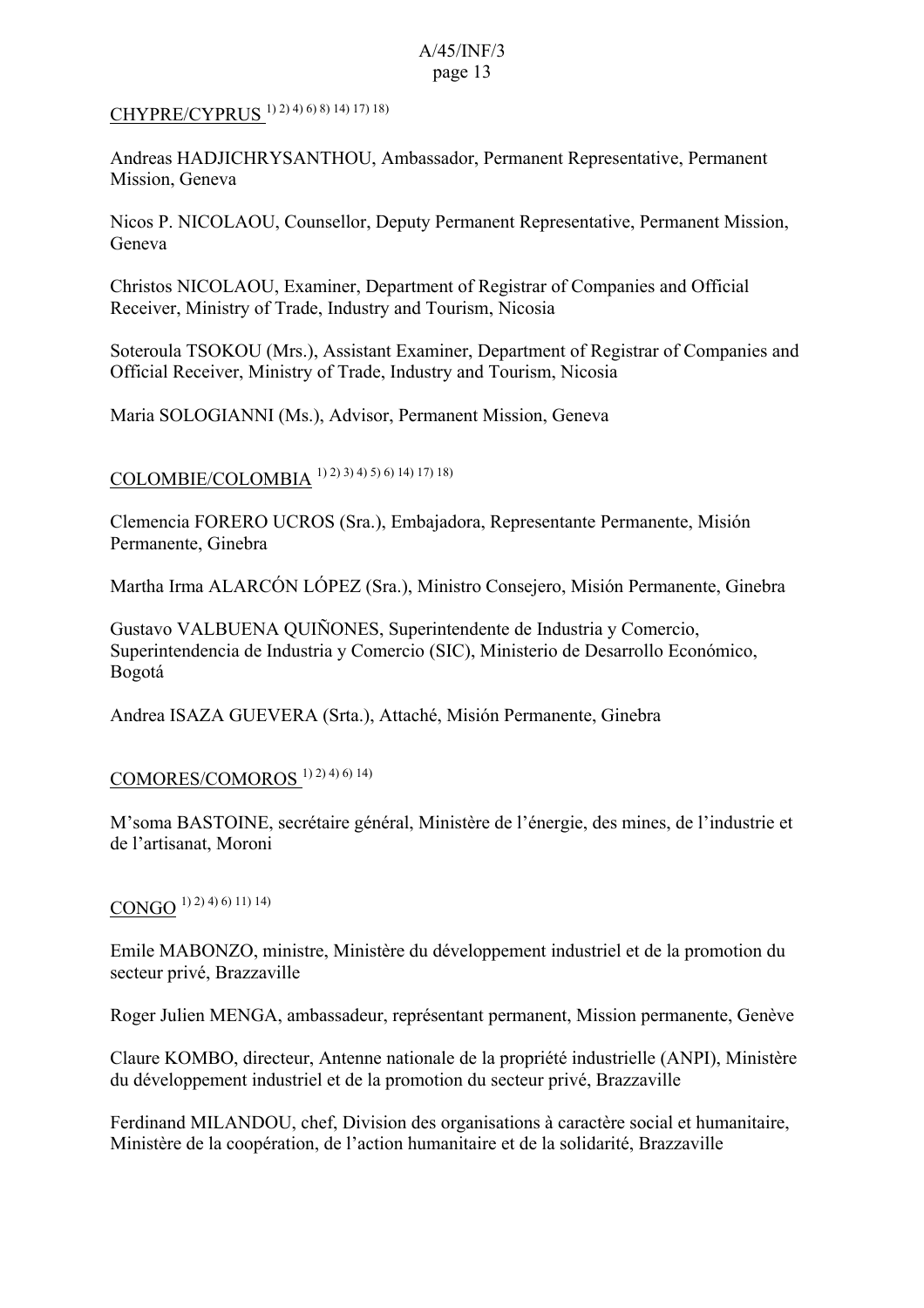Apollin Germain MAMPOLO, chef, Service financier, Antenne nationale de la propriété industrielle (ANPI), Ministère du développement industriel et de la promotion du secteur privé, Brazzaville

Delphine BIKOUTA (Mme), premier conseiller, Mission permanente, Genève

Fernande Marie MVILA (Mme), conseiller, Mission permanente, Genève

Jean PINDA-NIANGOULA, conseiller technique, économie prospective et propriété industrielle, Ministère du développement industriel et de la promotion du secteur privé, Brazzaville

## COSTA RICA 1) 2) 3) 4) 6) 7) 11) 14) 17) 18)

Laura THOMPSON CHACÓN (Sra.), Embajador, Representante Permanente, Misión Permanente, Ginebra

Luis PAL-HEGEDÜS, Director, Ministerio de Justicia y Gracia, San José

Randall SALAZAR SOLÓRZANO, Procurador, Coordinador de la Comisión Intergubernamental de Propiedad Intelectual, Registro de la Propiedad Industrial, Ministerio de Justicia y Gracia, San José

Carlos GARBANZO, Ministro Consejero, Misión Permanente, Ginebra

## CÔTE D'IVOIRE 1) 2) 3) 4) 6) 7) 9) 14)

Komoé Augustin KOUADIO, ministre, Ministère de la culture et de la francophonie, Abidjan

Aman Marie TEHOUA (Mme), ministre, Ministère de l'industrie et de la promotion du secteur privé, Abidjan

Guy-Alain Emmanuel GAUZE, ambassadeur, représentant permanent, Mission permanente, Genève

Denis Loukou BOHOUSSOU, directeur général, Office ivoirien de la propriété intellectuelle (OIPI), Abidjan

Assoum KINDJA, sous-directeur, responsable du Département de la protection et du contentieux, Office ivoirien de la propriété intellectuelle (OIPI), Abidjan

Kouakou Adrien KOUADIO, premier conseiller, Mission permanente, Genève

Tiémoko MORIKO, conseiller, Mission permanente, Genève

Liliane KONAN BONI (Mme), directeur de la réglementation et du contentieux, Ministère de la culture et de la francophonie, Abidjan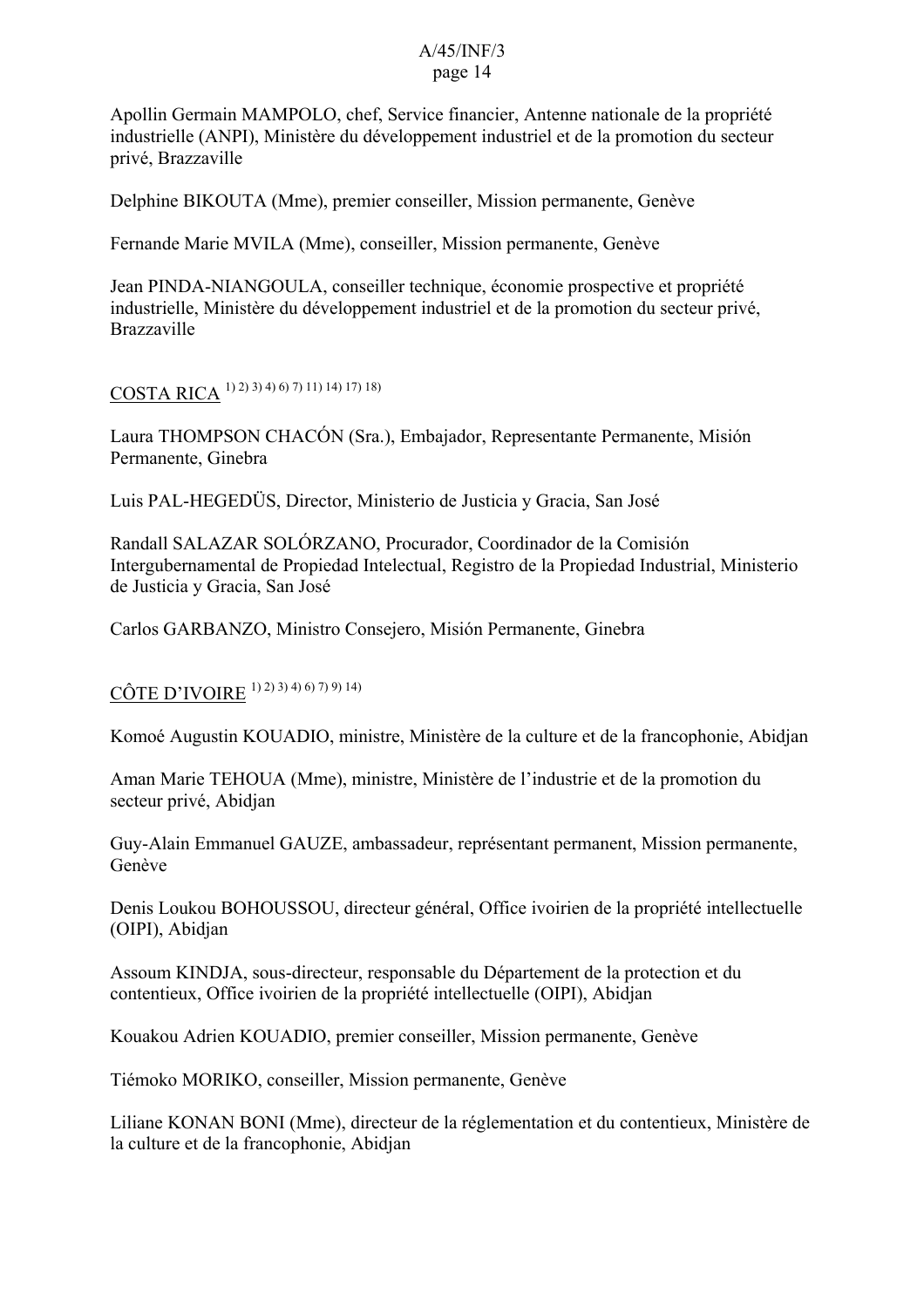Kacou David KADJO (M.), chargé d'études, Ministère de la culture et de la francophonie, Abidjan

Lanciné BAMBA, chef du protocole, Mission permanente, Genève

CROATIE/CROATIA 1) 2) 3) 4) 6) 7) 8) 9) 10) 12) 13) 14) 15) 16) 17) 18) 19)

Mirjana MLADINEO (Mrs.), Ambassador, Permanent Representative, Permanent Mission, Geneva

Željko TOPIĆ, Director General, State Intellectual Property Office, Zagreb

Ljiljana KUTEROVAC (Ms.), Deputy Director General, State Intellectual Property Office, Zagreb

Hrvoje ĆURKO, First Secretary, Permanent Mission, Geneva

CUBA 1) 2) 3) 4) 5) 6) 8) 10) 11) 12) 13) 14) 15) 16)

América Néstar SANTOS RIVERA (Sra.), Viceministra, Ministerio de Ciencia, Tecnología y Medio Ambiente, Oficina Cubana de la Propiedad Industrial (OCPI), La Habana

María de los Ángeles SÁNCHEZ TORRES (Sra.), Directora General, Oficina Cubana de la Propiedad Industrial (OCPI), La Habana

Jorge FERRER RODRÍGUEZ, Ministro Consejero, Misión Permanente, Ginebra

Rebeca G. GONZÁLEZ LÓPEZ (Srta.), Primer Secretario, Misión Permanente, Ginebra

Madelyn RODRÍGUEZ (Srta.), Primer Secretario, Misión Permanente, Ginebra

DANEMARK/DENMARK 1) 2) 3) 4) 5) 6) 8) 10) 12) 13) 14) 15) 19)

Jesper KONGSTAD, Director General, Danish Patent and Trademark Office, Ministry of Economic and Business Affairs, Taastrup

Anne Rejnhold JØRGENSEN (Mrs.), Director, International Affairs, Danish Patent and Trademark Office, Ministry of Economic and Business Affairs, Taastrup

Soren KRAGHOLM, Minister Counsellor, Deputy Permanent Representative, Permanent Mission, Geneva

Anja BECH HORNECKER (Mrs.), Special Legal Adviser, Danish Patent and Trademark Office, Ministry of Economic and Business Affairs, Taastrup

Troels Kjølby NIELSEN, First Secretary, Permanent Mission, Geneva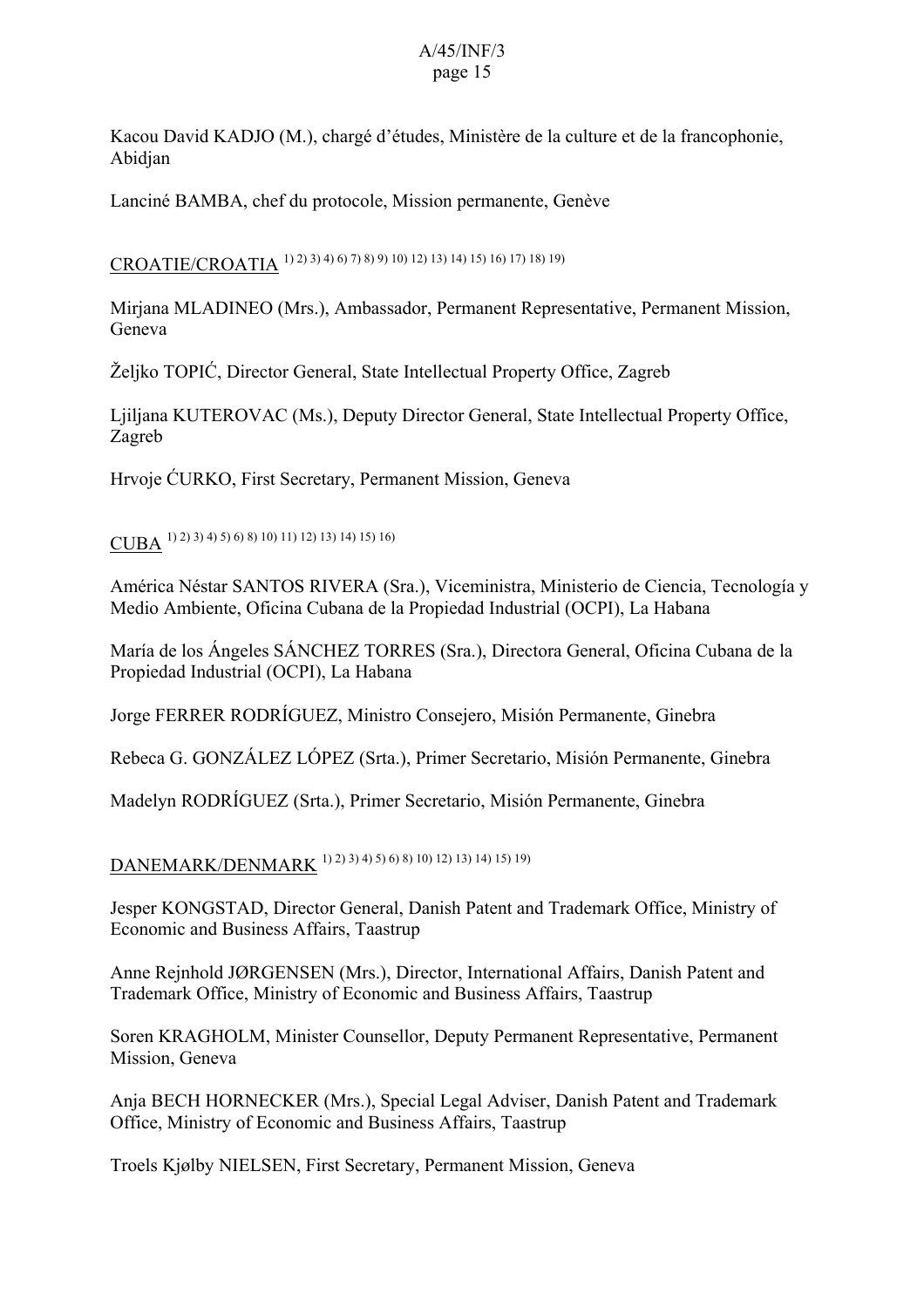### DJIBOUTI $^{1)$ 2) $4)$ 6)

Djama MAHAMOUD ALI, conseiller, Mission permanente, Genève

### DOMINIQUE/DOMINICA<sup>1) 4) 6) 10) 14)</sup>

Sandra JULIEN (Miss), Registrar of Companies and Intellectual Property, Office of the Attorney-General, Ministry of Tourism and Legal Affairs, Roseau

Ricardo JAMES, Senior Trade Officer, Geneva

ÉGYPTE/EGYPT 1) 2) 3) 4) 6) 7) 8) 9) 10) 13) 14)

Hisham BADR, Ambassador, Permanent Representative, Permanent Mission, Geneva

Mostafa ABU EL ENEIN, Chairman, Commercial Registry, Ministry of Trade and Industry, Cairo

Ahmed Ihab GAMAL EL DIN, Deputy Permanent Representative, Permanent Mission, Geneva

Samia SOBHY MOHAMED MOSTAFA (Mrs.), Head, PCT Receiving Office Department, Egyptian Patent Office, Academy of Scientific Research and Technology (ASRT), Ministry of Scientific Research, Cairo

Youssef MEKKAWI, Director, Specialized Agencies Affairs, Ministry of Foreign Affairs, Cairo

Nival Mohamed NABIL HAFIZ ISSA (Mrs.), Head of Legal Department, Egyptian Patent Office, Academy of Scientific Research and Technology (ASRT), Ministry of Scientific Research, Cairo

Abd Al-Latif MOHAMED AZOUZ, Senior Technical Examiner, Egyptian Patent Office, Academy of Scientific Research and Technology (ASRT), Ministry of Scientific Research, Cairo

Mohamed El Sayed M. BASSUNI, Head, Information Technology Systems for Industrial Property Department, Academy of Scientific Research and Technology (ASRT), Ministry of Scientific Research, Cairo

Mohamed GAD, First Secretary, Permanent Mission, Geneva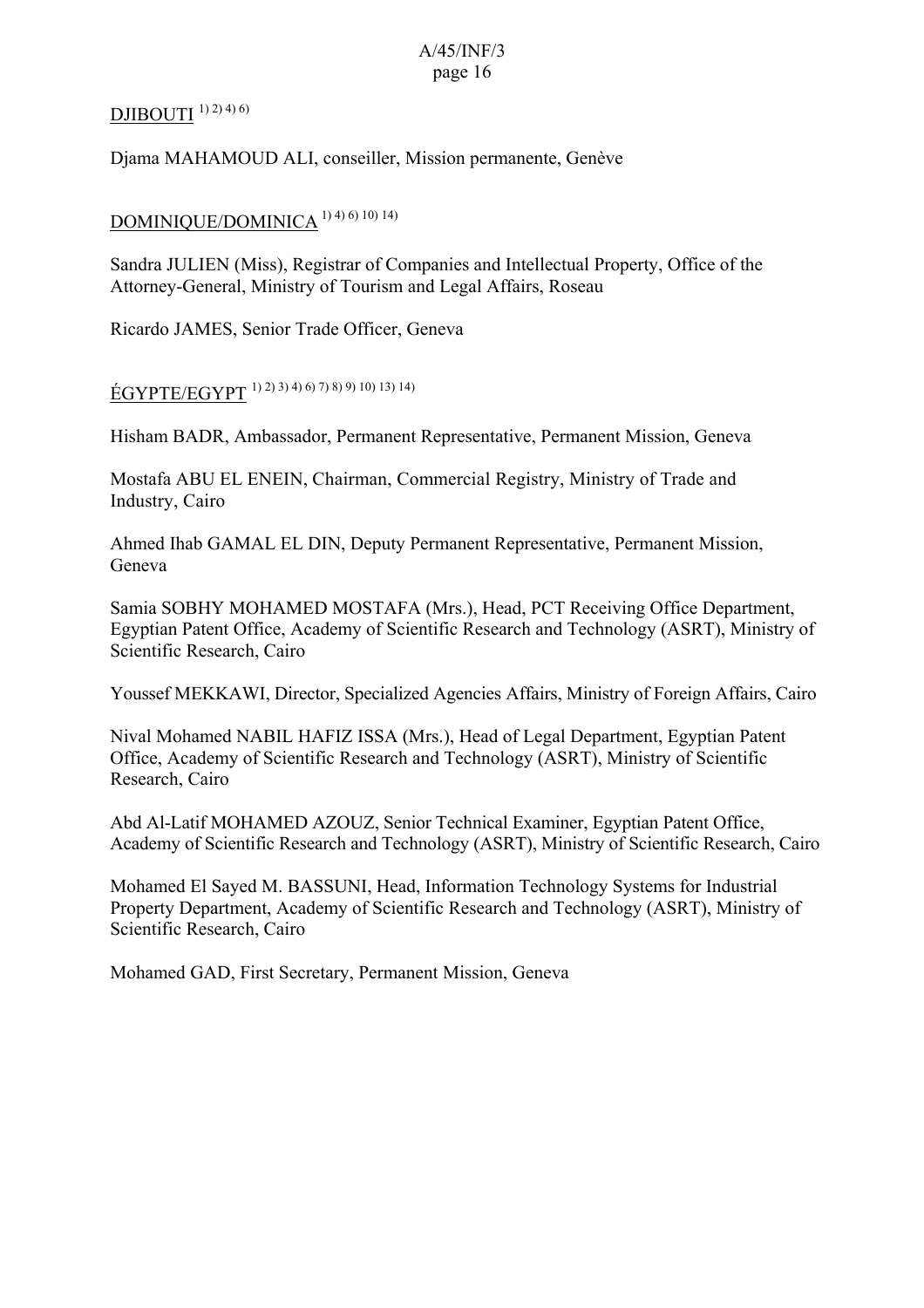# EL SALVADOR 1) 2) 3) 4) 6) 7) 14) 15) 17) 18)

Francisco Alberto LIMA MENA, Embajador, Representante Permanente, Misión Permanente, Ginebra

Ana Patricia BENEDETTI (Sra.), Ministra Consejera, Representante Alterna, Misión Permanente, Ginebra

Diana Violeta HASBUN VILLACORTA (Sra.), Directora, Oficina de la Propiedad Intelectual, Centro Nacional de Registros, San Salvador

Martha Evelyn MENJIVAR CORTEZ (Srta.), Consejera, Misión Permanente, Ginebra

# ÉMIRATS ARABES UNIS/UNITED ARAB EMIRATES 1) 2) 4) 6) 14) 17) 18)

Rashed A. ALMUALLA, Manager, Industrial Property Directorate, Ministry of Economy, Abu Dhabi

Ahmed NJIMA, Permanent Mission, Geneva

ÉQUATEUR/ECUADOR 1) 2) 3) 4) 5) 6) 14) 17) 18)

Mauricio MONTALVO, Embajador, Representante Permanente, Misión Permanente, Ginebra

Alfredo CORRAL PONCE, Presidente y Representante Legal, Instituto Ecuatoriano de la Propiedad Intelectual (IEPI), Quito

Luis VAYAS VALDIVIESO, Primer Secretario, Misión Permanente, Ginebra

ESPAGNE/SPAIN 1) 2) 3) 4) 6) 7) 8) 9) 10) 12) 13) 14) 15)

Javier GARRIGUES FLOREZ, Embajador, Representante Permanente, Misión Permanente, Ginebra

Alberto CASADO CERVIÑO, Director General, Oficina Española de Patentes y Marcas (OEPM), Ministerio de Industria, Turismo y Comercio, Madrid

Guillermo CORRAL VAN DAMME, Director General de Política e Industrias Culturales, Subdirección General de Propiedad Intelectual, Ministerio de Cultura, Madrid

Miguel Ángel VECINO QUINTANA, Consejero, Misión Permanente, Ginebra

Javier A. MORENO RAMOS, Director del Departamento de Coordinación Jurídica y Relaciones Internacionales, Oficina Española de Patentes y Marcas (OEPM), Ministerio de Industria, Turismo y Comercio, Madrid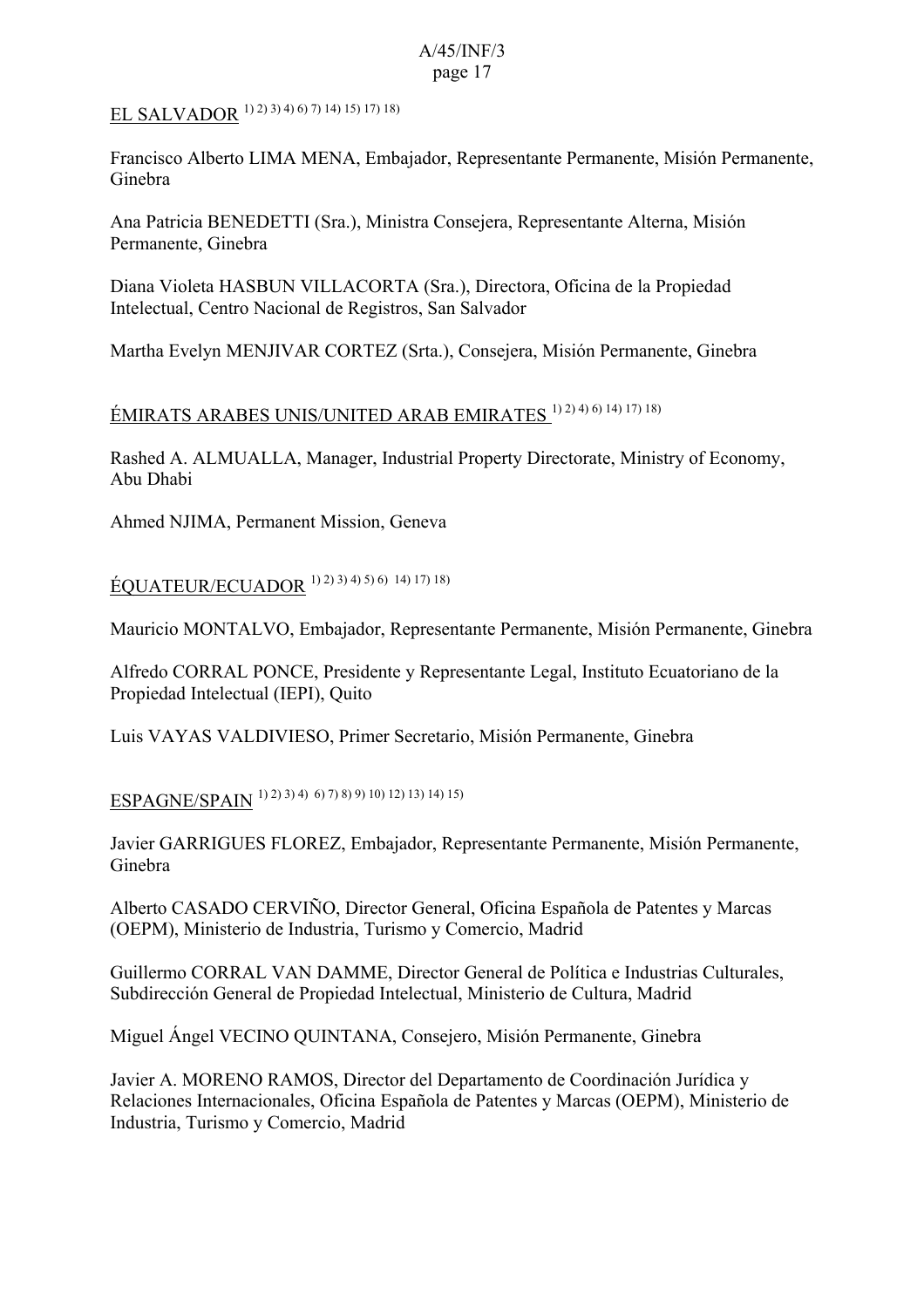Patricia FERNÁNDEZ-MAZARAMBROZ ARESPACOCHAGA (Srta.), Consejero Técnico, Subdirección General de Propiedad Intelectual, Subdirección General de Propiedad Intelectual, Ministerio de Cultura, Madrid

Clara MAPELLI MARCHENA (Sra.), Subdirectora General de Propiedad Industrial, Subdirección General de Propiedad Intelectual, Ministerio de Cultura, Madrid

ESTONIE/ESTONIA 1) 2) 4) 6) 8) 9) 10) 12) 13) 14) 15) 19)

Matti PÄTS, Director General, Estonian Patent Office, Tallinn

Toomas LUMI, Deputy Director General, Estonian Patent Office, Tallinn

Tõnis NIRK, Ambassador, Permanent Representative, Permanent Mission, Geneva

Katrin SIBUL (Mrs.), Third Secretary, Permanent Mission, Geneva

# ÉTATS-UNIS D'AMÉRIQUE/UNITED STATES OF AMERICA 1) 2) 3) 4) 6) 7) 8) 10) 13) 14) 15) 17) 18)

Warren W. TICHENOR, Ambassador, Permanent Representative, Permanent Mission, Geneva

Jonathan W. DUDAS, Under Secretary of Commerce for Intellectual Property and Director, United States Patent and Trademark Office (USPTO), Department of Commerce, Alexandria

Lois E. BOLAND (Mrs.), Director, Office of Intellectual Property Policy and Enforcement, United States Patent and Trademark Office (USPTO), Department of Commerce, Alexandria

John DOLL, Commissioner of Patents, United States Patent and Trademark Office (USPTO), Department of Commerce, Alexandria

Marybeth PETERS (Ms.), Register of Copyrights, Copyright Office, Library of Congress, Washington, D.C.

Charles R. ELOSHWAY, Attorney-Adviser, Office of International Relations, United States Patent and Trademark Office (USPTO), Department of Commerce, Alexandria

Tom JOHNSON, Foreign Affairs Officer, Office of Technical Specialized Agencies, Bureau of International Organization Affairs, U.S. Department of State, Washington

Carrie LACROSSE (Ms.), Foreign Affairs Officer, Office of Intellectual Property Enforcement, Bureau of Economics, Energy and Business Affairs, U.S. Department of State, Washington, D.C.

Deborah LASHLEY-JOHNSON (Mrs.), Intellectual Property Attaché for Economic and Science Affairs, Permanent Mission, Geneva

Otto VAN MAERSSON, International Economic Affairs Counsellor, Permanent Mission, Geneva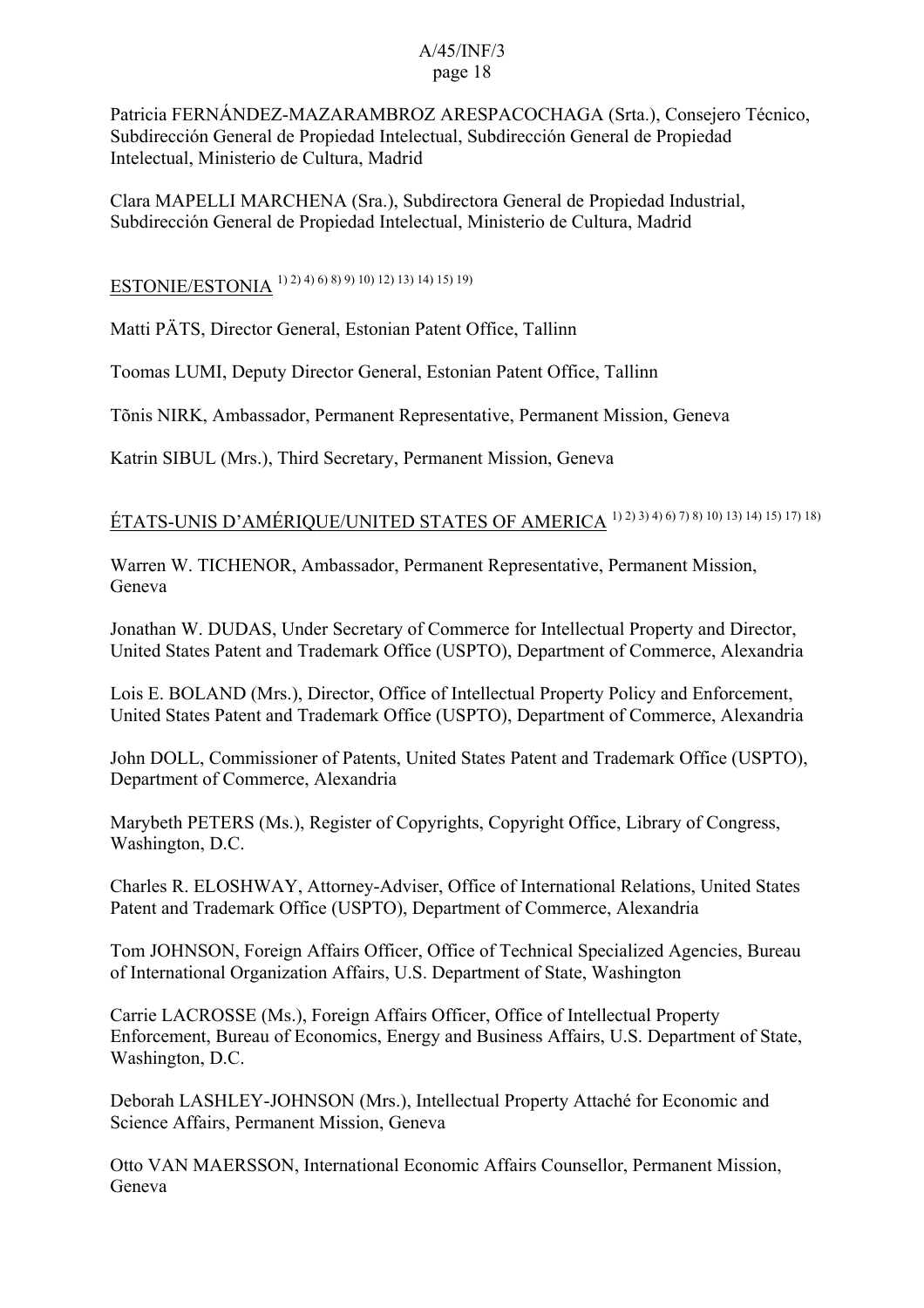Anna MORAWIEC MANSFIELD (Ms.), Deputy Legal Officer, Permanent Mission, Geneva

Paul E. SALMON, Senior Counsel, Office of International Relations, United States Patent and Trademark Office (USPTO), Department of Commerce, Alexandria

Amanda WILSON (Ms.), International Trade Specialist, Office of Intellectual Property Rights, International Trade Administration, U.S. Department of Commerce, Washington

Jessica DEMPSEY-CHIAM (Ms.), Intern, Permanent Mission, Geneva

## ÉTHIOPIE/ETHIOPIA 2) 3)

Fisseha YIMER, Ambassador, Permanent Representative, Permanent Mission, Geneva

Allehone MULUGETA ABEBE, First Secretary, Permanent Mission, Geneva

## EX-RÉPUBLIQUE YOUGOSLAVE DE MACÉDOINE/THE FORMER YUGOSLAV REPUBLIC OF MACEDONIA<sup>1) 2) 4) 6) 8) 9) 10) 12) 13) 14) 15) 17) 18)</sup>

Georgi AVRAMCHEV, Ambassador, Permanent Representative, Permanent Mission, Geneva

Liljana VARGA (Mrs.), State Adviser, State Office of Industrial Property (SOIP), Skopje

Safet EMRULI, Director, State Office of Industrial Property (SOIP)

Irena JAKIMOVSKA (Mrs.), Head, Patent and Technology Watch Department, State Office of Industrial Property (SOIP), Skopje

## FÉDÉRATION DE RUSSIE/RUSSIAN FEDERATION 1) 2) 3) 4) 6) 7) 8) 10) 12) 13) 14) 15)

Boris SIMONOV, Director General, Federal Service for Intellectual Property, Patents and Trademarks (ROSPATENT), Moscow

Valery LOSHCHININ, Ambassador, Permanent Representative, Permanent Mission, Geneva

Alexander MATVEEV, Deputy Permanent Representative, Permanent Mission, Geneva

Mikhail FALEEV, Director, International Cooperation Department, Federal Service for Intellectual Property, Patents and Trademarks (ROSPATENT), Moscow

Natalia AGEENKO (Mrs.), Director, Financial Department, Federal Service for Intellectual Property, Patents and Trademarks (ROSPATENT), Moscow

Marina KORNAUKHOVA (Ms.), Principal Specialist, International Cooperation Department, Federal Service for Intellectual Property, Patents and Trademarks (ROSPATENT), Moscow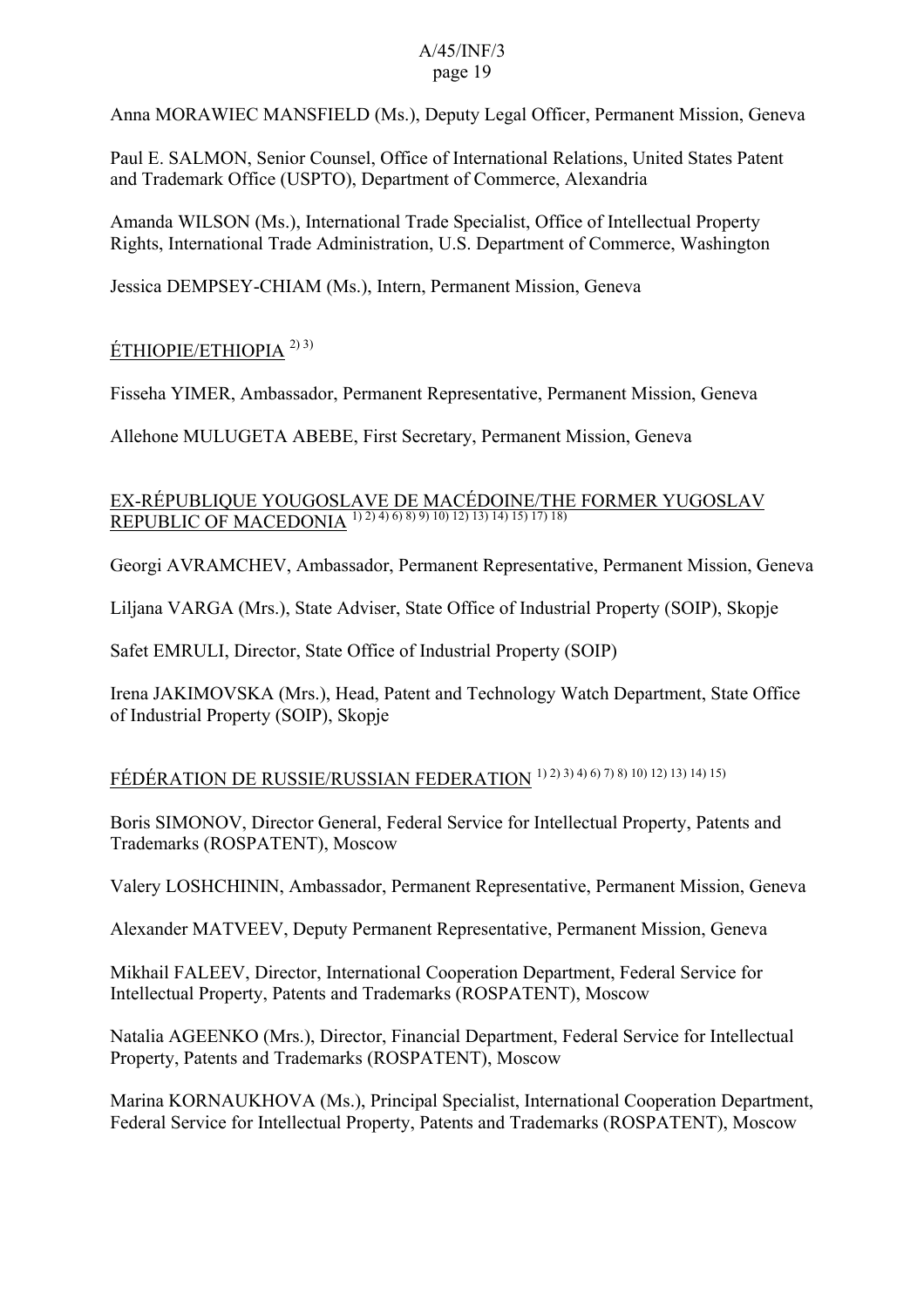Elena KULIKOVA (Ms.), Head of Division, Legal Department, Ministry of Foreign Affairs, Moscow

Dmitry GONCHAR, Counsellor, Permanent Mission, Geneva

Stepan KUZMENKOV, First Secretary, Permanent Mission, Geneva

FINLANDE/FINLAND 1) 2) 3) 4) 5) 6) 8) 10) 12) 13) 14) 15) 19)

Martti ENÄJÄRVI, President, National Board of Patents and Registration, Helsinki

Jukka LIEDES, Director, Culture and Media Policy Division, Ministry of Education and Culture, Helsinki

Hannu HIMANEN, Ambassador, Permanent Representative, Permanent Mission, Geneva

Marja-Leena RINKINEVA (Mrs.), Deputy Director General, Ministry of Employment and the Economy, Helsinki

Maarit LÖYTÖMÄKI (Mrs.), Director, National Board of Patents and Registration, Helsinki

Jukka PESOLA, Minister-Counsellor, Permanent Mission, Geneva

Mikael LÅNGSTRÖM, Counsellor, Permanent Mission, Geneva

FRANCE 1) 2) 3) 4) 6) 7) 8) 9) 10) 11) 12) 13) 14) 15) 16)

Jean-Baptiste MATTÉI, ambassadeur, représentant permanent, Mission permanente, Genève

Benoît BATTISTELLI, directeur général, Institut national de la propriété industrielle (INPI), Paris

Christophe GUILHOU, représentant permanent adjoint, Mission permanente, Genève

Gilles REQUENA, chef, Service des affaires européennes et internationales, Institut national de la propriété industrielle (INPI), Paris

Anne LE MORVAN (Mme), Bureau de la propriété littéraire et artistique, Ministère de la culture et de la communication, Paris

Louise BURDLOFF (Mlle), Direction des Nations Unies et des organisations internationales, Ministère des affaires étrangères, Paris

Delphine LIDA (Mlle), conseiller commerce et développement, Mission permanente, Genève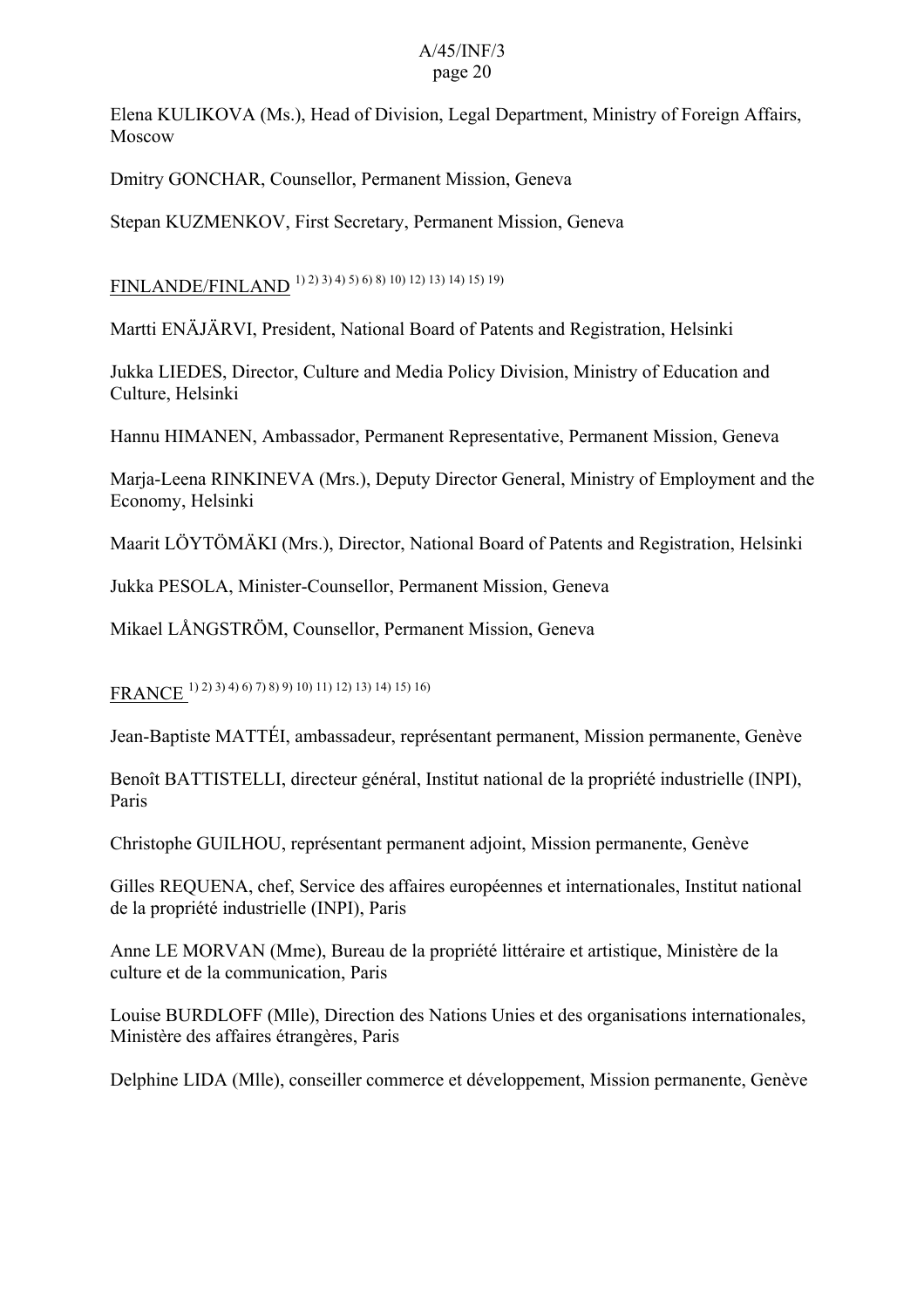# $\overline{\text{GABON}}^{(1)\,2)}$  4) 6) 9) 11) 14) 17) 18)

Guy Blaise NAMBO-WEZET, ambassadeur, représentant permanent, Mission permanente, Genève

Malem TIDZANI, directeur général, Centre de propriété industrielle du Gabon (CEPIG), Ministère du commerce et du développement industriel chargé du NEPAD, Libreville

Eric Joël BEKALE-ETOUGHET, conseiller, Mission permanente, Genève

## GAMBIE/GAMBIA 1) 2) 4) 6) 14)

Awa BAH-JAMMEH (Mrs.), Deputy Solicitor General and Registrar General, Office of the Registrar General, Attorney General's Chambers and Department of State for Justice, Banjul

GÉORGIE/GEORGIA 1) 2) 4) 6) 8) 9) 10) 11) 14) 15) 17) 18)

David GABUNIA, Director General, National Intellectual Property Center (SAKPATENTI), Tbilisi

Tamaz A. SHILAKADZE, President, Association of the Inventors and Rationalizers of Georgia, Tbilisi

GHANA 1) 2) 3) 4) 5) 6) 8) 9) 14) 17)

Joe GHARTEY, Attorney-General and Minister of Justice, Ministry of Justice, Accra

Kwabena BAAH-DUODU, Ambassador, Permanent Representative, Permanent Mission, Geneva

Grace Ama ISSAHAQUE (Mrs.), Principal State Attorney, Registrar-General's Department, Ministry of Justice, Accra

Jemima Mamaa OWARE (Mrs.), Chief State Attorney, Registrar-General's Department, Ministry of Justice, Accra

Bernard Katernor BOSUMPRAH, Copyright Administrator, Copyright Office, Ministry of Justice, Accra

Loretta ASIEDU (Mrs.), First Secretary, Permanent Mission, Geneva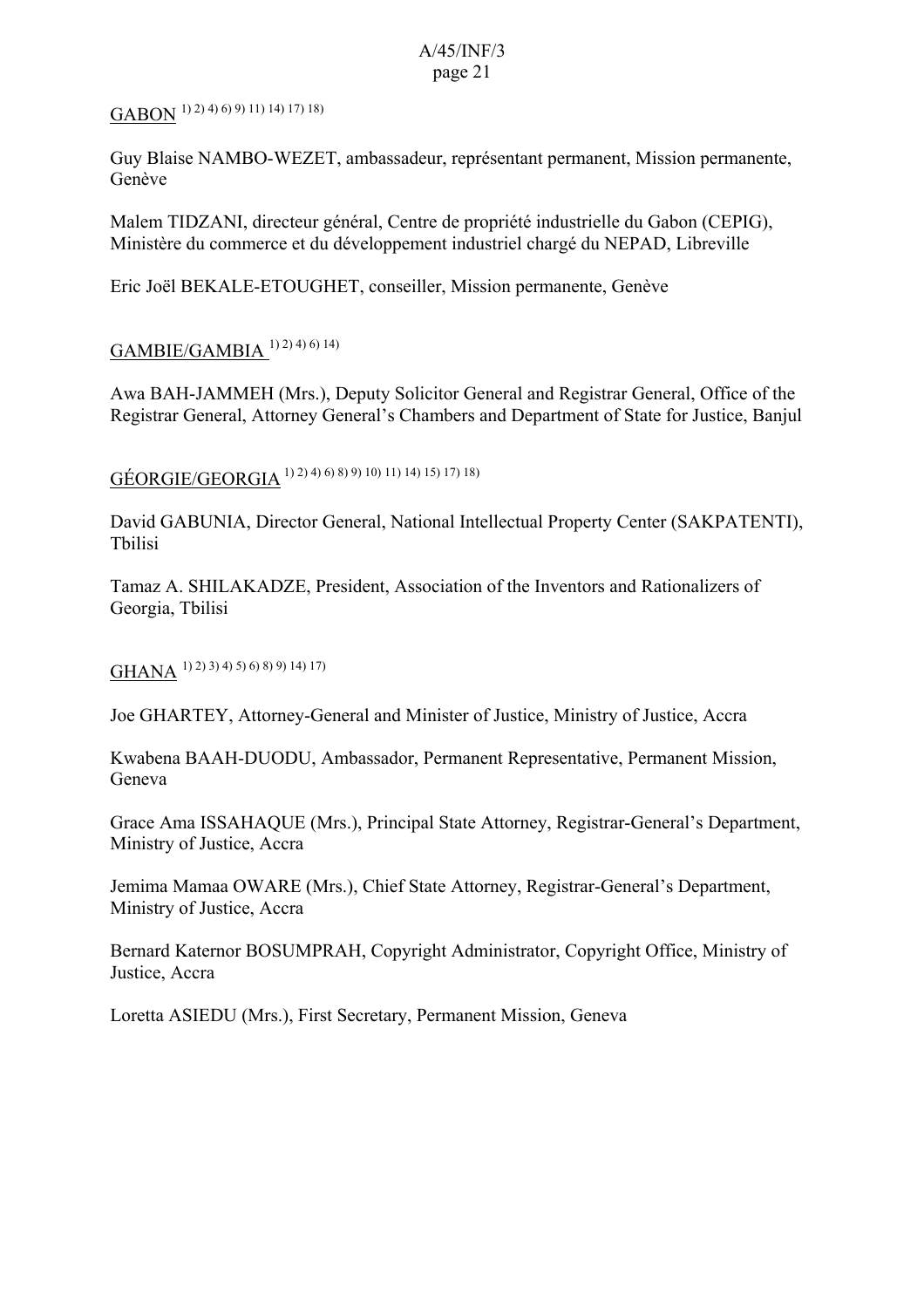## GRÈCE/GREECE 1) 2) 4) 6) 8) 9) 10) 12) 13) 14) 15)

Franciscos VERROS, Ambassador, Permanent Representative, Permanent Mission, Geneva

Michel-Christos DIAMESSIS, Minister Plenipotentiary, Deputy Permanent Representative, Permanent Mission, Geneva

Andreas CAMBITSIS, Minister-Counsellor, Permanent Mission, Geneva

Konstantinos KONTOS, Director, General Secretariat of Commerce, Directorate of Commercial and Industrial Property, Ministry of Development, Athens

Serafim STASINOS, Director General, Industrial Property Organisation (OBI), Athens

Evangelia SAVVA (Mrs.), Administrative Employee, General Secretariat of Commerce, Directorate of Commercial and Industrial Property, Ministry of Development, Athens

Stella KYRIAKOU (Mrs.), Attaché, Permanent Mission, Geneva

### GRENADE/GRENADA<sup>1) 2) 4) 6) 14)</sup>

Robert BRANCH, Registrar, Registrar's Office, Supreme Court Registry, Saint George's

## GUATEMALA 1) 2) 4) 6) 14) 15) 17) 18)

Ileana Mercedes AGUILAR ZIBARA DE BENÍTEZ (Sra.), Registradora General, Registro de la Propiedad Intelectual, Ministerio de Economía, Guatemala

Ana Lorena BOLAÑOS (Sra.), Consejero, Misión Permanente, Ginebra

GUINÉE/GUINEA 1) 2) 4) 6) 10) 12) 13) 14) 16) 17) 18)

Cécé KPOHOMOU, chef, Service national de la propriété industrielle (SPI), Ministère du développement industriel, des PME et de l'artisanat, Conakry

Aminata KOUROUMA-MIKALA (Mme), premier secrétaire chargée des affaires économiques et commerciales, Mission permanente, Genève

## GUINÉE-BISSAU/GUINEA-BISSAU 1) 2) 4) 6) 14)

Bubacar JALÓ, chef, Répartition brevets et information technique, Direction générale de l'industrie, Ministère de l'énergie et l'industrie, Bissau

## GUINÉE ÉQUATORIALE/EQUATORIAL GUINEA 1) 2) 4) 6) 14)

José NGUEMA OYANA, Director General de Política Científica y Propiedad Intelectual, Consejo de Investigaciones Científicas y Tecnológicas (CICTE), Malabo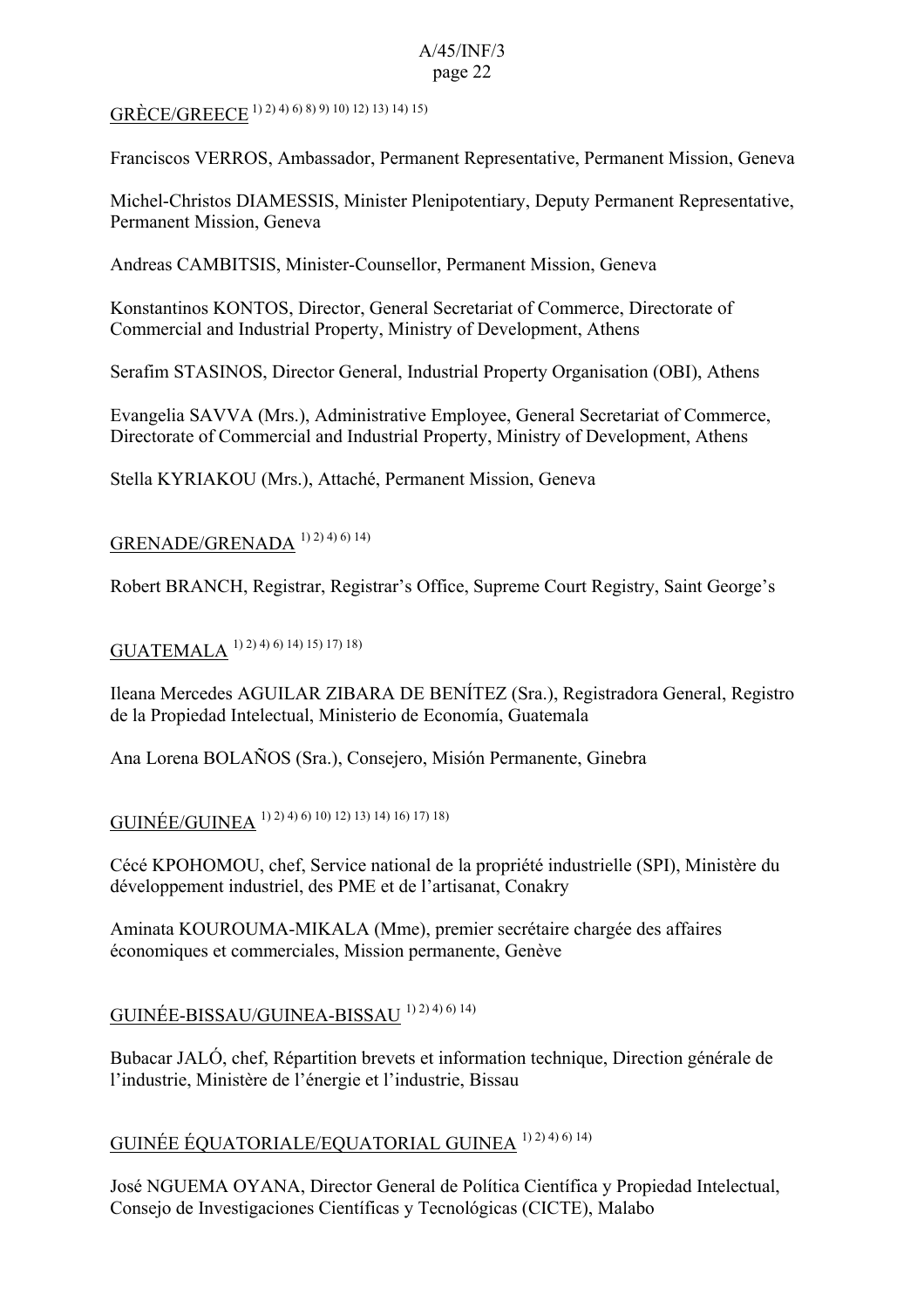## $HAİTI/HAITI<sup>1) 2) 4) 6)</sup>$

Jean-Claude JUSTAFORT, conseiller, Mission permanente, Genève

Gladys FLORESTAL (Mme), premier secrétaire, Mission permanente, Genève

# HONDURAS 1) 2) 4) 6) 14) 15) 17) 18)

J. Delmer URBIZO, Embajador, Representante Permanente, Misión Permanente, Ginebra

Lorenzo SAUCEDA, Secretario Ejecutivo, Oficina de Registro de la Propiedad Intelectual, Dirección General de Registros, Instituto de Propiedad (IP), Tegucigalpa

Gracibel BU FIGUEROA (Sra.), Embajadora, Representante Permanente Adjunto, Misión Permanente, Ginebra

HONGRIE/HUNGARY 1) 2) 3) 4) 5) 6) 8) 9) 10) 11) 12) 14) 15) 17) 18) 19)

Miklós BENDZSEL, President, Hungarian Patent Office, Budapest

Mihály Zoltán FICSOR, Vice-President, Hungarian Patent Office, Budapest

Roberta PÁL (Miss), Legal Advisor, International and Legal Department, Hungarian Patent Office, Budapest

## INDE/INDIA 1) 2) 3) 4) 6) 7) 14) 15)

Swashpawan SINGH, Ambassador, Permanent Representative, Permanent Mission, Geneva

N. N. PRASAD, Joint Secretary, Department of Policy and Promotion, Ministry of Commerce, New Delhi

Rajiv K. CHANDER, Deputy Permanent Representative, Mission, Geneva

Varghese SAMUEL, Joint Secretary, Department of Ayush, New Delhi

M. S. DHAKAD, Director, Department of Industrial Policy and Promotion, Ministry of Commerce and Industry, New Delhi

V. K. GUPTA, Head, Information Technology Division, National Institute of Science Communication and Information Resources, New Delhi

A. K. CHAKRAVARTI, Advisor, Department of Information Technology, New Delhi

V. RAVI, Controller General of Patents, Designs, Trade Marks and Geographical Indications, New Delhi

Nutan K. MAHAWAR (Mrs.), First Secretary, Permanent Mission, Geneva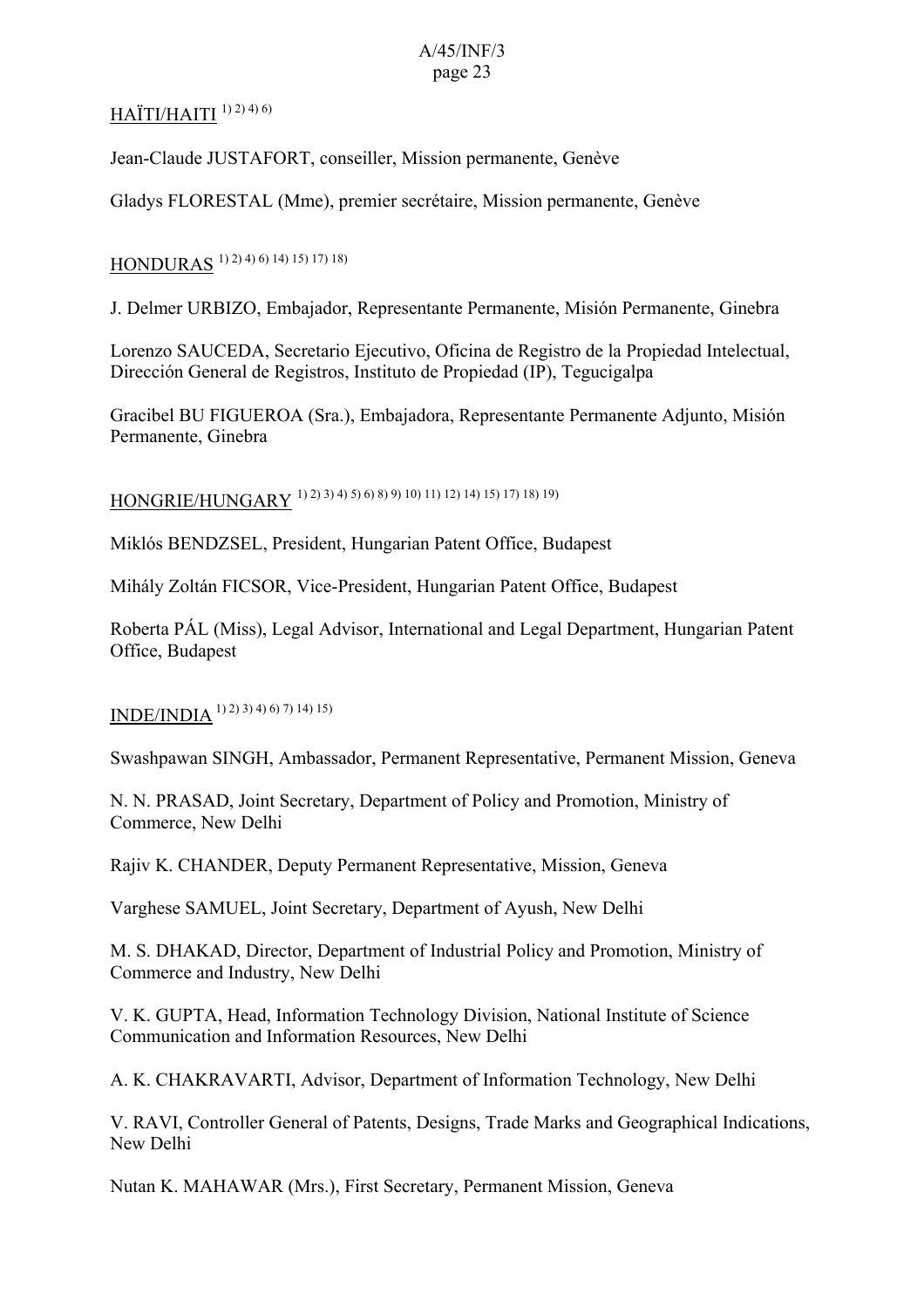INDONÉSIE/INDONESIA 1) 2) 3) 4) 6) 7) 14) 17) 18)

Andi MATTALATA, Minister, Department of Law and Human Rights, Tangerang

I Gusti Agung Wesaka PUJA, Ambassador, Deputy Permanent Representative, Chargé d'Affaires a.i., Permanent Mission, Geneva

Andy Noorsaman SOMMENG, Director General, Directorate General of Intellectual Property Rights, Department of Law and Human Rights, Tangerang

Ansori SINUNGAN, Director of Cooperation and Development, Directorate General of Intellectual Property Rights, Department of Law and Human Rights, Tangerang

Sumardi PARTOREDJO, Director of Patent, Directorate General of Intellectual Property Rights, Department of Law and Human Rights, Tangerang

Asianto SINAMBELA, Director for Trade, Industry, Investment and Intellectual Property Rights, Ministry of Foreign Affairs, Jakarta

Insan Budi MAULANA, Member of the Legal Expert Team, Directorate General of Intellectual Property Rights, Department of Law and Human Rights, Tangerang

Baskoro PRABOWO, Secretary to the Minister, Department of Law and Human Rights, Tangerang

Jose A.M. TAVARES, Counsellor, Permanent Mission, Geneva

Yasmi ADRIANSYAH, Second Secretary, Permanent Mission, Geneva

## IRAN (RÉPUBLIQUE ISLAMIQUE D')/IRAN (ISLAMIC REPUBLIC OF) 1) 2) 3) 4) 5) 8) 11)

Alireza MOAIYERI, Ambassador, Permanent Representative, Permanent Mission, Geneva

Ahmed BAEIDI NEJAD, Ambassador, Deputy Permanent Representative, Permanent Mission, Geneva

Mohammad Hassan KIANI, Director General, Registration Office for Companies and Industrial Property, State Organization for Registration of Deeds and Properties, Tehran

Mousa AHMADI, Deputy Head, State Organization for Registration of Deeds and Properties, Tehran

Hekmatollah GHORBANI, Legal Expert, Ministry of Foreign Affairs, Tehran

Masood TAROM SARI, Advisor, State Organization for Registration of Deeds and Properties, Tehran

Yazdan NADALIZADEH, Second Counsellor, Permanent Mission, Geneva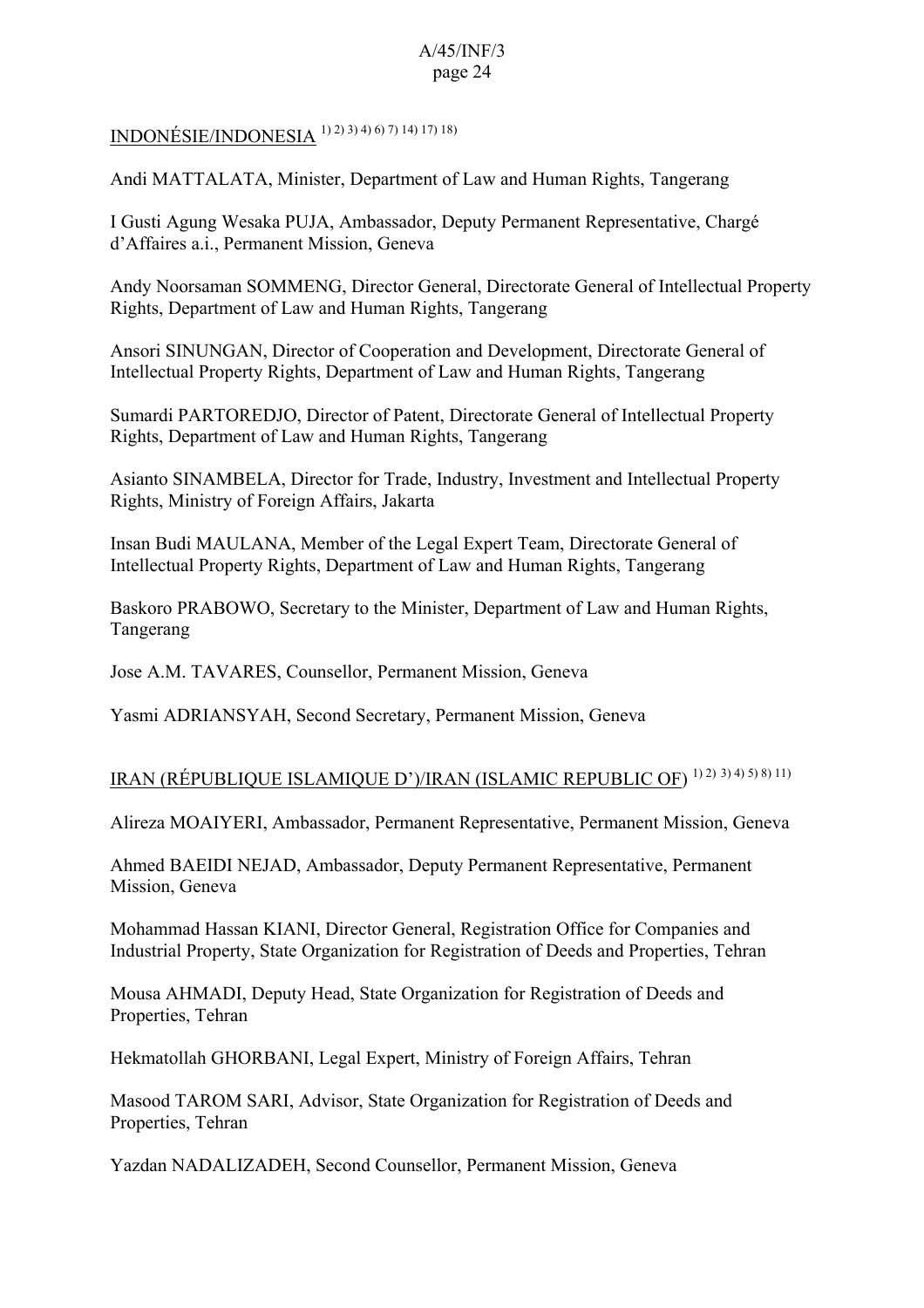$IRAO$ <sup>1) 2) 4)</sup>

Taher Naser AL-HAMOOD, Deputy Minister, Ministry of Culture, Baghdad

Alaa ALALAAQ ESMAIL, Director General, Ministry of Culture, Baghdad

Hussein Abdul Hussein ALI, Director General, Central Organization for Standardization & Quality Control (COSQC), Ministry of Planning and Development Co-operation, Baghdad

Ahlam AL-GAILANI (Mrs.), Chargé d'Affaires a.i., Permanent Mission, Geneva

Teresa Jasim RIDHA (Mrs.), Director, Industrial Property Section, Central Organization for Standardization & Quality Control (COSQC), Ministry of Planning and Development Co-operation, Baghdad

Yasmin ALAZZAWI (Ms.), Ministry of Culture, Baghdad

Ahmed AL-NAKASH, Third Secretary, Permanent Mission, Geneva

IRLANDE/IRELAND 1) 2) 3) 4) 5) 6) 8) 10) 12) 13) 14) 15)

Dáithí O'CEALLAIGH, Ambassador, Permanent Representative, Permanent Mission, Geneva

Declan MORRIN, Counsellor, Deputy Permanent Representative, Permanent Mission, Geneva

Michael ENGLISH, Principal Officer, Intellectual Property Unit, Department of Enterprise, Trade and Employment, Dublin

Anna PERRY (Ms.), Assistant Principal Officer, Intellectual Property Unit, Department of Enterprise, Trade and Employment

Brian HIGGINS, Second Secretary, Permanent Mission, Geneva

ISLANDE/ICELAND 1) 2) 3) 4) 6) 7) 8) 9) 10) 12) 14) 15)

Kristinn F. ÁRNASON, Ambassador, Permanent Representative, Permanent Mission, Geneva

Ásta VALDIMARSDÓTTIR (Mrs.), Director General, Icelandic Patent Office, Reykjavik

Elín Ragnhíldur JÓNSDÓTTIR (Mrs.), Head, Patent Division, Icelandic Patent Office, Reykjavik

Ragnar G. KRISTJÁNSSON, Counsellor, Deputy Permanent Representative, Permanent Mission, Geneva

Veturlidi Thor STEFANSSON, First Secretary, Permanent Mission, Geneva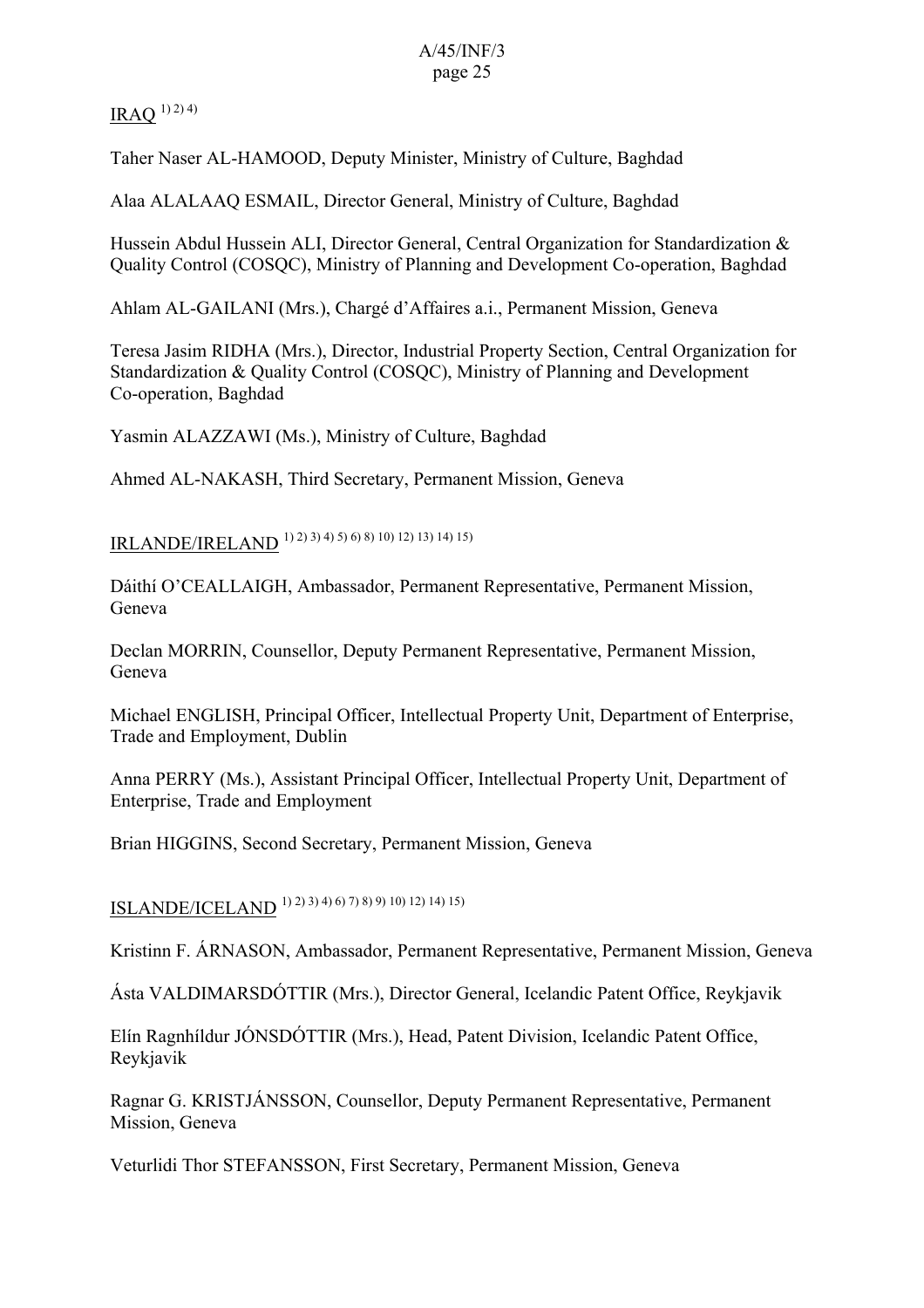ISRAËL/ISRAEL 1) 2) 4) 6) 10) 11) 13) 14) 15)

Aharon LESHNO-YAAR, Ambassador, Permanent Representative, Permanent Mission, Geneva

Meir NOAM, Commissioner of Patents, Trademarks and Designs, Patents, Designs and Trademarks Office, Ministry of Justice, Jerusalem

Rony ADAM, Deputy Permanent Representative, Permanent Mission, Geneva

Helena BORUKHOVICH, Adviser, Permanent Mission, Geneva

ITALIE/ITALY 1) 2) 3) 4) 5) 6) 8) 9) 10) 11) 12) 13) 14) 15)

Giovanni CARACCIOLO di VIETRI, Ambassador, Permanent Representative, Permanent Mission, Geneva

Pasquale D'AVINO, Minister Counsellor, Permanent Mission, Geneva

Maria Ludovica AGRÒ (Mrs.), Director General, Italian Patent and Trademark Office, Ministry of Economic Development, Rome

Fabrizio MAZZA, Head of Intellectual Property Office, Directorate General for Economic Cooperation, Ministry of Foreign Affairs, Rome Augusto MASSARI, First Secretary, Permanent Mission, Geneva

Stefania BENINCASA (Dr.), Manager, International and European Community Trademarks, Italian Patent and Trademark Office, Ministry of Economic Development, Rome

Gabriele RUSCALLA, Intern, Permanent Mission, Geneva

## JAMAHIRIYA ARABE LIBYENNE/LIBYAN ARAB JAMAHIRIYA 1) 2) 3) 4) 6) 7) 14)

Ibrahim Massaud ZEDAN, Expert, Office of the General People's Committee, Prime Minister's Office, Tripoli

Mr. Hassan Omar HABIBI, Expert, Industrial Research Center, Tripoli

Ibtisam SAAITE, Third Secretary, Permanent Mission, Geneva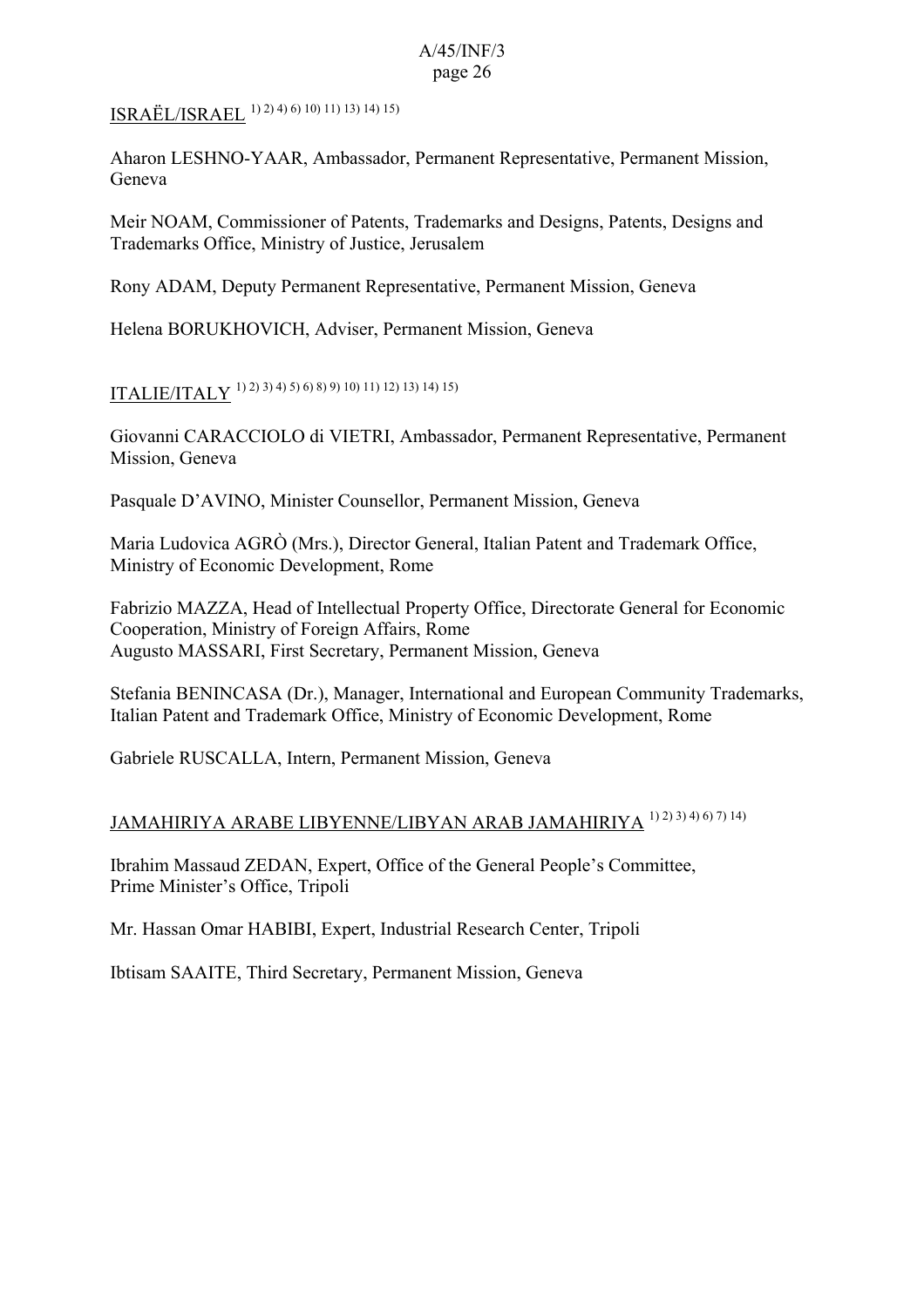JAMAÏQUE/JAMAICA 1) 2) 4) 6) 7) 10) 16) 17) 18)

Cheryl SPENCER (Miss), Minister, Deputy Permanent Representative, Chargé d'Affaires a.i., Permanent Mission, Geneva

Carol SIMPSON (Miss), Executive Director, Jamaica Intellectual Property Office (JIPO), Ministry of Industry, Technology, Energy and Commerce, Kingston

Symone BETTON (Miss), Foreign Service Officer III, Foreign Trade Department, Ministry of Foreign Affairs and Foreign Trade, Kingston

Richard BROWN, First Secretary, Permanent Mission, Geneva

# JAPON/JAPAN 1) 2) 3) 4) 6) 7) 8) 10) 13) 14) 15) 17) 18)

Shinichi KITAJIMA, Ambassador, Permanent Representative, Permanent Mission, Geneva

Takashi SUZUKI, Commissioner, Japan Patent Office (JPO), Tokyo

Makio MIYAGAWA, Ambassador, Deputy Permanent Representative, Permanent Mission, Geneva

Koichi MINAMI, Deputy Commissioner, Japan Patent Office (JPO), Tokyo

Yasushi TAKASE, Minister, Permanent Mission, Geneva

Akio ISOMATA, Minister, Permanent Mission, Geneva

Masayuki KOYANAGI, Director, International Affairs Division, General Affairs Department, Japan Patent Office (JPO), Tokyo

Yu KAMEOKA, Director, International Affairs Division, Commissioner's Secretariat, Agency for Cultural Affairs, Tokyo

Akiteru MIKAMI, Counsellor, Permanent Mission, Geneva

Shintaro TAKAHARA, Director, Multilateral Policy Office, International Affairs Division, General Affairs Department, Japan Patent Office (JPO), Tokyo

Kenichiro NATSUME, First Secretary, Permanent Mission, Geneva

Daisuke TAKAYANAGI, Deputy Director, International Affairs Division, Commissioner's Secretariat, Agency for Cultural Affairs, Tokyo

Tsuyoshi ISOZUMI, Deputy Director, International Affairs Division, General Affairs Department, Japan Patent Office (JPO), Tokyo

Yosuke KIHO, Deputy Director, Intellectual Property Affairs Division, Economic Affairs Bureau, Ministry of Foreign Affairs, Tokyo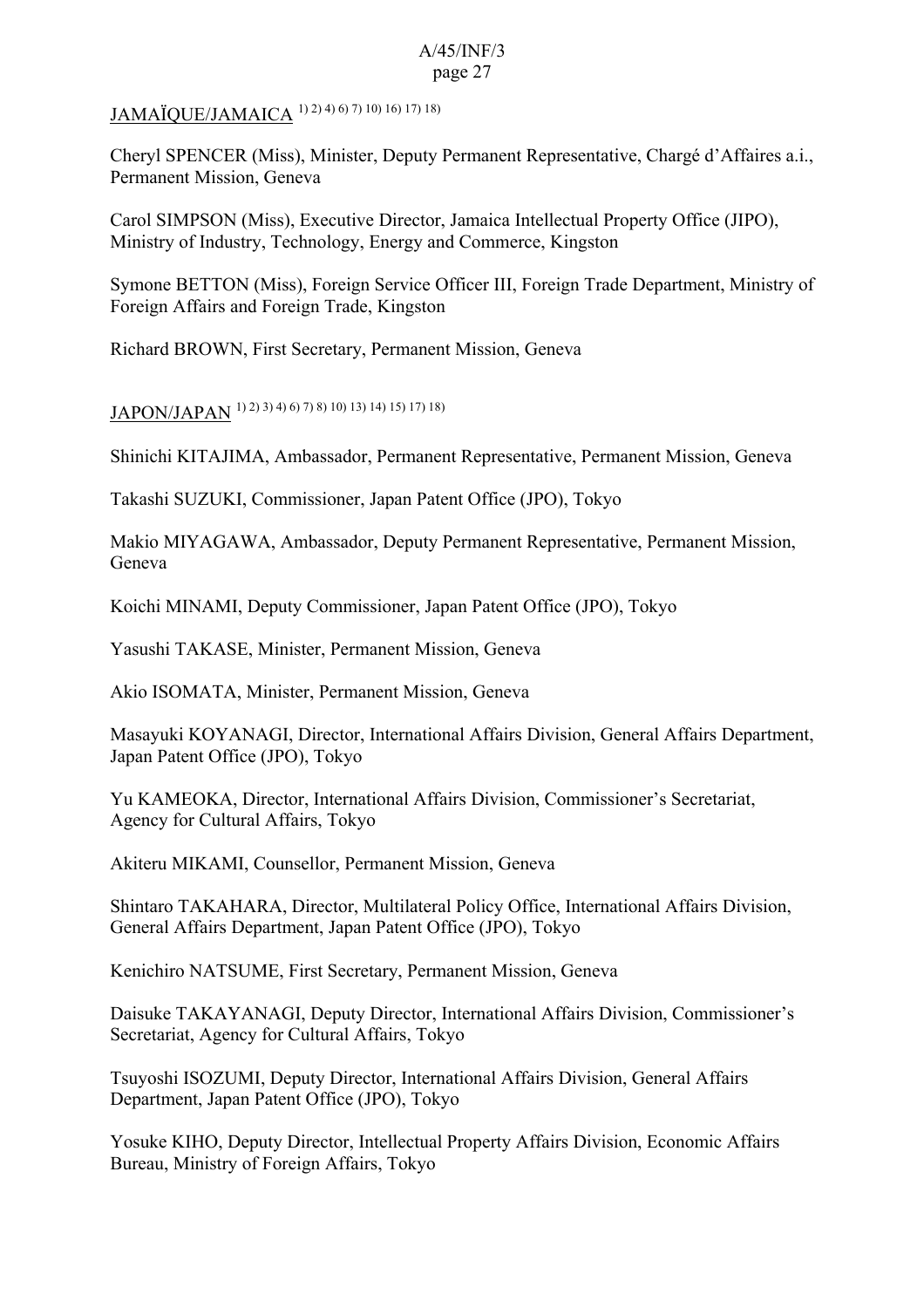Atsushi SHIOMI, Deputy Director, International Affairs Division, General Affairs Department, Japan Patent Office (JPO), Tokyo

Kiyoshi SAITO, First Secretary, Permanent Mission, Geneva

Takuro OKAWA, International Affairs Division, General Affairs Department, Japan Patent Office (JPO), Tokyo

Hiroki KITAMURA, Director for Intellectual Property, JETRO, Düsseldorf

Izumi DUGGAL-TAKAGI, Conference Interpreter, Tokyo

JORDANIE/JORDAN 1) 2) 3) 4) 5) 6) 10) 15) 16) 17) 18)

Bashar ABU TALEB, Chargé d'Affaires a.i., Permanent Mission, Geneva

KAZAKHSTAN 1) 2) 4) 6) 8) 10) 12) 13) 14) 15) 17) 18)

Marat Orshanovich AIKENOV, Chairman, Committee for Intellectual Property Rights, Ministry of Justice, Astana

Asset ABSADYKOV, Senior Expert, Committee for Intellectual Property Rights, Ministry of Justice, Astana

Yertay RAMAZANOV, Attaché, Permanent Mission, Geneva

KENYA 1) 2) 3) 4) 5) 6) 8) 14)

John K. LONYANGAPUO, Permanent Secretary, Ministry of Industrialization, Nairobi

Maria NZOMO (Mrs.), Ambassador, Permanent Representative, Permanent Mission, Geneva

Philip Richard O. OWADE, Ambassador, Deputy Permanent Representative, Permanent Mission, Geneva

James Otieno ODEK, Managing Director, Kenya Industrial Property Institute (KIPI), Nairobi

Bernice W. GACHEGU (Mrs.), Registrar General, Department of the Registrar-General, Attorney-General's Chamber, State Law Office, Nairobi

Nilly KANANA, First Secretary, Permanent Mission, Geneva

Marisella OUMA (Ms.), Executive Director, Kenya Copyright Board, Attorney-General's Chamber, State Law Office, Nairobi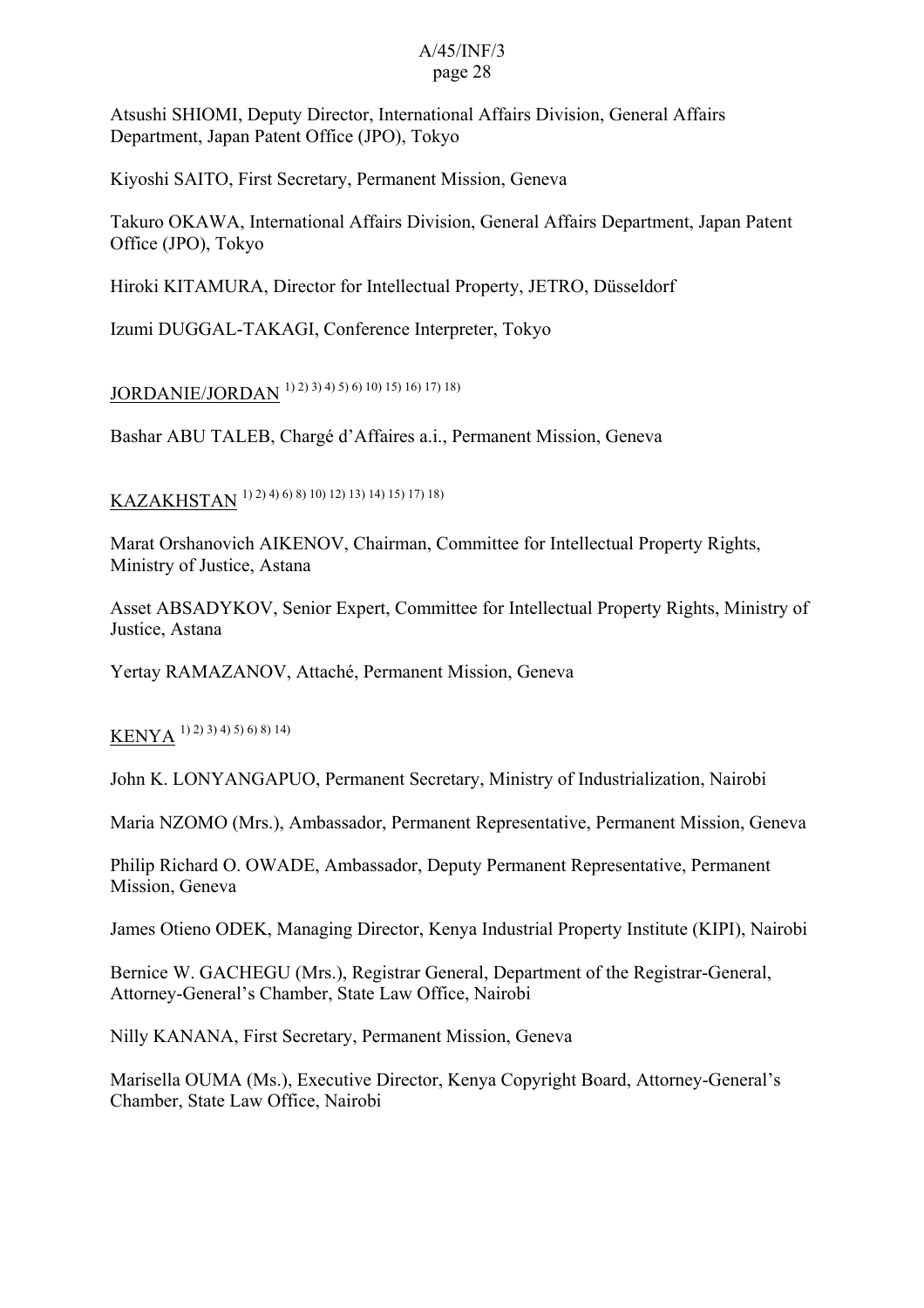Omiti John Fredrick ONUNGA, Senior Patent Examiner, Kenya Industrial Property Institute (KIPI), Nairobi

Christian LANGAT, Trade Mark Examiner, Kenya Industrial Property Institute (KIPI), Nairobi

# KIRGHIZISTAN/KYRGYZSTAN 1) 2) 3) 4) 6) 7) 8) 9) 10) 12) 13) 14) 15) 16) 17) 18) 19)

Nadyrbek TURGANBAEV, Director, State Patent Service of the Kyrgyz Republic (Kyrgyzpatent), Bishkek

Muktar DJUMALIEV, Ambassador, Permanent Representative, Permanent Mission, Geneva

Shamil BERDALIEV, Head, Customs Department, State Patent Service of the Kyrgyz Republic (Kyrgyzpatent), Bishkek

Saltanat TASHMATOVA (Mrs.), First Secretary, Permanent Mission, Geneva

## LESOTHO  $(1)$  2) 4) 6) 8) 14)

Tsokolo MAKHETHE, Attorney General, Attorney General's Chambers, Ministry of Law and Constitutional Affairs, Maseru

Mothae Anthony MARUPING, Ambassador, Permanent Representative, Permanent Mission, Geneva

Sentsuoe Ntseliseng MOHAU (Mrs.), Registrar-General, Attorney General's Chambers, Ministry of Law and Constitutional Affairs, Maseru

Mamoretlo Elizabeth MOHAPI (Mrs.), Senior Industrial Property Counsel, Registrar General's Office, Ministry of Law and Constitutional Affairs, Maseru

Lebohang MOQHALI, Counsellor, Permanent Mission, Geneva

LETTONIE/LATVIA 1) 2) 3) 4) 5) 6) 8) 9) 10) 12) 14) 15) 17) 18)

Zigrids AUMEISTERS, Director, Patent Office of the Republic of Latvia, Riga

Janis MAZEIKS, Ambassador, Permanent Representative, Permanent Mission, Geneva

Guntis RAMANS, Deputy Director, Patent Office of the Republic of Latvia, Riga

Ieva DREIMANE (Miss), First Secretary, Permanent Mission, Geneva

## $LIBAN/LEBANON$ <sup> $1)$ </sup><sup>2)</sup><sup>4)</sup>

Najla RIACHI ASSAKER (Mrs.), Ambassador, Permanent Representative, Permanent Mission, Geneva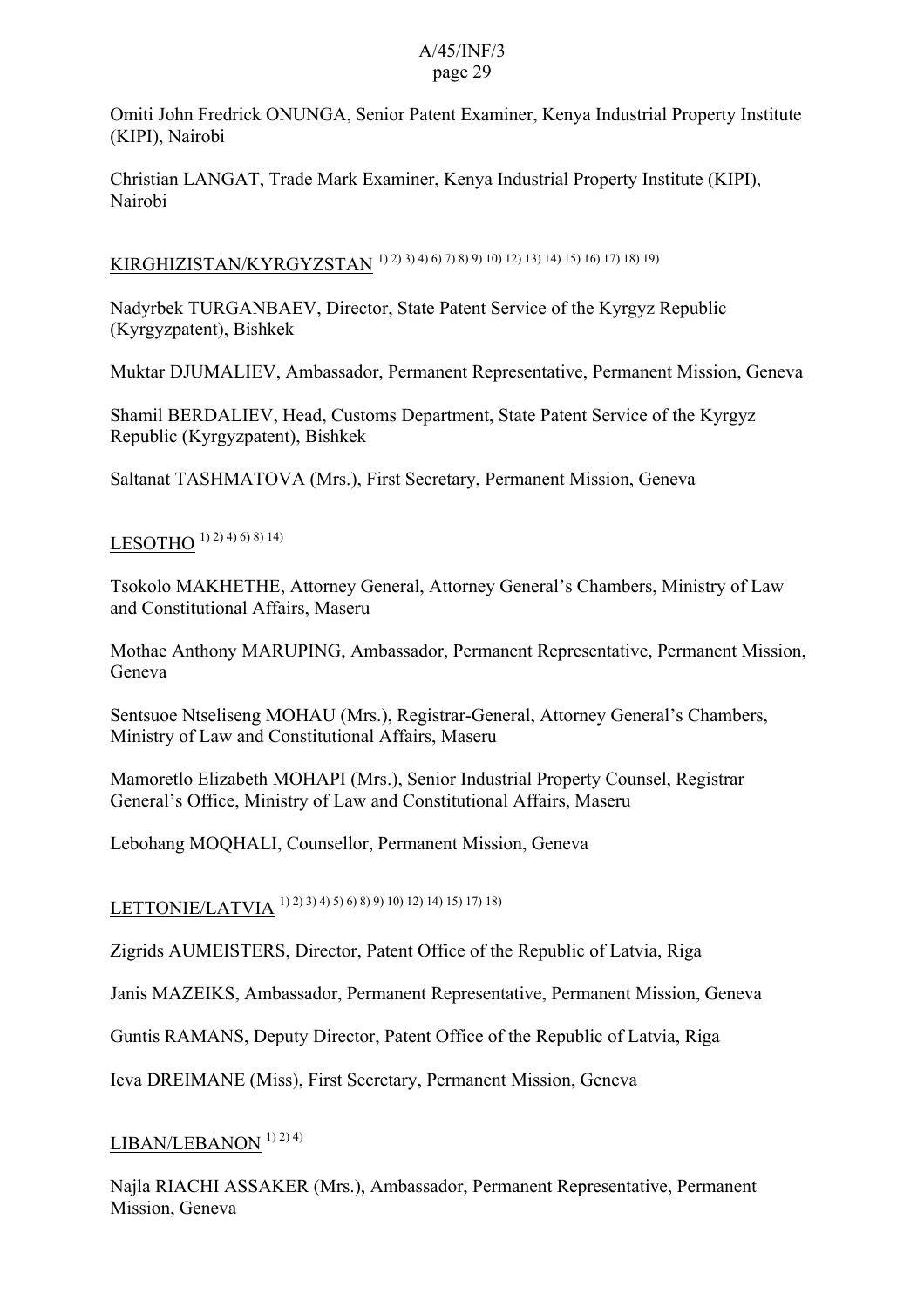## LIBÉRIA/LIBERIA  $1)$  2)  $4)$  6)  $8)$  14)

Roland Walter MORRIS, National Consultant, Intellectual Property Systems, Monrovia

Robert Y. MEZZEH, Deputy Director, Patents and Trademarks, Ministry of Foreign Affairs, Monrovia

LIECHTENSTEIN 1) 4) 6) 8) 9) 10) 14) 15) 17) 18)

Patrick RITTER, Minister, Deputy Permanent Representative, Permanent Mission, Geneva

LITUANIE/LITHUANIA 1) 2) 4) 6) 8) 9) 10) 14) 15) 17) 18)

Edvardas BORISOVAS, Ambassador, Permanent Representative, Permanent Mission, Geneva

Rimvydas NAUJOKAS, Director, State Patent Bureau of the Republic of Lithuania, Vilnius

Žilvinas DANYS, Deputy Director, State Patent Bureau of the Republic of Lithuania, Vilnius

Nijolė Janina MATULEVIČIENĖ (Mrs.), Head, Copyright Division, Ministry of Culture, Vilnius

LUXEMBOURG 1) 2) 3) 4) 5) 6) 8) 9) 10) 13) 14) 16)

Alexandre KAUFHOLD, chargé de direction, Direction de la propriété intellectuelle, Ministère de l'économie et du commerce extérieur, Luxembourg

Claude SAHL, Direction de la propriété intellectuelle, Ministère de l'économie et du commerce extérieur, Luxembourg

Christiane DALEIDEN DISTEFANO (Mme), représentant permanent adjoint, Mission permanente, Genève

## MADAGASCAR 1) 2) 3) 4) 5) 8) 14)

RAJEMISON RAKOTOMAHARO, ambassadeur, représentant permanent, Mission permanente, Genève

Jocellin ANDRIANIRIANAZAKA, directeur général, Office malgache de la propriété industrielle (OMAPI), Ministère de l'économie, du commerce et de l'industrie, Antananarivo

Naharisoa Oby RAFANOTSIMIVA (Mme), assistante juridique, Office malgache de la propriété industrielle (OMAPI), Ministère de l'économie, du commerce et de l'industrie, Antananarivo

Olgatte ABDOU (Mme), conseiller, Mission permanente, Genève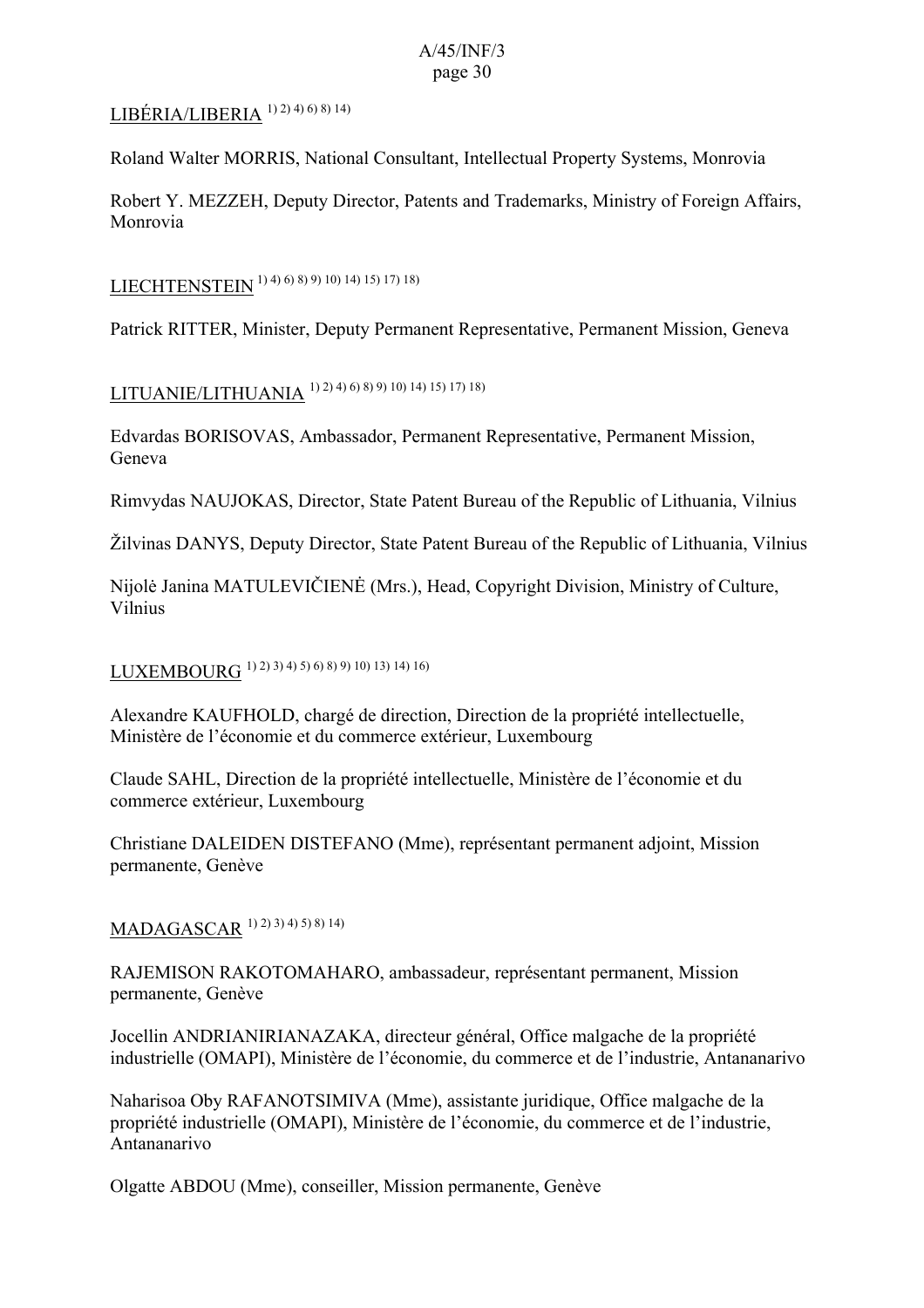MALAISIE/MALAYSIA 1) 2) 3) 4) 6) 7) 10) 14) 16)

HSU King Bee (Mrs.), Ambassador, Permanent Representative, Permanent Mission, Geneva

Kamel MOHAMAD, Director General, Intellectual Property Corporation of Malaysia (MyIPO), Kuala Lumpur

Siti Eaisah MOHAMAD (Mrs.), Director, Planning and Corporate Services Unit, Intellectual Property Corporation of Malaysia (MyIPO), Kuala Lumpur

Azwa Affendi BAKHTIAR, First Secretary, Permanent Mission, Geneva

MALAWI 1) 2) 4) 6) 10) 12) 13) 14)

Anthony Derek KAMANGA, Senior Counsel, Solicitor General and Secretary for Justice, Ministry of Justice, Lilongwe

Geoffrey Elias NKHATA, Deputy Registrar General, Department of the Registrar General, Ministry of Justice, Blantyre

Chapusa Domino PHIRI, Assistant Registrar, Department of the Registrar General, Ministry of Justice, Blantyre

## MALI 1) 2) 4) 6) 9) 14) 17) 18)

Mahamadou Dit Cheicknè DOUCOURE, directeur, Centre malien de promotion de la propriété industrielle (CEMAPI), Ministère de l'économie, l'industrie et du commerce, Bamako

Sékou KASSE, premier secrétaire, Mission permanente, Genève

#### MALTE/MALTA  $^{1) 2) 4) 6) 14)$

Godwin WARR, Director General, Commerce Division, Comptroller of Industrial Property, Ministry for Competitiveness and Communication, Valletta

Michelle BONELLO (Mrs.), Director, Industrial Property Registration, Commerce Division, Ministry for Competitiveness and Communication, Valletta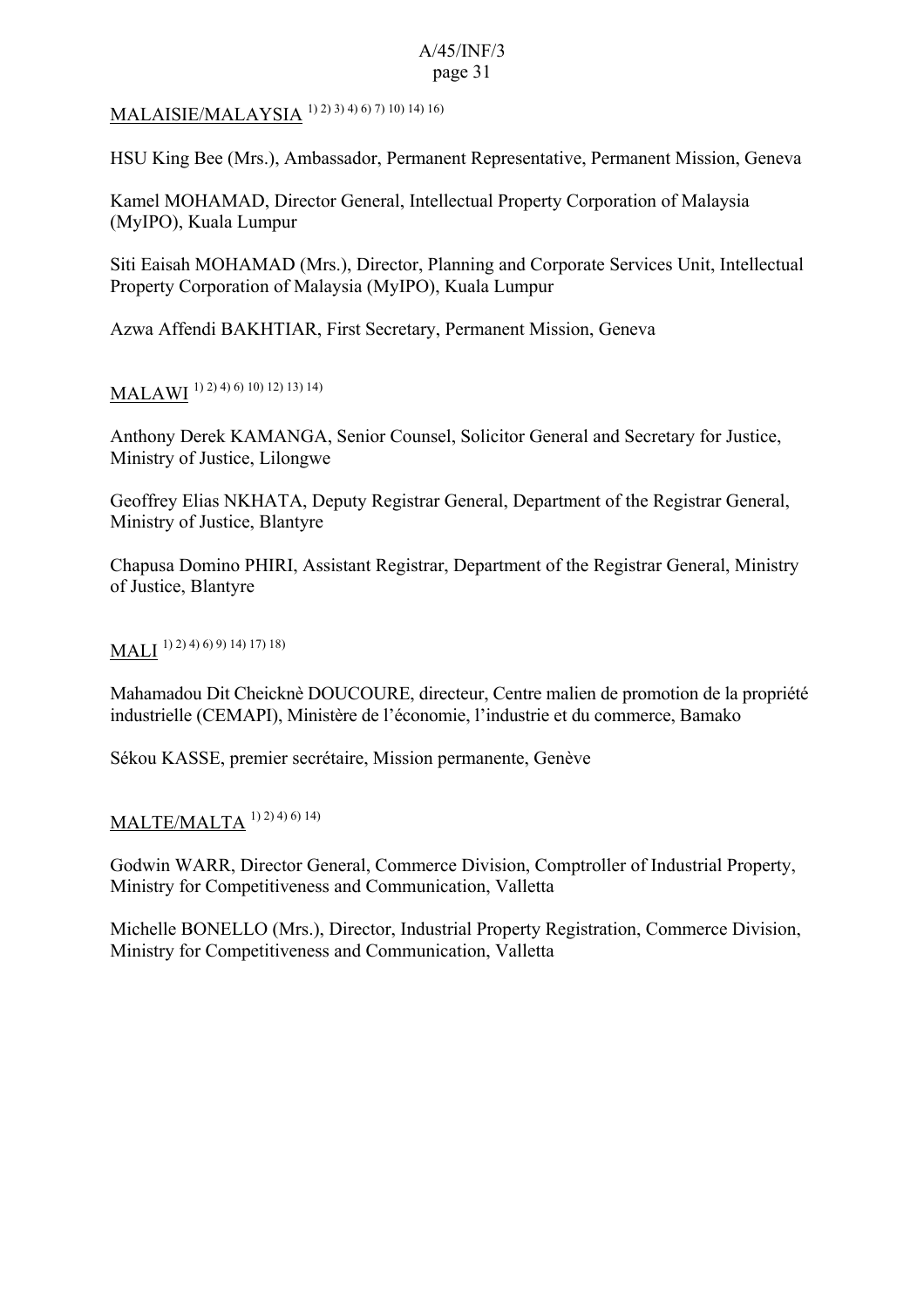MAROC/MOROCCO 1) 2) 3) 4) 6) 7) 8) 9) 10) 14)

Mohammed LOULICHKI, ambassadeur, représentant permanent, Mission permanente, Genève

Adil EL MALIKI, directeur général, Office marocain de la propriété industrielle et commerciale, Casablanca

Abderrazzak LAASSAL, ministre plénipotentiaire, Mission permanente, Genève

Abdellah OUADRHIRI, directeur général, Bureau marocain du droit d'auteur (BMDA), Rabat

Mohamed EL MHAMDI, conseiller, Mission permanente, Genève

### MAURICE/MAURITIUS<sup>1)4)6)</sup>

Shree Baboo Chekitan SERVANSING, Ambassador, Permanent Representative, Permanent Mission, Geneva

Vishwakarmah MUNGUR, Minister Counsellor, Permanent Mission, Geneva

Tanya PRAYAG-GUJADHUR (Mrs.), Second Secretary, Permanent Mission, Geneva

## MAURITANIE/MAURITANIA 1) 2) 4) 6) 14)

Mounina MINT ABDELLAH (Mme), ambassadeur, représentant permanent, Mission permanente, Genève

Ahmed Khyar Moctar BOUSSEIF, deuxième conseiller, Mission permanente, Genève

Taleb Khyar OULD ABDI SALEM (M.), deuxième conseiller, Mission permanente, Genève

Abdallah OULD ISHAQ, deuxième conseiller, Mission permanente, Genève

Mohamed Salem OULD MAMOUNE, directeur du développement industriel, Direction de l'industrie, Ministère du commerce et de l'industrie (MCI), Nouakchott

Sidi Aly OULD TEYIB, chef, Service de la technologie et de la propriété industrielle, Direction de l'industrie, Ministère du commerce et de l'industrie (MCI), Nouakchott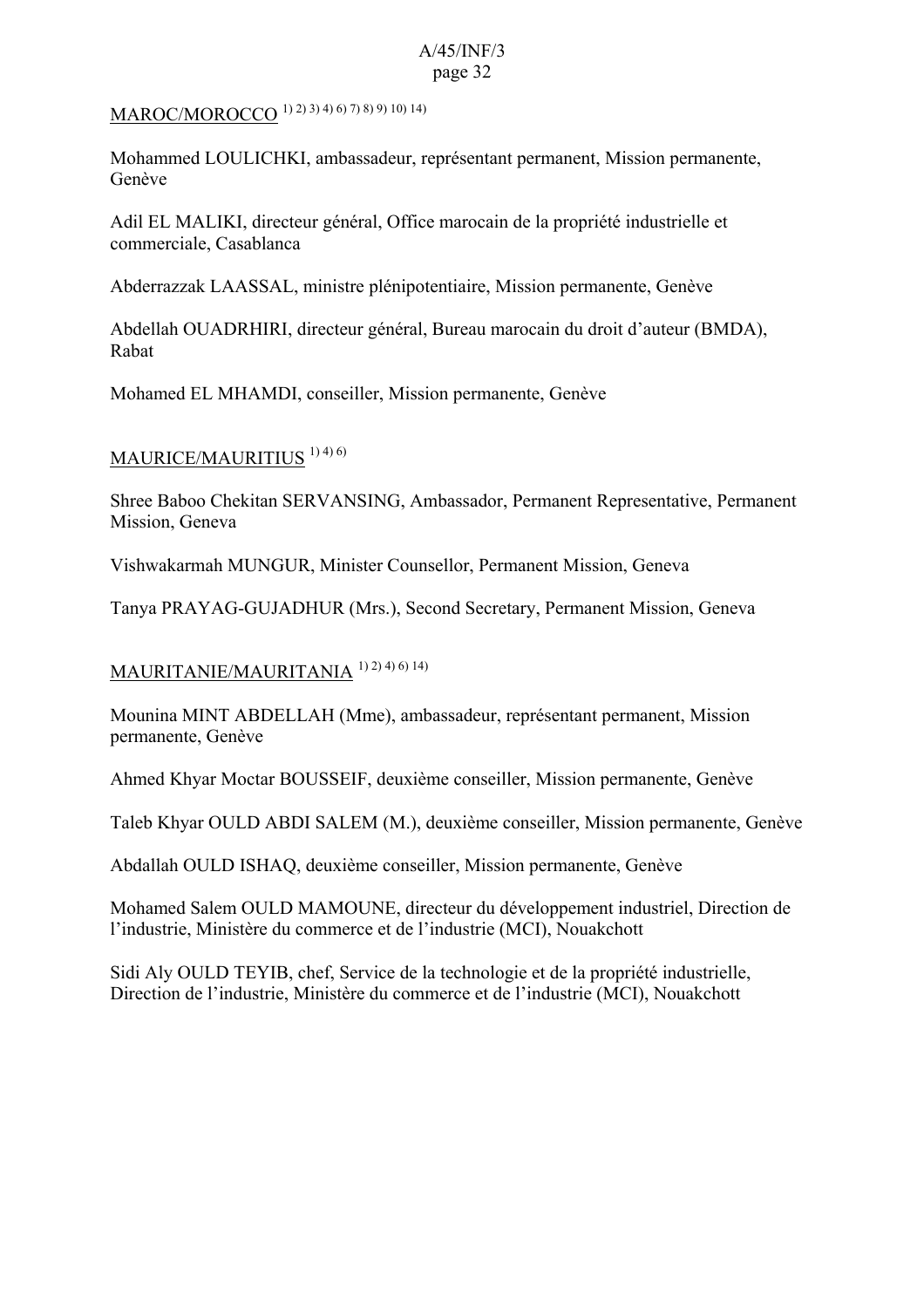MEXIQUE/MEXICO 1) 2) 3) 4) 6) 7) 10) 11) 12) 13) 14) 15) 16) 17) 18)

Luis Alfonso DE ALBA, Embajador, Representante Permanente, Misión Permanente, Ginebra

Mabel del Pilar GÓMEZ OLIVER (Sra.), Embajadora, Representante Permanente Alterna, Misión Permanente, Ginebra

Jorge AMIGO CASTAÑEDA, Director General, Instituto Mexicano de la Propiedad Industrial (IMPI), México

Manuel GUERRA ZAMARRO, Director General, Instituto Nacional del Derecho de Autor (INDAUTOR), México

Alfredo Carlos RENDÓN ALGARA, Director General Adjunto de Propiedad Industrial, Instituto Mexicano de la Propiedad Industrial (IMPI), México

José Ramón LORENZO DOMÍNGUEZ, Primer Secretario, Misión Permanente, Ginebra

Gustavo Adolfo TORRES CISNEROS, Attaché, Misión Permanente, Ginebra

MOLDOVA 1) 2) 4) 6) 8) 9) 10) 11) 12) 13) 14) 15) 16) 17) 18) 19)

Dorian CHIROŞCA, Director General, State Agency on Intellectual Property (AGEPI), Kishinev

Maria ROJNEVSCHI (Mrs.), Director, Intellectual Property Promotion and Publishing Department, State Agency on Intellectual Property (AGEPI), Kishinev

Tatiana LAPICUS (Mrs.), Ambassador, Permanent Representative, Permanent Mission, Geneva

Corina CALUGARU (Miss), First Secretary, Permanent Mission, Geneva

MONACO 1) 2) 4) 6) 8) 9) 10) 13) 14) 15)

Robert FILLON, ambassadeur, représentant permanent, Mission permanente, Genève

Carole LANTERI (Mlle), conseiller, représentant permanent adjoint, Mission permanente, Genève

Jean-Pierre SANTOS, chef de section, Division de la propriété intellectuelle, Direction de l'expansion économique, Département des finances et de l'économie, Monaco

Alexandre JAHLAN, troisième secrétaire, Mission permanente, Genève

Gilles REALINI, troisième secrétaire, Mission permanente, Genève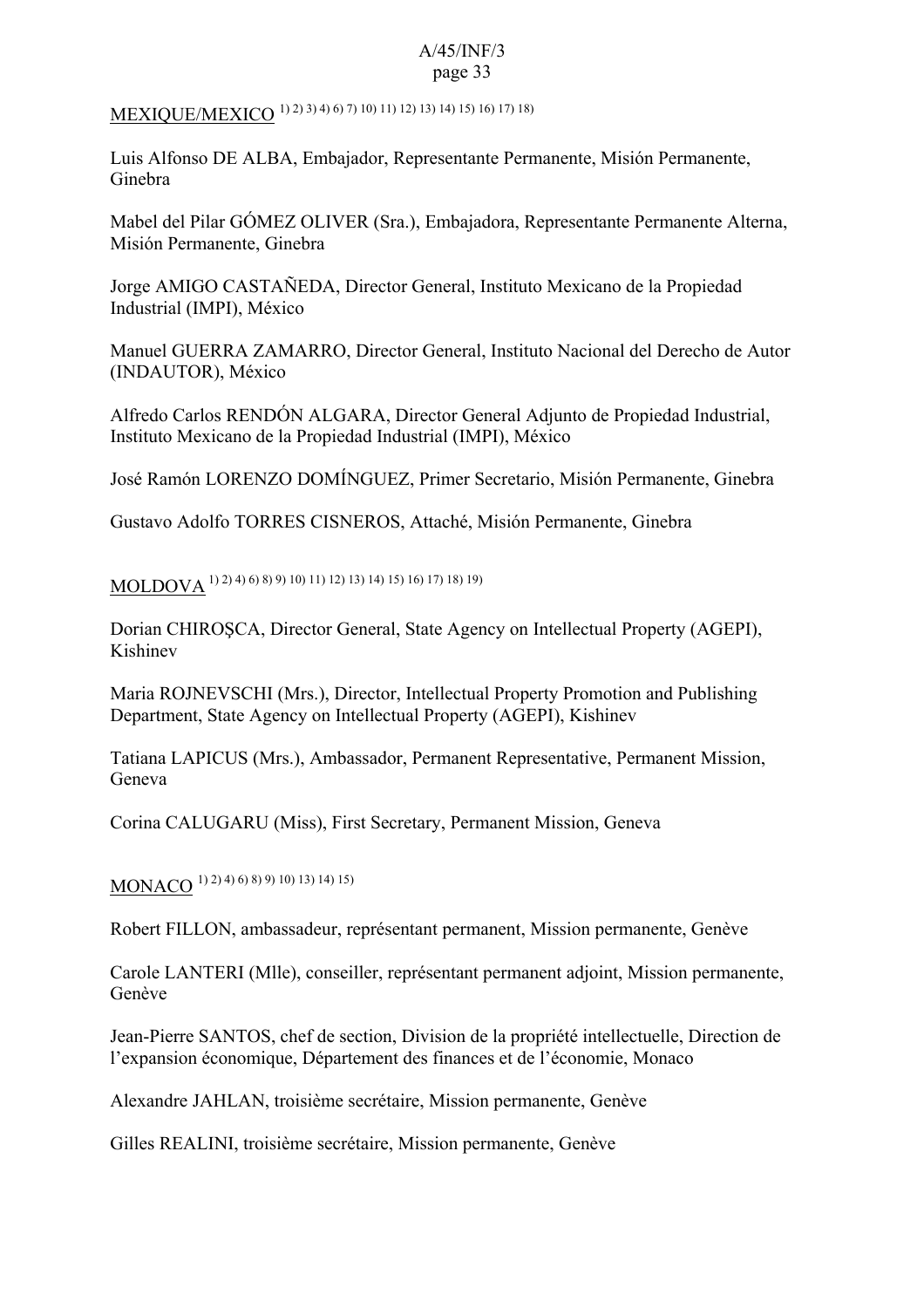## MONGOLIE/MONGOLIA 1) 2) 4) 6) 8) 9) 10) 12) 13) 14) 17) 18)

Namjil CHINBAT, Director General, Intellectual Property Office of Mongolia (IPOM), Ulaanbaatar

Ulziitumur GANTUMUR, Senior Patent Examiner, Intellectual Property Office of Mongolia (IPOM), Ulaanbaatar

Vaanchig PUREVDORJ, Second Secretary, Permanent Mission, Geneva

## MONTÉNÉGRO/MONTENEGRO 1) 2) 4) 6) 8) 9) 10) 11) 12) 14) 15) 17) 18)

Branko ŽUGIĆ, Director, Intellectual Property Office, Ministry for Economic Development, Podgorica

Milan BEGOVIC, Minister Plenipotentiary, Deputy Permanent Representative, Permanent Mission, Geneva

Dusakan PEROVIĆ (Mrs.), Deputy Director, Intellectual Property Office, Ministry for Economic Development, Podgorica

Pavle BOJIC, First Secretary, Permanent Mission, Geneva

Snežana DŽUVEROVIĆ (Mrs.), Senior Advisor, Intellectual Property Office, Ministry for Economic Development, Podgorica

#### MOZAMBIOUE  $(1)$   $(2)$   $(4)$   $(8)$   $(10)$   $(14)$

Frances RODRIGUES (Mrs.), Ambassador, Permanent Representative, Permanent Mission, Geneva

Fernando António DOS SANTOS, Director General, Industrial Property Institute (IPI), Ministry of Industry and Commerce, Maputo

José PAULO, Commercial Counsellor, Permanent Mission, Geneva

Miguel Raúl TUNGADZA, Second Secretary, Permanent Mission, Geneva

Afonso Mario da Costa GETIMANE, Senior Officer, Industrial Property Institute (IPI), Ministry of Industry and Commerce, Maputo

## MYANMAR<sup>2)</sup>

Kyaw Myo HTUT, Minister Counsellor, Deputy Permanent Representative, Chargé d'Affaires a. i., Permanent Mission, Geneva

Aung LATT, Counsellor, Permanent Mission, Geneva

Thant SIN, First Secretary, Permanent Mission, Geneva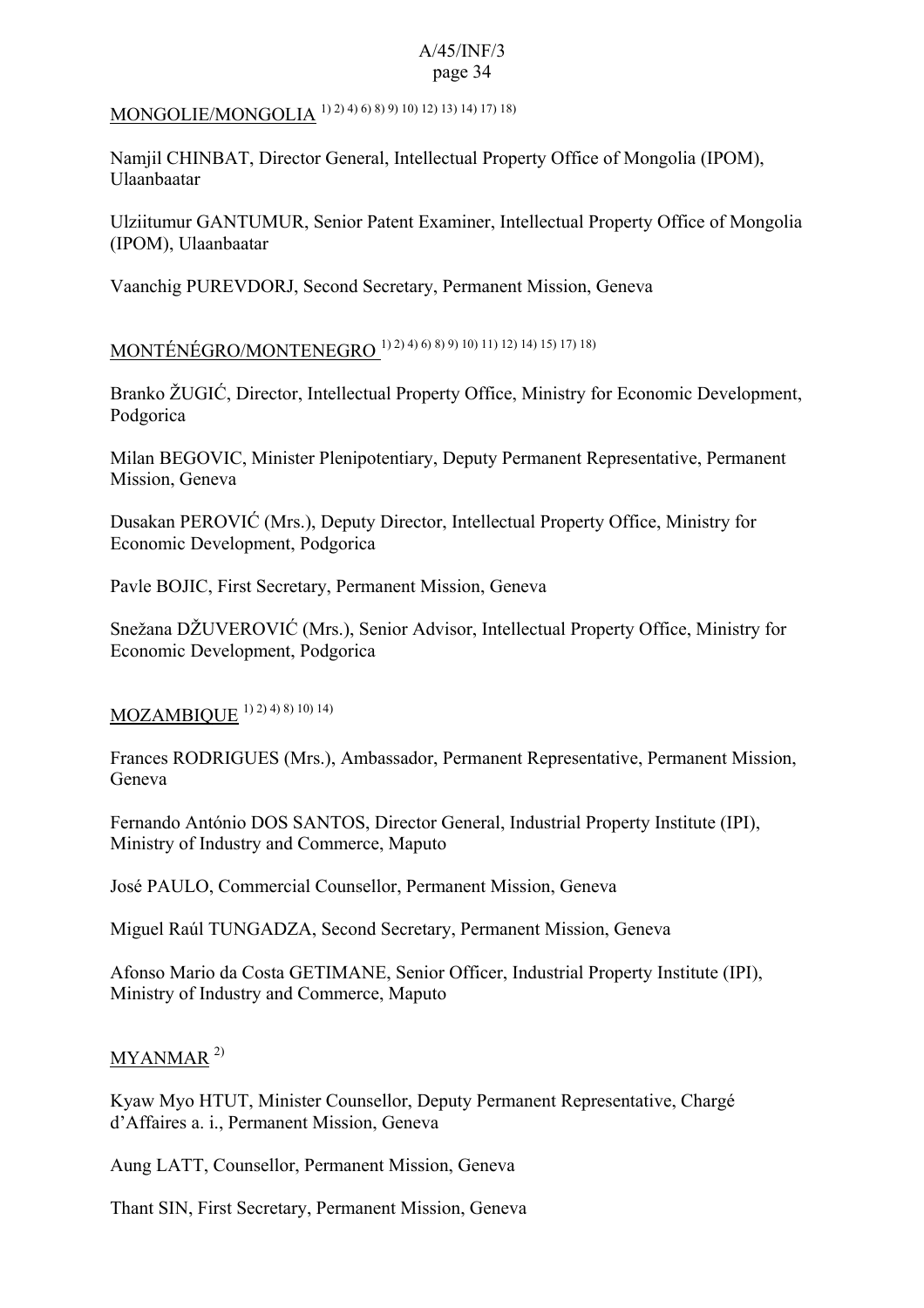## NAMIBIE/NAMIBIA 1) 2) 4) 6) 8) 9) 14)

Edward Tueutjiua KAMBOUA, Director, Commerce, Ministry of Trade and Industry, Windhoek

Tileinge S. ANDIMA, Registrar, Companies, Close Corporations, Patents, Trade Marks and Designs, Registry of Companies, Close Corporations, Patents, Trade Marks, Designs, Ministry of Trade and Industry, Windhoek

Ignatius Kamati MUTILITHA, Deputy Director, Small Scale and Informal Industry, Registry of Companies, Close Corporations, Patents, Trade Marks, Designs, Ministry of Trade and Industry, Windhoek

Francine Franna KAVARI (Ms.), Deputy Director, Directorate Audiovisual and Copyright Services, Ministry of Information and Communication Technology, Windhoek

Angela DAU-PRETORIUS (Ms.), Chief Investment, Promotion Executive, Investment Centre, Windhoek

Ainna Vilengi KAUNDU (Miss), Principal Economist, Registry of Companies, Close Corporations, Patents, Trade Marks, Designs, Ministry of Trade and Industry, Windhoek

Free M. ZENDA, Legal Drafter, Ministry of Justice and Office of the Attorney General, Windhoek

### $NÉPAL/NEPAL$ <sup>1) 2) 4) 6)</sup>

Dinesh BHATTARAI, Ambassador, Permanent Representative, Permanent Mission, Geneva

Ravi BHATTARAI, Deputy Permanent Representative, Permanent Mission, Geneva

NICARAGUA 1) 2) 4) 6) 11) 14) 15) 17) 18)

Carlos ROBELO RAFFONE, Embajador, Representante Permanente, Misión Permanente, Ginebra

Norman SOMARRIBA FONSECA, Primer Secretario, Misión Permanente, Ginebra

## NIGER 1) 2) 4) 6) 9) 14)

Jérôme Oumarou TRAPSIDA, directeur du développement industriel, Direction du développement industriel, Ministère du commerce, de l'industrie et de la normalisation, Niamey

Raoufou ISSAKA MOUSSA, conseiller, Mission permanente, Genève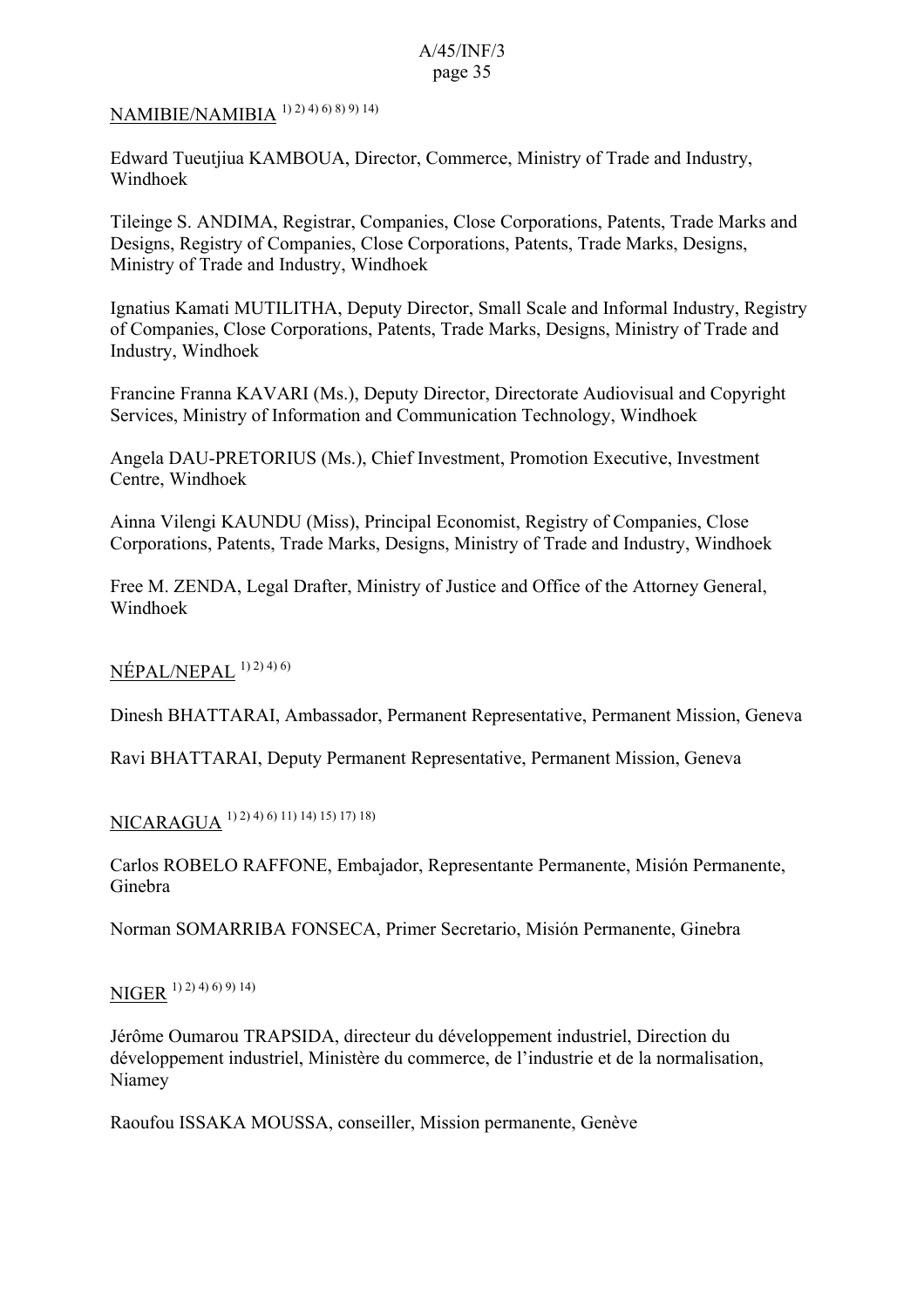## NIGÉRIA/NIGERIA 1) 2) 3) 6) 7) 14) 19)

Martin Ihoeghian UHOMOIBHI, Ambassador, Permanent Representative, Permanent Mission, Geneva

Jamila Kande AHMADU-SUKA (Ms.), Registrar of Trademarks, Patents and Designs, Federal Ministry of Commerce and Industry, Abuja

Adebambo ADEWOPO, Director-General, Nigerian Copyright Commission, Federal Ministry of Justice, Abuja

Olusegun Adeyemi ADEKUNLE, Director, Nigerian Copyright Commission, Federal Ministry of Justice, Abuja

Ositadinma ANAEDU, Minister, Permanent Mission, Geneva

I. E. NWOSU, Minister, Permanent Mission, Geneva

Maigari Gurama BUBA, Counsellor, Permanent Mission, Geneva

Rotimi Olukunle OLA, Senior Copyright Officer and Personal Assistant to the Director General, Federal Ministry of Commerce and Industry, Abuja

Patrick AKEKPE, Permanent Mission, Geneva

NORVÈGE/NORWAY 1) 2) 3) 4) 6) 7) 8) 10) 12) 13) 14) 15)

Bente ANGELL-HANSEN (Mrs.), Ambassador, Permanent Representative, Permanent Mission, Geneva

Jørgen SMITH, Director General, Norwegian Industrial Property Office (NIPO), Oslo

Hilde SKORPEN (Mrs.), Minister Counsellor, Deputy Permanent Representative, Permanent Mission, Geneva

Lisbeth WOLTHER (Mrs.), Director, Legal and Political Affairs, Norwegian Industrial Property Office (NIPO), Oslo

Jostein SANDVIK, Senior Legal Advisor, Legal and International Affairs, Norwegian Industrial Property Office (NIPO), Oslo

Gry Karen WAAGE (Mrs.), Counsellor, Permanent Mission, Geneva

NOUVELLE-ZÉLANDE/NEW ZEALAND 1) 2) 3) 4) 5) 14)

Neville HARRIS, Commissioner of Patents, Trademarks and Designs, Ministry of Economic Development, Wellington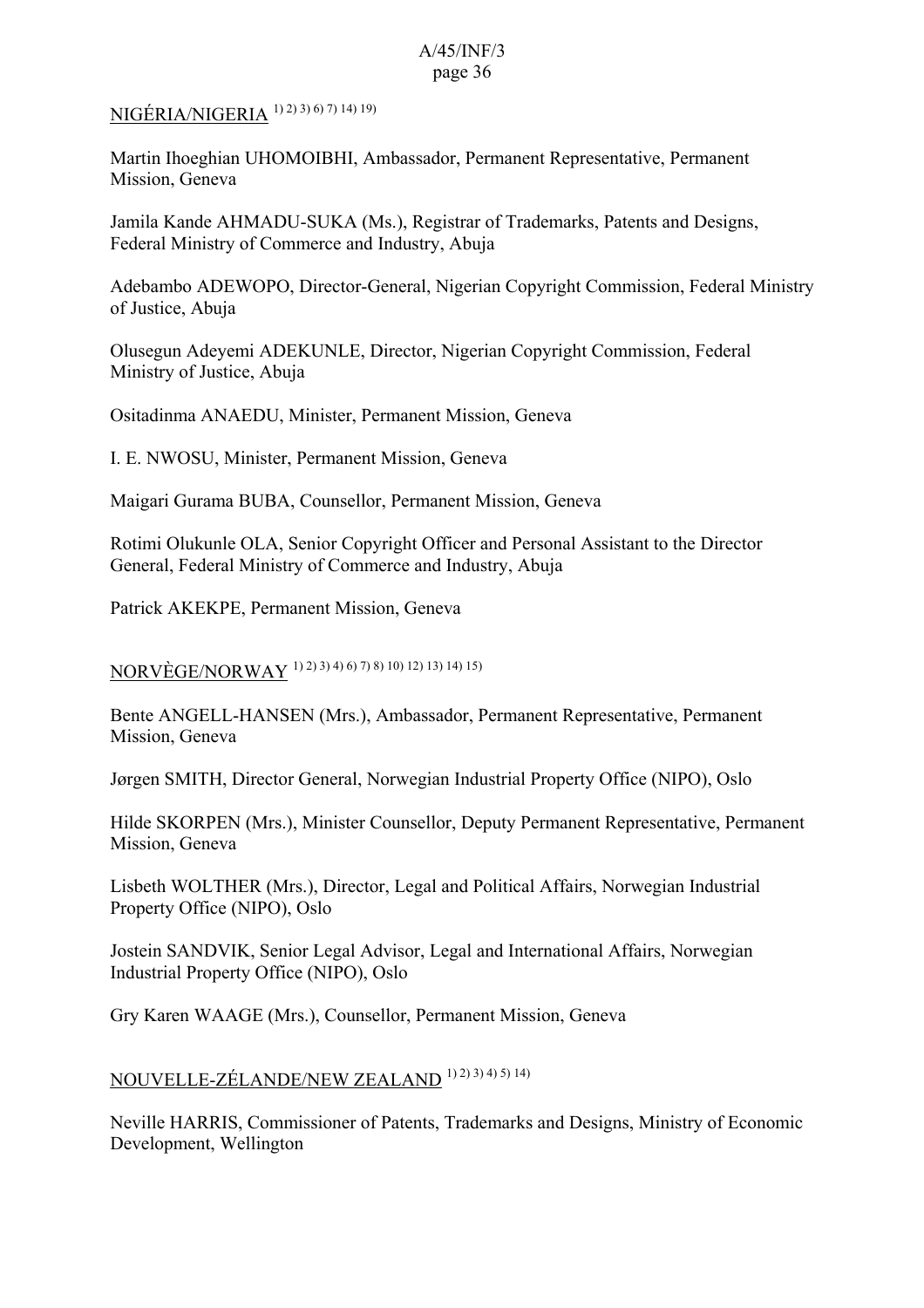## OMAN 1) 2) 3) 4) 5) 6) 8) 14) 15) 17) 18) 19)

Yahya Salim Hamed AL-WAHAIBI, Ambassador, Permanent Representative, Permanent Mission, Geneva

Khalid Saeed AL-SHUAIBI, Director General in charge of Organizations and Commercial Relations, Ministry of Commerce and Industry, Muscat

Fatima AL-GHAZALI (Mrs.), Counsellor, Commercial Affairs, Permanent Mission, Geneva

Ahmed AL-SAIDI, Head, Industrial Property Section, Intellectual Property Department, Ministry of Commerce and Industry, Muscat

## OUGANDA/UGANDA 1) 2) 3) 4) 5) 14)

Kyomuhendo BISEREKO, Acting Registrar-General, Registrar General's Department, Ministry of Justice and Constitutional Affairs, Kampala

Benjamin Wako MUKABIRE, Second Secretary, Permanent Mission, Geneva

# OUZBÉKISTAN/UZBEKISTAN 1) 2) 3) 4) 5) 6) 8) 10) 12) 13) 14) 15) 19)

Valentina ERMOLAEVA (Mrs.), Deputy Director, State Patent Office of the Republic of Uzbekistan, Tashkent

Nadejda TARENTEVA (Mrs.), Head, Department of State Examination of Trademarks and Industrial Designs, State Patent Office of the Republic of Uzbekistan, Tashkent

## PAKISTAN <sup>1) 2) 3) 4) 5) 6)</sup>

Masood KHAN, Ambassador, Permanent Representative, Permanent Mission, Geneva

Tehmina JANJUA, Acting Permanent Representative, Permanent Mission, Geneva

Syed Ali Asad GILLANI, First Secretary, Permanent Mission, Geneva

## PANAMA<sup>1) 2) 4) 6) 17) 18)</sup>

Luz Celeste RÍOS DE DAVIS (Sra.), Directora General, Dirección General del Registro de la Propiedad Industrial (DIGERPI), Ministerio de Comercio e Industrias, Ciudad de Panamá

Elia GUERRA QUIJANO (Sra.), Consejera de la Autoridad Nacional del Ambiente y Asesora, Dirección General del Registro de la Propiedad Industrial (DIGERPI), Ministerio de Comercio e Industrias, Ciudad de Panamá

Iván VERGARA, Consejero Legal, Misión Permanente, Ginebra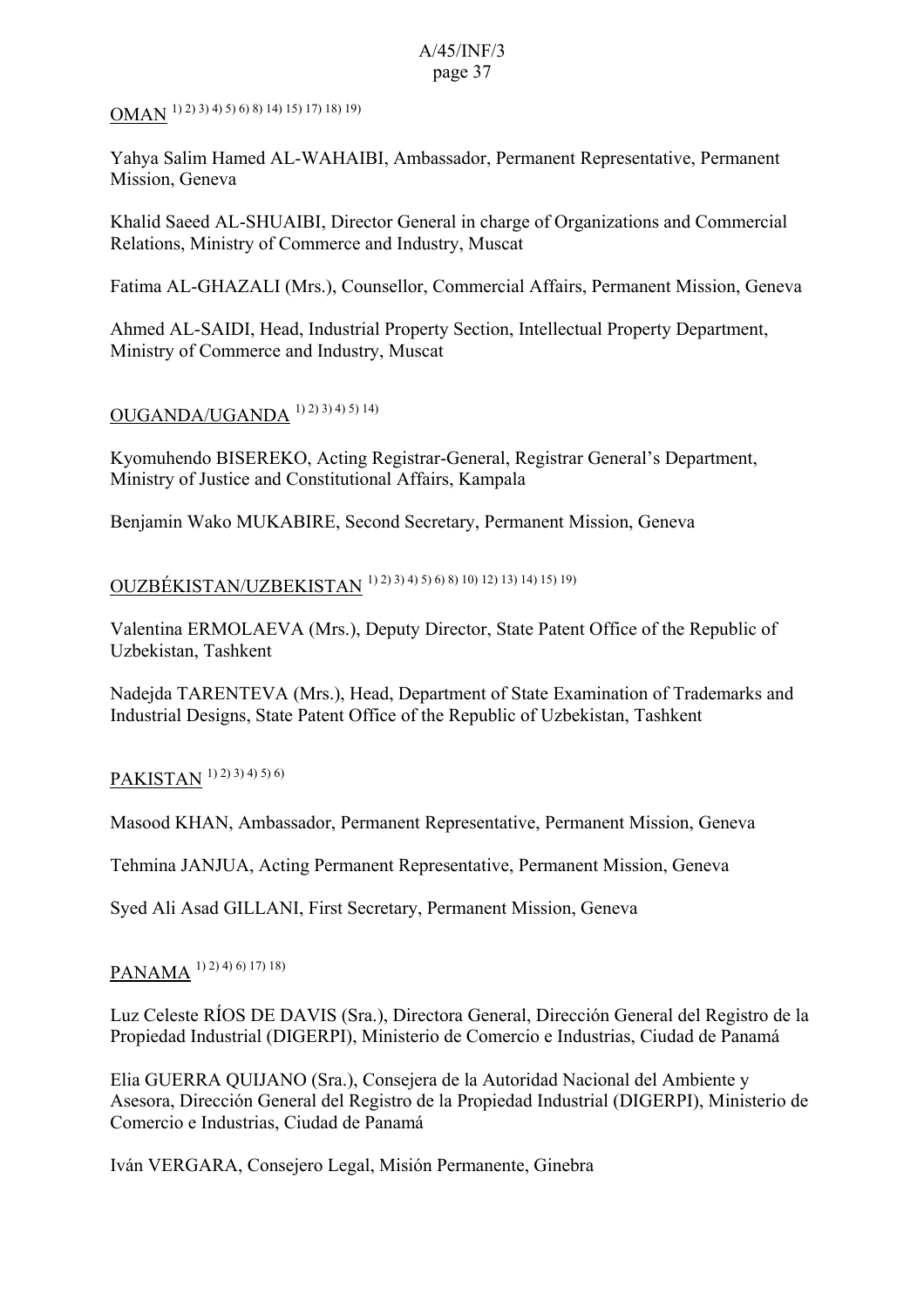## PAPOUASIE-NOUVELLE-GUINÉE/PAPUA NEW GUINEA<sup>1)2)4)14)</sup>

Gerard I. DOGIMAB, Director, Corporate Services Division, Intellectual Property Office, Port Moresby

PARAGUAY 1) 2) 3) 4) 6) 7) 17) 18)

Rigoberto GAUTO VIELMAN, Embajador, Representante Permanente, Misión Permanente, Ginebra

Martha MORENO (Sra.), Ministro, Misión Permanente, Ginebra

PAYS-BAS/NETHERLANDS 1) 2) 3) 4) 5) 6) 8) 9) 10) 12) 13) 14) 15) 16)

Boudewinj J. VAN EENENNAAM, Ambassador, Permanent Representative, Permanent Mission, Geneva

S. TERSTAL (Ms.), Deputy Permanent Representative, Permanent Mission, Geneva

P.H.M. VAN BEUKERING, Unit Manager, Ministry of Economic Affairs, The Hague

Derk-Jan DE GROOT, Head, Patent Department, Netherlands Patent Office, Ministry of Economic Affairs, Rijswijk

Gedeona MADURO (Ms.), Legal Advisor, Bureau for Intellectual Property of the Netherlands Antilles, Curaçao

Irene KNOBEN (Mrs.), First Secretary, Permanent Mission, Geneva

PÉROU/PERU 1) 2) 3) 4) 5) 6) 11) 17) 18)

Eduardo PONCE VICANCO, Embajador, Representante Permanente, Misión Permanente, Ginebra

Elmer SCHIALER, Ministro, Representante Permanente Adjunto, Misión Permanente, Ginebra

Alejandro NEYRA SÁNCHEZ, Primer Secretario, Misión Permanente, Ginebra

Inti ZEVALLOS AGUILAR, Segundo Secretario, Misión Permanente, Ginebra

Giancarlo LEÓN, Segundo Secretario, Misión Permanente, Ginebra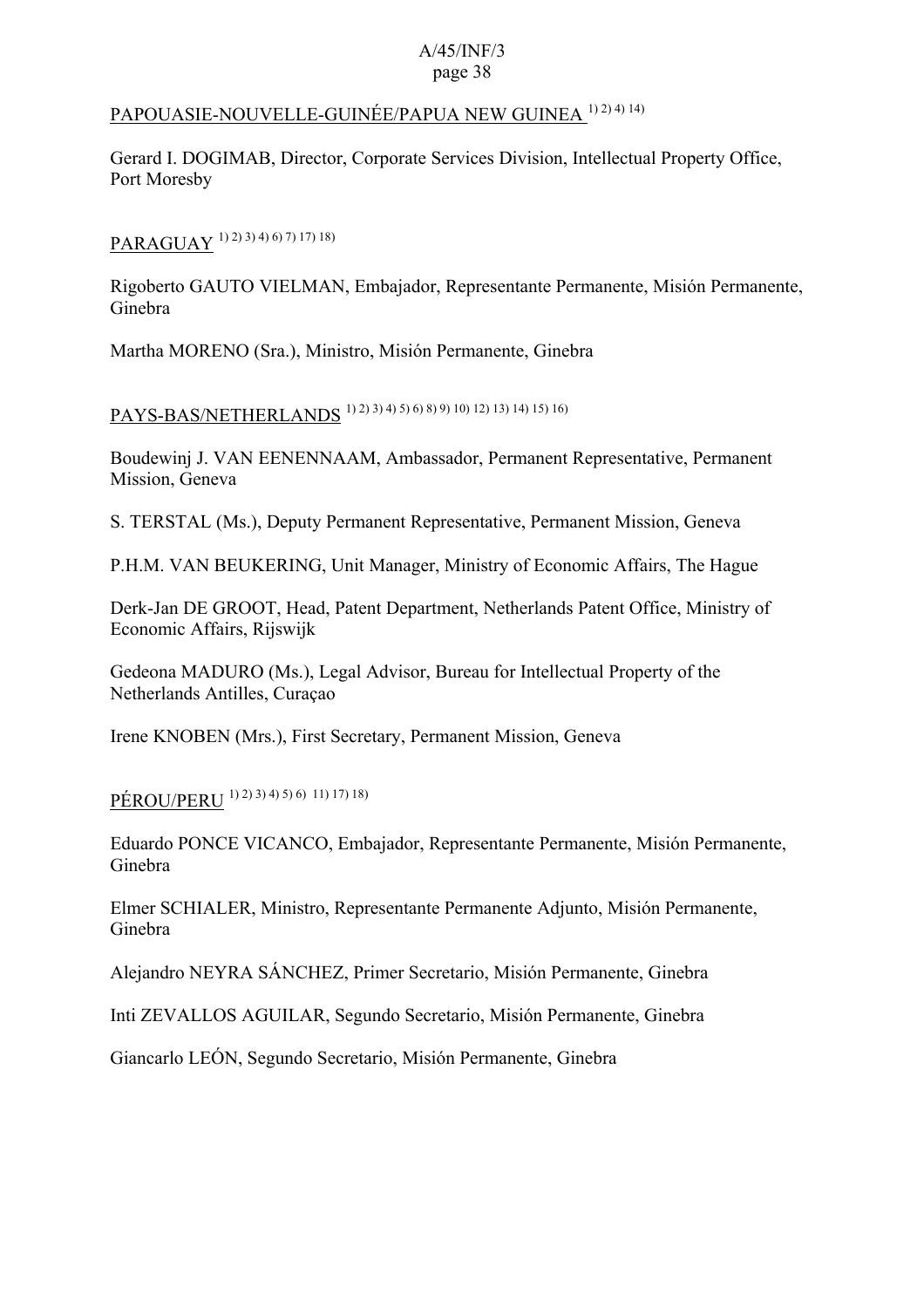PHILIPPINES<sup>1)</sup><sup>2</sup>)<sup>3</sup>)<sup>4</sup>)<sup>6</sup>)<sup>7</sup>)<sup>14</sup>)<sup>15</sup>)<sup>17</sup>)<sup>18</sup>)

Erlinda F. BASILIO (Mrs.), Ambassador, Permanent Representative, Permanent Mission, Geneva

Denis Y. LEPATAN, Deputy Permanent Representative, Permanent Mission, Geneva

Maria Teresa C. LEPATAN (Mrs.), Minister, Permanent Mission, Geneva

Adrian S. CRISTOBAL Jr., Director General, Intellectual Property Office (IP Philippines), Makati City

Jesus Enrique G. GARCIA II, Third Secretary, Permanent Mission, Geneva

Leizel J. FERNÁNDEZ (Ms.), Attaché, Permanent Mission, Geneva

POLOGNE/POLAND 1) 2) 3) 4) 6) 7) 8) 10) 13) 14) 15) 16) 17) 18)

Alicja ADAMCZAK (Mrs.), President, Patent Office of the Republic of Poland, Warsaw

Grażyna LACHOWICZ (Miss), Head, International Cooperation Division, Patent Office of the Republic of Poland, Warsaw

Malgorzata CICHUCKA (Mrs.), First Secretary, Permanent Mission, Geneva

PORTUGAL 1) 2) 3) 4) 6) 7) 8) 10) 11) 13) 14) 15)

Francisco XAVIER ESTEVES, Ambassador, Permanent Representative, Permanent Mission, Geneva

António Serge CAMPINOS, President, National Institute of Industrial Property (INPI), Ministry of Economy, Lisbon

Nuno Manuel GONÇALVES, Director, Copyright Office, Ministry of Culture, Lisbon

João Nuno NEGRÃO, Director, International Relations and Promotion of Innovation Bureau, National Institute of Industrial Property (INPI), Ministry of Economy, Lisbon

José GUEDES DE SOUSA, First Secretary, Permanent Mission, Geneva

 $QATAR$ <sup>1) 2) 4) 6) 17) 18)</sup>

Ahmed Yousef AL-JEFAIRI, Head, Industrial Property Office, Commercial Affairs Department, Ministry of Economy and Commerce, Doha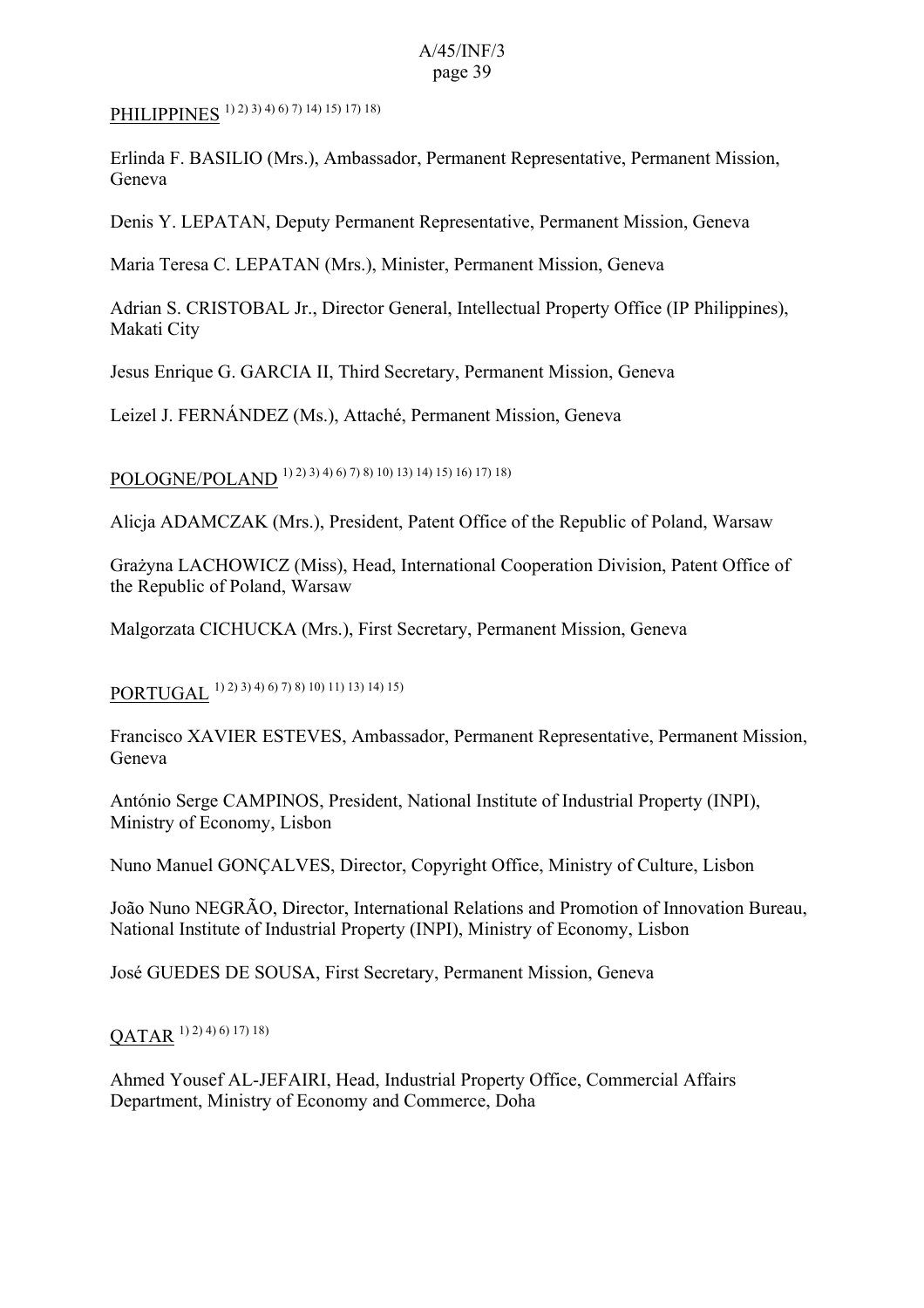## RÉPUBLIQUE ARABE SYRIENNE/SYRIAN ARAB REPUBLIC 1) 2) 4) 6) 8) 9) 10) 14)

Abdul Al Khalek ALAANI, Deputy Minister, Directorate of Commercial and Industrial Property, Ministry of Economy and Trade, Damascus

Jamil ASAAD, Director, Directorate of Commercial and Industrial Property, Ministry of Economy and Trade, Damascus

Yasser SAADA, Deputy Director, Directorate of Commercial and Industrial Property, Ministry of Economy and Trade, Damascus

Haisam AL HUSSEIN, Head, Patent Office, Directorate of Commercial and Industrial Property, Ministry of Economy and Trade, Damascus

Souheila ABBAS (Mrs.), Second Secretary, Permanent Mission, Geneva

# RÉPUBLIQUE DE CORÉE/REPUBLIC OF KOREA 1) 2) 3) 4) 5) 6) 8) 10) 13) 14) 15) 17)

KOH Jung Sik, Commissioner, Korean Intellectual Property Office (KIPO), Daejeon

LEE Kangmin, Director, International Cooperation Division, Korean Intellectual Property Office (KIPO), Daejeon

KIM Yong-Sun, Director, International Cooperation Division, Korean Intellectual Property Office (KIPO), Daejeon

CHOI In-Sun, Senior Deputy Director, International Organization Team, Korean Intellectual Property Office (KIPO), Daejeon

KIM Il Gyu, Senior Deputy Director, International Cooperation Division, Korean Intellectual Property Office (KIPO), Daejeon

HWANG Eun-Taek, Senior Deputy Director, Patent Examination Policy Division, Korean Intellectual Property Office (KIPO), Daejeon

KYEONG Minsu, Deputy Director, International Organization Team, Korean Intellectual Property Office (KIPO), Daejeon

LEE Jinyong, Deputy Director, International Cooperation Division, Korean Intellectual Property Office (KIPO), Daejeon

KIM Young-pyo, Deputy Director, Technical Cooperation Team, Korean Intellectual Property Office (KIPO), Daejeon

JANG Kyung-Keun, Deputy Director, Copyright Policy Division, Ministry of Culture, Sports and Tourism, Seoul

PARK Seong-Joon, First Secretary, Permanent Mission, Geneva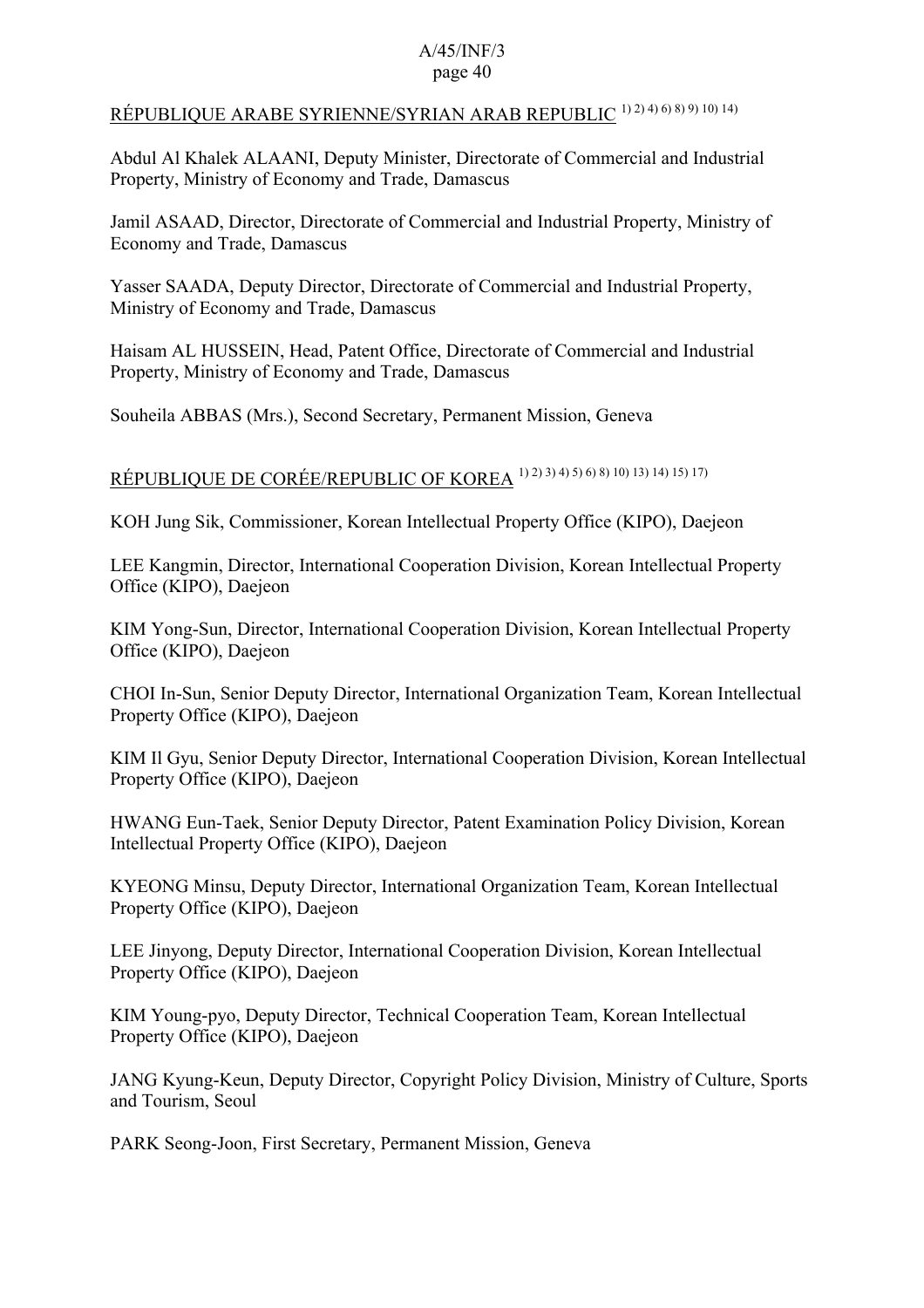### RÉPUBLIQUE DÉMOCRATIQUE DU CONGO/DEMOCRATIC REPUBLIC OF THE  $\overline{\text{CONGO}^{1(2)(3)(4)(5)(6)}}$

Antoine MINDUA KESIA-MBE, ambassadeur, représentant permanent, Mission permanente, Genève

Sébastien MUTOMB MUJING, ministre conseiller, Mission permanente, Genève

Fidèle SAMBASSI KHAKESSA, ministre conseiller, affaires économiques, Mission permanente, Genève

Henriette KAYEMBE MBALAYI (Mme), premier conseiller, Mission permanente, Genève

### RÉPUBLIQUE DÉMOCRATIQUE POPULAIRE LAO/LAO PEOPLE'S DEMOCRATIC REPUBLIC  $(1)$  2) 4) 14)

Makha CHANTHALA, Director, Department of Intellectual Property, Standardization and Metrology, Science Technology and Environment Agency, Vientiane

Sanexay SADETTAN, Second Secretary, Permanent Mission, Geneva

## RÉPUBLIQUE DOMINICAINE/DOMINICAN REPUBLIC 1) 2) 3) 6) 7) 14) 15) 17) 18)

Cristian PIMENTEL, Subdirector General, Oficina Nacional de Propiedad Industrial (ONAPI), Santo Domingo

## RÉPUBLIQUE POPULAIRE DÉMOCRATIQUE DE CORÉE/DEMOCRATIC PEOPLE'S REPUBLIC OF KOREA <sup>1) 2) 3) 4) 6) 7) 8) 9) 10) 11) 12) 13) 14) 15)</sup>

RI Tcheul, Ambassador, Permanent Representative, Permanent Mission, Geneva

KYE Chun Yong, Deputy Permanent Representative, Permanent Mission, Geneva

KIM Chang Min, Deputy Director General, Department of International Organizations, Ministry of Foreign Affairs, Pyongyang

PAK Song Kuk, Vice President, State Administration for Quality Management, Pyongyang

PANG Hak Chol, Head, Formality Checking Section, Examination Department, Invention Office of the Democratic People's Republic of Korea, Pyongyang

SOK Jong Myong, Counsellor, Permanent Mission, Geneva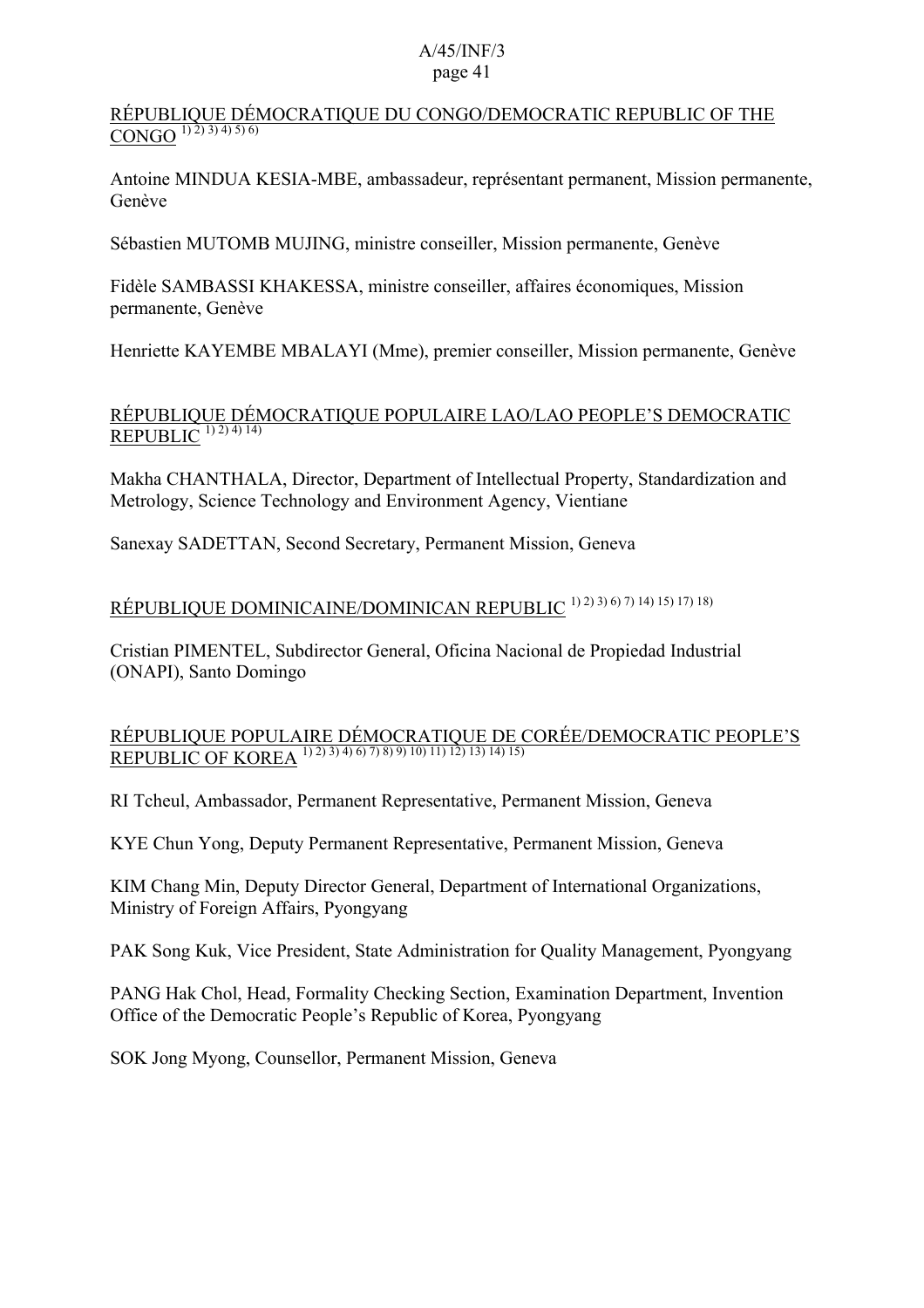## RÉPUBLIQUE TCHÈQUE/CZECH REPUBLIC 1) 2) 4) 6) 8) 10) 11) 12) 13) 14) 15) 17) 18)

Karel ČADA, President, Industrial Property Office, Prague

Tomáš HUSÁK, Ambassador, Permanent Representative, Permanent Mission, Geneva

Pavel ZEMAN, Director, Copyright Department, Ministry of Culture, Prague

Marcela HUJEROVÁ (Mrs.), Deputy Director, International Department, Industrial Property Office, Prague

Petr BAMBAS, Counsellor, Permanent Mission, Geneva

Andrea PETRÁNKOVÁ (Ms.), Third Secretary, Permanent Mission, Geneva

## RÉPUBLIQUE-UNIE DE TANZANIE/UNITED REPUBLIC OF TANZANIA 1) 2) 4) 6) 10) 14)

Matern Y.C. LUMBANGA, Ambassador, Permanent Representative, Permanent Mission, Geneva

Marco James KASSAJA, Minister Plenipotentiary, Permanent Mission, Geneva

Esteriano Emmanuel MAHINGILA, Chief Executive Officer and Registrar of Patents and Trade Marks, Intellectual Property, Business Registrations and Licensing Agency (BRELA), Dar-es-Salaam

Frederick Ndaji NTOBI, Deputy Director, Department of Broadcasting Affairs, Tanzania Communications Registration Agency, Dar-es-Salaam

ROUMANIE/ROMANIA 1) 2) 3) 4) 6) 7) 8) 9) 10) 12) 13) 14) 15) 16) 17) 18) 19)

Doru-Romulus COSTEA, Ambassador, Permanent Representative, Permanent Mission, Geneva

Gábor Alexandru VARGA, Director General, State Office for Inventions and Trademarks (OSIM), Bucharest

Rodica PÂRVU (Mrs), Director General, Romanian Copyright Office, Bucharest

Liviu BULGĂR, Director, Legal and International Affairs Directorate, State Office for Inventions and Trademarks (OSIM), Bucharest

Daniela BUTCĂ (Mrs.), Head, International Cooperation Bureau, State Office for Inventions and Trademarks (OSIM), Bucharest

Livia-Cristina PUSCARAGIU (Miss), Second Secretary, Permanent Mission, Geneva

Adina NICHIFOR (Ms.), Third Secretary, Permanent Mission, Geneva

Cristian-Nicolae FLORESCU, Legal Advisor, Romanian Copyright Office, Bucharest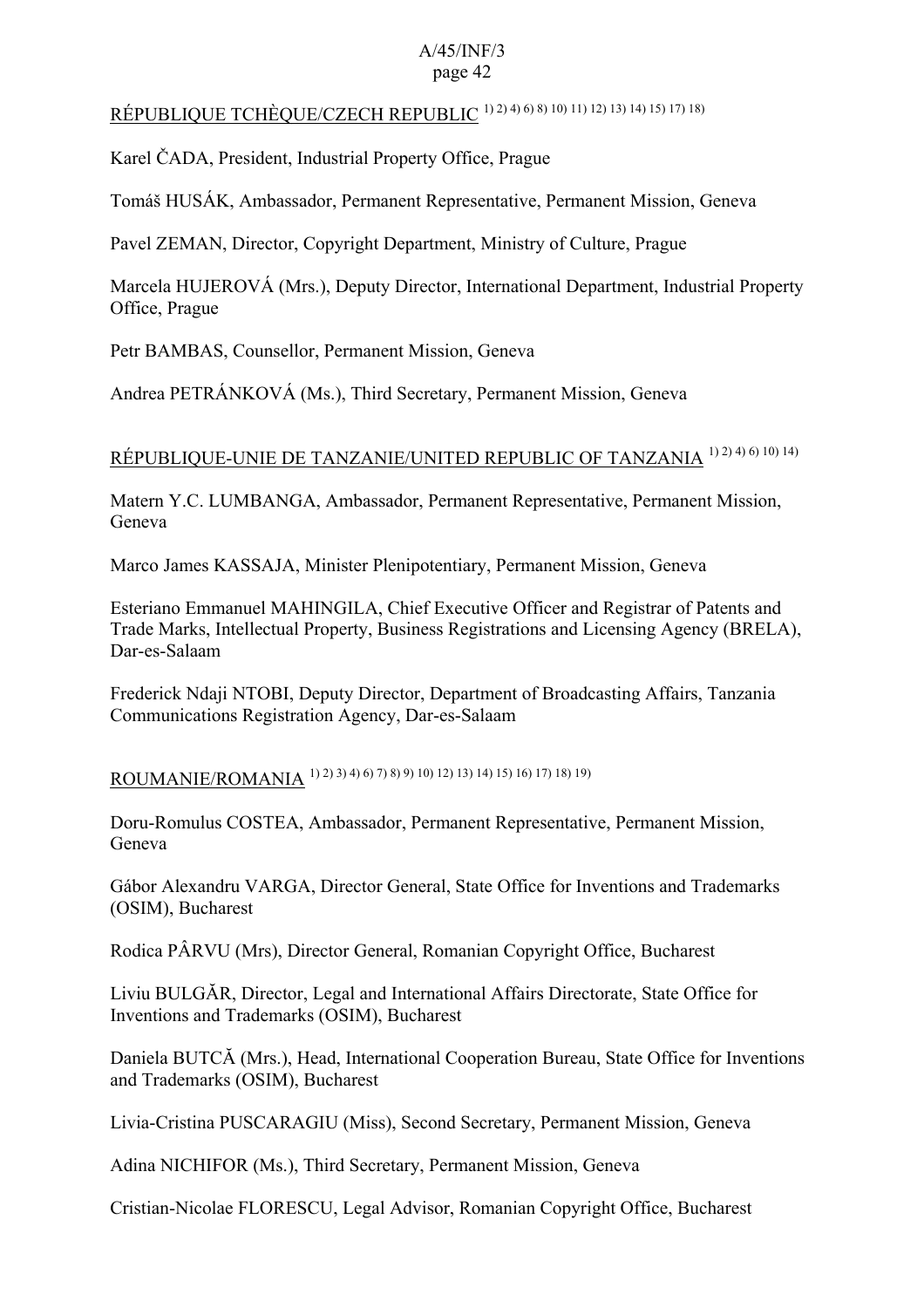# ROYAUME-UNI/UNITED KINGDOM 1) 2) 3) 4)5) 6) 8) 10) 12) 13) 14) 15) 19)

Ian FLETCHER, Chief Executive Officer and Comptroller General, Intellectual Property Office, Newport

Peter HOLLAND, Director of International Policy, Intellectual Property Office, Newport

Andrew FELDON, Policy Advisor, Intellectual Property Office, Newport

Carol HINCHLEY (Ms.), Team Leader, International Trade Team, Foreign and Commonwealth Office, London

Peter GOODERHAM, Ambassador, Permanent Representative, Permanent Mission, Geneva

Thomas GOODWIN, First Secretary, Permanent Mission, Geneva

Kate JONES (Mrs.), Legal Adviser, Permanent Mission, Geneva

Nathaniel WAPSHERE, Second Secretary (Specialized Agencies), Permanent Mission, Geneva

Theresa MCGRATH (Ms.), Attaché, Permanent Mission, Geneva

## $RWANDA^{1(2)}$  4) 6)

Venetia SEBUDANDI (Mrs.), Ambassador, Permanent Representative, Permanent Mission, Geneva

Alphonse KAYITAYIRE, First Counsellor, Permanent Mission, Geneva

# SAINTE-LUCIE/SAINT LUCIA<sup>1) 2) 4</sup>) 6) 10) 14) 16) 17) 18)

Nicholas FREDERICK, Attorney General and Minister of Justice, Registry of Companies and Intellectual Property, Castries

## SAINT-KITTS-ET-NEVIS/SAINT KITTS AND NEVIS<sup>1) 2) 4) 6) 10) 14)</sup>

Steven GOLDSTEIN, Consul, Permanent Mission, Geneva

Claudette JENKINS (Ms.), Registrar of Intellectual Property, Intellectual Property Office, Ministry of Justice and Legal Affairs, Basseterre

## SAINT-MARIN/SAN MARINO<sup>1) 2) 4) 8) 14)</sub></sup>

Silvia ROSSI (Ms.), Director, State Office for Patents and Trademarks, Borgo Maggiore

Bruno CINQUANTINI, Advisor, State Office for Patents and Trademarks, Borgo Maggiore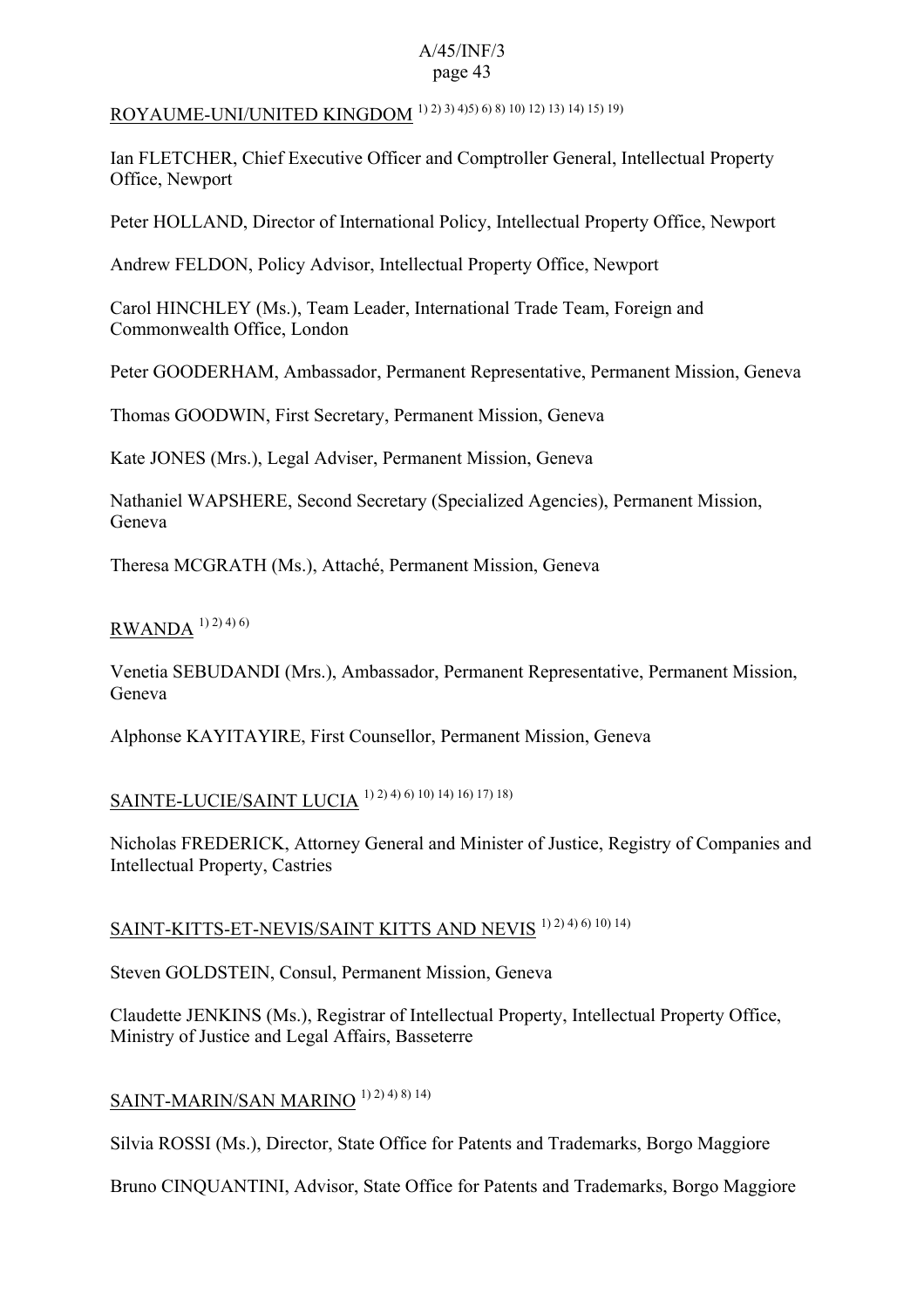### SAINT-VINCENT-ET-LES-GRENADINES/SAINT VINCENT AND THE GRENADINES<sup>1)4)6)14)</sup>

Andrea YOUNG-LEWIS (Mrs.), Registrar, Commerce and Intellectual Property Office, Kingstown

## SAINT-SIÈGE/HOLY SEE  $1)$  2)  $4)$  6)

Silvano TOMASI, nonce apostolique, observateur permanent, Mission permanente, Genève

Anne-Marie COLANDRÉA (Mlle), attaché, Mission permanente, Genève

Caroline DURIAUX (Mlle), membre, Mission permanente, Genève

## SAO TOMÉ-ET-PRINCIPE/SAO TOME AND PRINCIPE 1) 4) 14)

Adérito D'OLIVEIRA BONFIM DOS RAMOS BORGES, directeur exécutif du SENAPI, Direction du commerce et de l'industrie, Ministère du commerce, de l'industrie et du tourisme, São Tomé

SÉNÉGAL/SENEGAL 1) 2) 3) 4) 5) 6) 9) 14) 17) 18)

Babacar MBAYE, ambassadeur, représentant permanent, Mission permanente, Genève

N'dèye Adji DIOP SALL (Mme), chef, Service de la propriété industrielle et de la technologie, Ministère des mines et de l'industrie, Dakar

Mamadou SECK, premier secrétaire, Mission permanente, Genève

## SERBIE/SERBIA 1) 2) 4) 6) 8) 9) 10) 11) 12) 14) 15) 17) 18)

Branka TOTIĆ, Acting Director, Intellectual Property Office, Belgrade

Slobodan VUKČEVIĆ, Ambassador, Permanent Representative, Permanent Mission, Geneva

Jelisaveta DJURIČKOVIĆ-TUVIĆ (Ms.), Minister Counsellor, Permanent Mission, Geneva

Mirela BOŠKOVIĆ (Miss), Senior Counsellor for Trademarks, Intellectual Property Office, Belgrade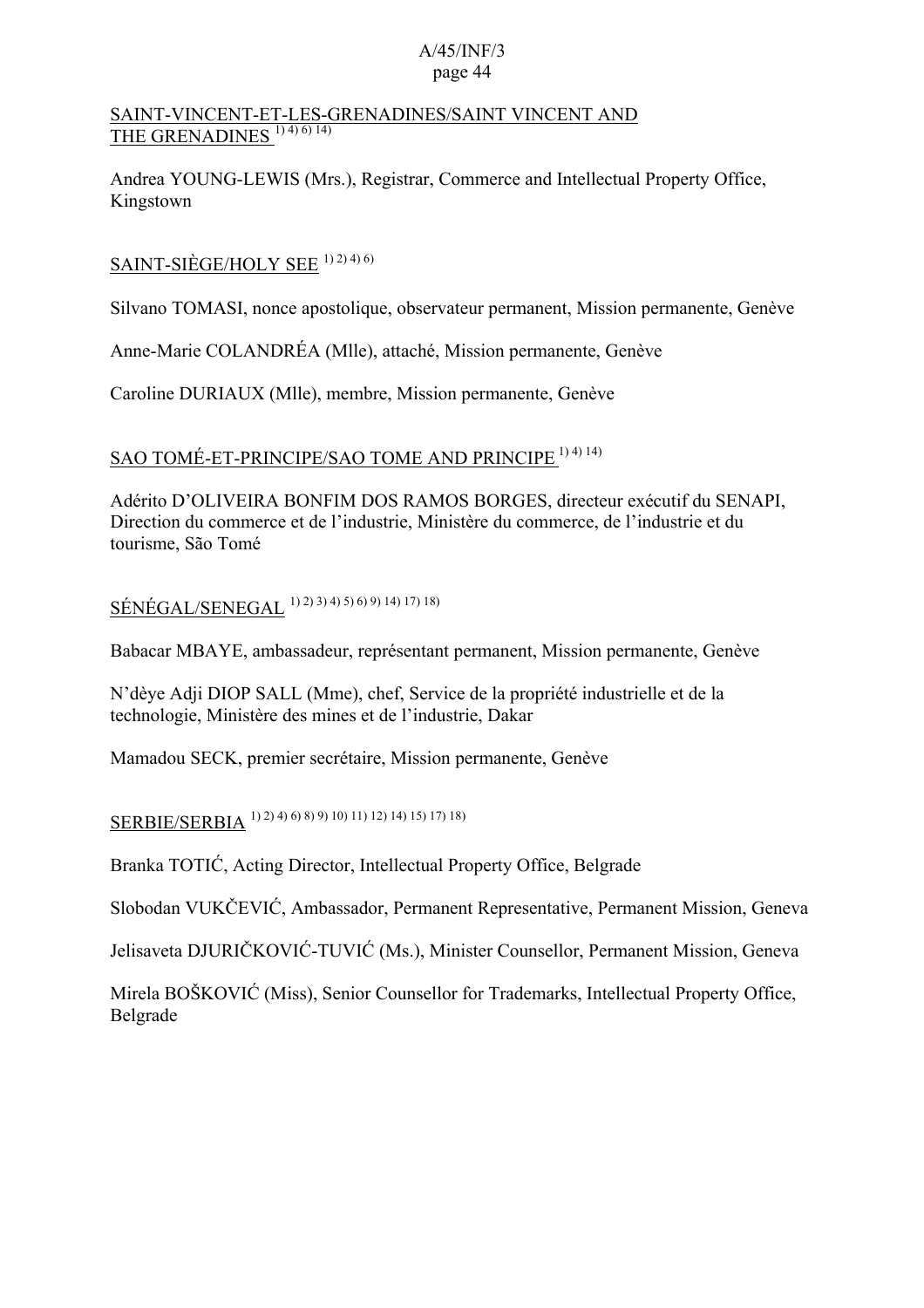## SEYCHELLES<sup>1) 2) 4) 14)</sup>

Lucienne CHARLETTE (Mrs.), Registrar General, Registration Division, Department of Legal Affairs, Mahé

## SIERRA LEONE 1) 2) 4) 8) 14)

Tunde COLE, Solicitor-General, Law Officer's Department, Administrator and Registrar-General's Office, Freetown

Mariama Seray KALLAY (Ms.), Administrator and Registrar-General, Administrator and Registrar-General's Office, Freetown

## SINGAPOUR/SINGAPORE 1) 2) 3) 4) 6) 7) 8) 9) 10) 14) 15) 17) 18)

Karen TAN (Ms.), Ambassador, Permanent Representative, Permanent Mission, Geneva

YAP Ong Heng, Deputy Secretary, Ministry of Law, Singapore

LIEW Woon Yin (Ms.), Director-General, Intellectual Property Office of Singapore (IPOS), Singapore

YEOW Ping Lin Danielle (Miss), Deputy Director-General, Intellectual Property Office of Singapore (IPOS), Singapore

FOO Chi Hsia (Ms.), Director, International Economics Directorate, Ministry of Foreign Affairs, Singapore

Geoffrey YU, Senior Specialist Advisor, Ministry of Foreign Affairs, Singapore

Jaya RATNAM, Deputy Permanent Representative, Permanent Mission, Geneva

LIEW Li Lin (Ms.), Second Secretary (WTO), Permanent Mission, Geneva

SIM Chengyan Gillian (Ms.), Assistant Director, Ministry of Law, Singapore

# SLOVAQUIE/SLOVAKIA 1) 2) 4) 6) 8) 10) 11) 12) 13) 14) 15) 17) 18) 19)

Darina KYLIÁNOVÁ (Mrs.), President, Industrial Property Office of the Slovak Republic, Banská Bystrica

Emil ŽATKULIAK, State Counsellor, International Affairs Department, Industrial Property Office of the Slovak Republic, Banská Bystrica

Soňa BUDAYOVÁ (Ms.), First Secretary, Permanent Mission, Geneva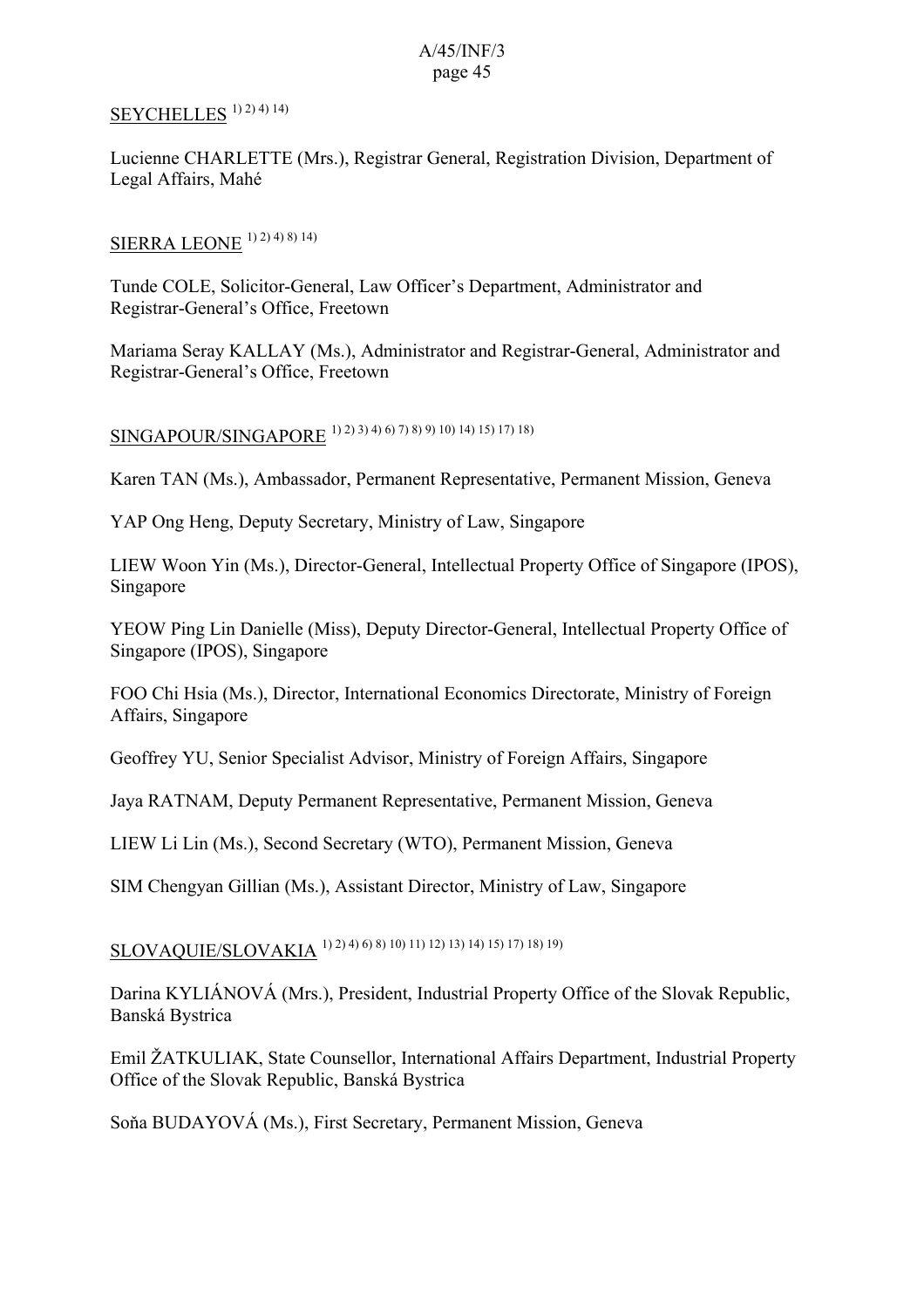SLOVÉNIE/SLOVENIA 1) 2) 3) 4) 6) 7) 8) 9) 10) 12) 13) 14) 15) 16) 17) 18) 19)

Andrej LOGAR, Ambassador, Permanent Representative, Permanent Mission, Geneva

Biserka STREL (Mrs.), Director General, Slovenian Intellectual Property Office (SIPO), Ministry of Economy, Ljubljana

Mojca PEČAR (Mrs.), Head, Legal Department, Slovenian Intellectual Property Office (SIPO), Ministry of Economy, Ljubljana

Dušan VUJADINOVIĆ, Counsellor, Permanent Mission, Geneva

## SOUDAN/SUDAN 1) 2) 4) 6) 8) 14)

Omer Dahab FADUL, Ambassador, Deputy Permanent Representative, Permanent Mission, Geneva

Amal Hassan EL TINAY (Mrs.), Registrar General of Intellectual Property, Registrar General of Intellectual Property, Ministry of Justice, Khartoum

Hurria ISMAIL ABDEL MOHSIN (Mrs.), Solicitor General, Registrar General of Intellectual Property, Ministry of Justice, Khartoum

Hala Gassim ALI (Mrs.), General Secretary, The Federal Council for Literary and Artistic Works, Ministry of Culture and Youth and Sports, Khartoum

Yasser Musa KABBASHI, The Federal Council for Literary and Artistic Works, Ministry of Culture and Youth and Sports, Khartoum

Mohammed Hassan KHAIR, First Secretary, Permanent Mission, Geneva

## SRI LANKA<sup>1) 2) 4) 6) 14)</sup>

Dayan JAYATILLEKA, Ambassador, Permanent Representative, Permanent Mission, Geneva

Dissanayake Mudiyanselage KARUNARATNA, Director-General, National Intellectual Property Office of Sri Lanka, Colombo

Manorie MALLIKARATCHY (Mrs.), Second Secretary, Permanent Mission, Geneva

Ruwanthi ARIYARATNE (Mrs.), Second Secretary, Permanent Mission, Geneva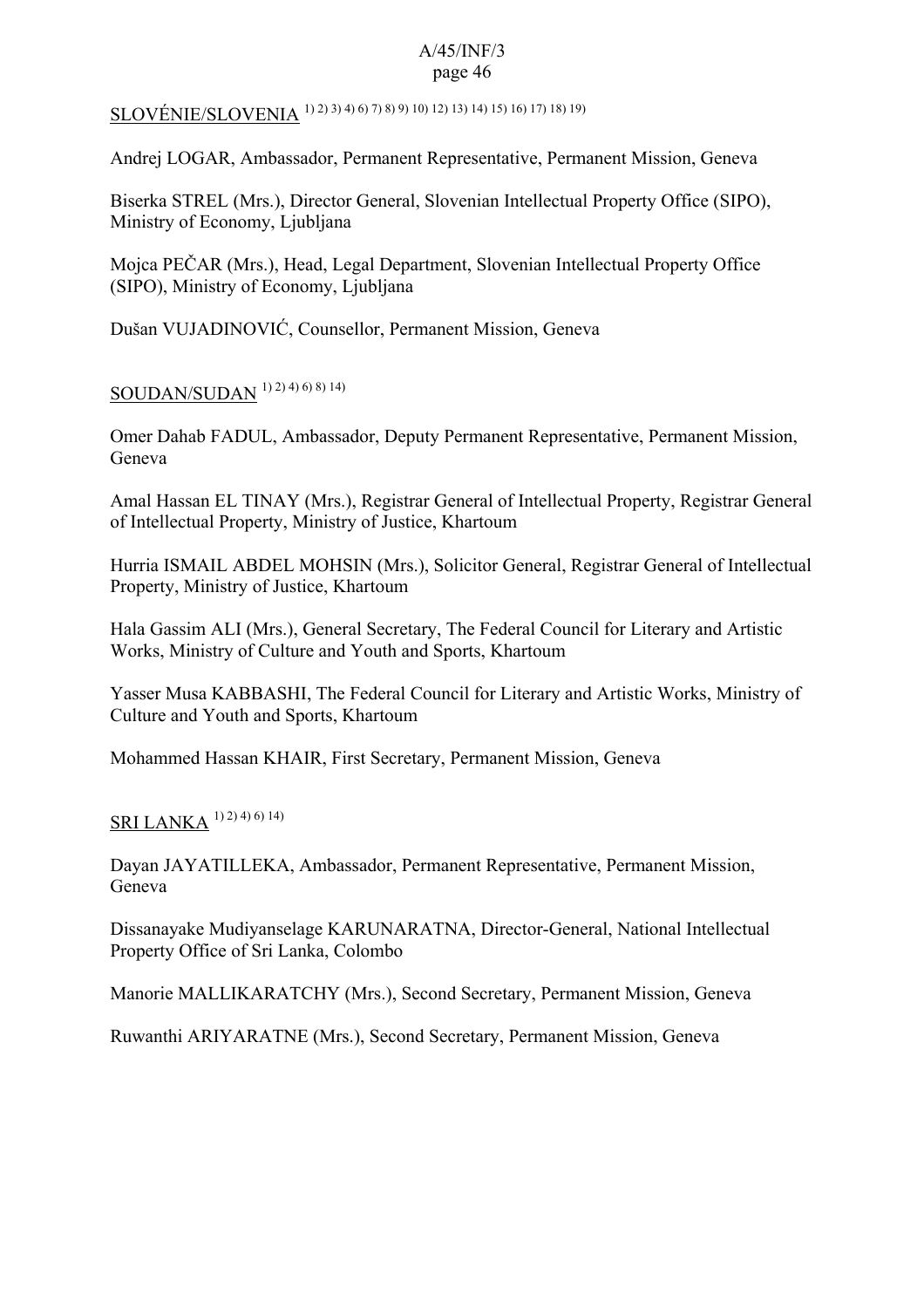SUÈDE/SWEDEN 1) 2) 3) 4) 6) 7) 8) 10) 12) 13) 14) 15) 16)

Susanne ÅS SIVBORG (Mrs.), Director General, Swedish Patent and Registration Office, Stockholm

Maria WESTMAN-CLÉMENT (Ms.), Special Adviser, Division for Intellectual Property and Transport Law, Ministry of Justice, Stockholm

Patrick ANDERSSON, Senior Patent Examiner, Swedish Patent and Registration Office, Stockholm

Tobias LORENTZSON, Second Secretary, Permanent Mission, Geneva

SUISSE/SWITZERLAND 1) 2) 3) 4) 5) 6) 7) 8) 9) 10) 12) 13) 14) 15) 17) 18) 19)

Roland GROSSENBACHER, directeur, Institut fédéral de la propriété intellectuelle (IPI), Berne

Félix ADDOR, directeur suppléant, Institut fédéral de la propriété intellectuelle (IPI), Berne

Alexandra GRAZIOLI (Mme), conseillère juridique, Division droit et affaires internationales, Institut fédéral de la propriété intellectuelle (IPI), Berne

Emanuel JENNI, conseiller diplomatique, Mission permanente, Genève

Marie BATTISTON (Mlle), stagiaire, Division multilatérale, Mission permanente, Genève

# SWAZILAND<sup>1) 2) 4) 6) 8) 14)</sup>

Beatrice S. SHONGWE (Mrs.), Registrar-General, Registrar General's Office, Ministry of Justice and Constitutional Affairs, Mbabane

Stephen MAGAGULA, Senior Assistant Registrar-General, Registrar General's Office, Ministry of Justice and Constitutional Affairs, Mbabane

# TADJIKISTAN/TAJIKISTAN 1) 2) 4) 6) 8) 10) 12) 13) 14) 15)

Abdulgafor RAKHMONOV, Deputy Minister, Ministry of Economic Development and Trade, Dushanbe

Sharofidin NAZHMUDINOV, Director, National Center for Patents and Information, Dushanbe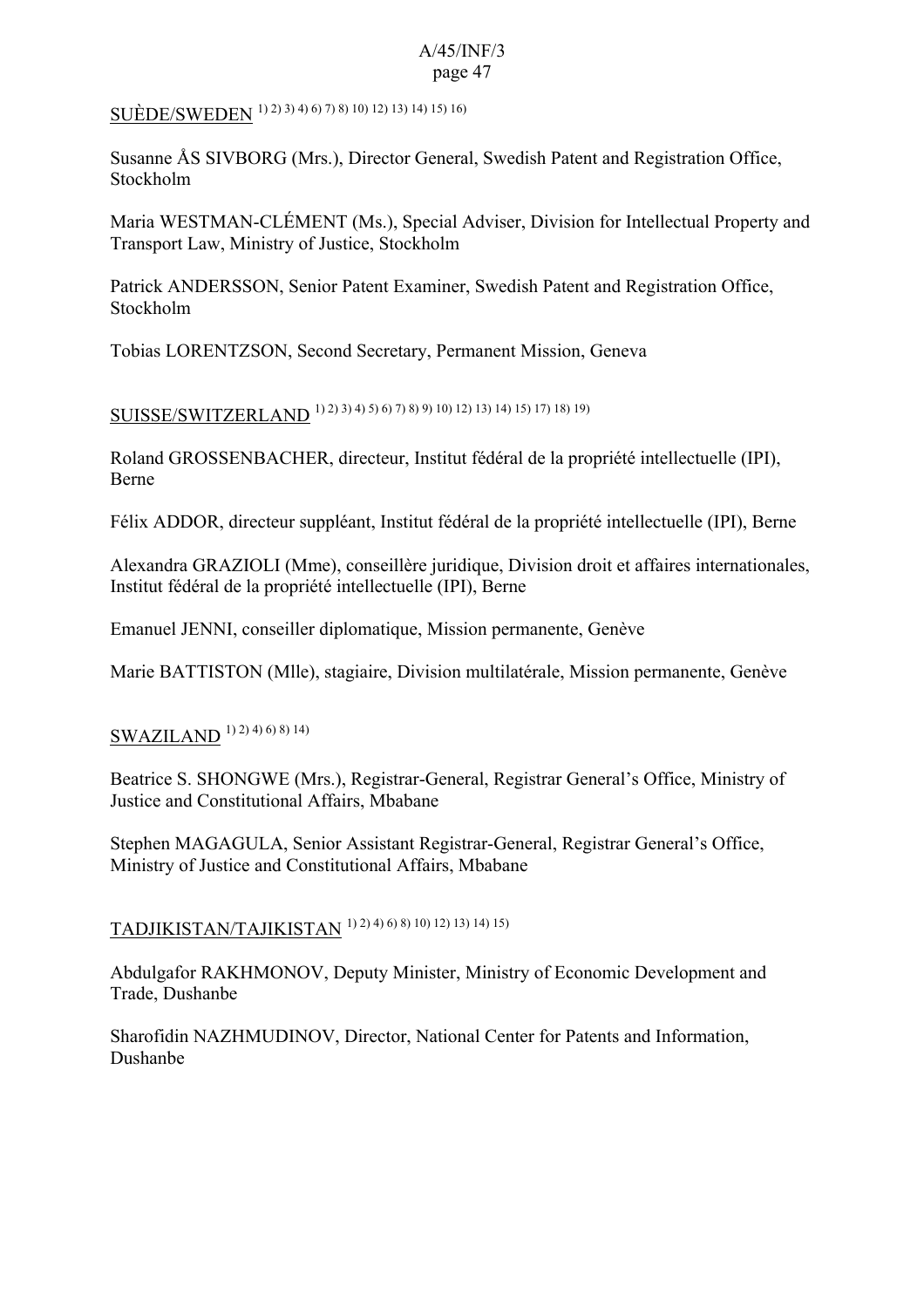## TCHAD/CHAD<sup>1) 2) 4) 6) 14)</sup>

Brahim ADOUM, responsable de la Structure nationale de liaison avec l'Organisation africaine de la propriété intellectuelle (OAPI), Ministère du commerce, de l'industrie et de l'artisanat, N'Djamena

## THAÏLANDE/THAILAND 1) 2) 3) 4) 6) 7)

Sihasak PHUANGKETKEOW, Ambassador, Permanent Representative, Permanent Mission, Geneva

Puangrat ASAVAPISIT (Mrs.), Director General, Department of Intellectual Property, Ministry of Commerce, Nonthaburi

Vijavat ISARABHAKDI, Ambassador, Deputy Permanent Representative, Permanent Mission, Geneva

Auramon SUPTHAWEETHUM (Mrs.), Head of the Free Trade Agreement and World Trade Organization Unit, Department of Intellectual Property, Ministry of Commerce, Nonthaburi

Supavadee CHOTIKAJAN (Miss), First Secretary, Permanent Mission, Geneva

Kittiya SRITHAMMA (Ms.), Trade Official, Department of Intellectual Property, Ministry of Commerce, Nonthaburi

 $TOGO<sup>1) 2) 4) 6) 11) 14) 17) 18)</sup>$ 

Yandja YENTCHABRE, ministre, Ministère du commerce, de l'industrie, de l'artisanat et des petites et moyennes entreprises, Lomé

## TRINITÉ-ET-TOBAGO/TRINIDAD AND TOBAGO 1) 2) 4) 6) 10) 12) 13) 14) 15) 16)

Dennis FRANCIS, Ambassador, Permanent Representative, Permanent Mission, Geneva

Mazina KADIR (Ms.), Controller, Intellectual Property Office, Ministry of Legal Affairs, Port of Spain

Richard ACHING, Senior Technical Examiner, Intellectual Property Office, Ministry of Legal Affairs, Port of Spain

TUNISIE/TUNISIA 1) 2) 3) 4) 5) 6) 11) 14) 15) 16)

Mohamed BEL KEFI, chargé d'affaires a.i., Mission permanente, Genève

Aymen MEKKI, directeur général, Institut national de la normalisation et de la propriété industrielle (INNORPI), Tunis

Mohamed Abderraouf BDIOUI, conseiller, Mission permanente, Genève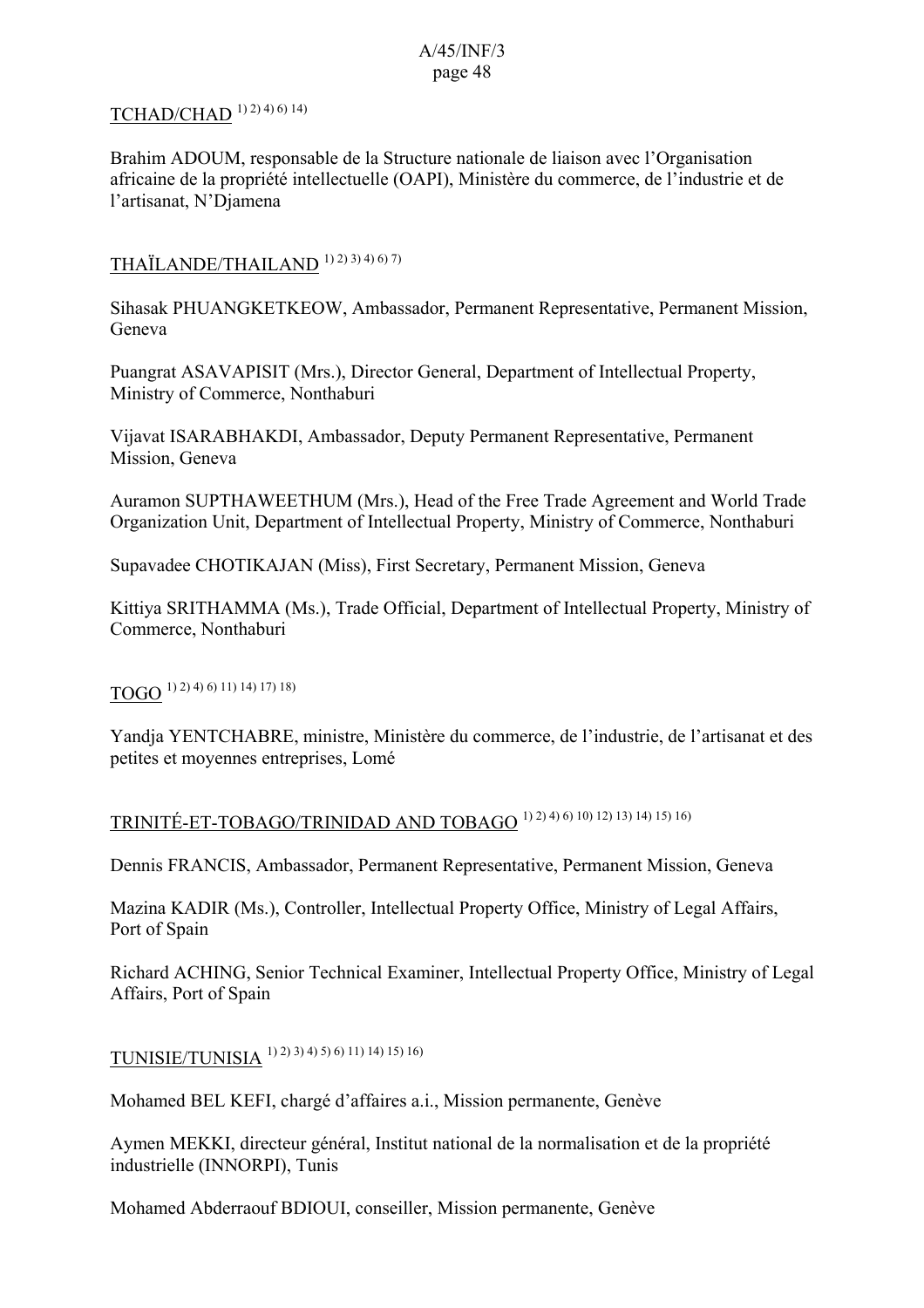## TURKMÉNISTAN/TURKMENISTAN 1) 2) 4) 8) 10) 12) 13) 14) 16)

Shemshat AMANOVA (Mrs.), Head of Budget and Fiscal Policy Division, Economic Development Department of Cabinet Ministers, Ashgabat

Sulgun KURBANOVA (Mrs.), Examiner, Turkmenistan Patent Office, Ministry of Economy and Finances, Ashgabat

# TURQUIE/TURKEY 1) 2) 3) 4) 5) 6) 8) 9) 10) 12) 13) 14) 15) 16)

Bozkurt ARAN, Ambassador, Permanent Representative, Permanent Mission, Geneva

Habip ASAN, Vice-President, Turkish Patent Institute, Ankara

Günay KIRACI (Mrs.), Deputy Director General, General Directorate of Copyright and Motion Pictures, Ministry of Culture, Ankara

Füsun ATASAY (Mrs.), Director, International Affairs Division, Turkish Patent Institute, Ankara

Kemal UYSAL, Expert, General Directorate of Copyright and Motion Pictures, Ministry of Culture, Ankara

Erkin YILMAZ, Expert, General Directorate of Copyright and Motion Pictures, Ministry of Culture, Ankara

Yeşim BAYKAL (Ms.), Legal Advisor, Permanent Mission, Geneva

UKRAINE 1) 2) 3) 4) 5) 6) 8) 9) 10) 14) 15) 17) 18) 19)

Mykola PALADIY, Chairman, State Department of Intellectual Property (SDIP), Kyiv

Mykola MAIMESKUL, Ambassador, Permanent Representative, Permanent Mission, Geneva

Yuriy PANASIUK, Deputy Head of Trade and Economic Mission, Permanent Mission, Geneva Roksolyana GUDZOVATA (Ms.), Chief Specialist, European Integration and International Cooperation Division, State Department of Intellectual Property (SDIP), Kyiv

Olena SHCHERBAKOVA (Ms.), Head, European Integration and International Cooperation Division, State Department of Intellectual Property (SDIP), Kyiv

URUGUAY 1) 2) 3) 4) 6) 7) 10) 12) 13) 16) 18)

Lucia TRUCILLO (Sra.), Representante Permanente Adjunto, Misión Permanente, Ginebra

María Cristina DARTAYETE (Sra.), Director, Dirección Nacional de la Propiedad Industrial, Montevideo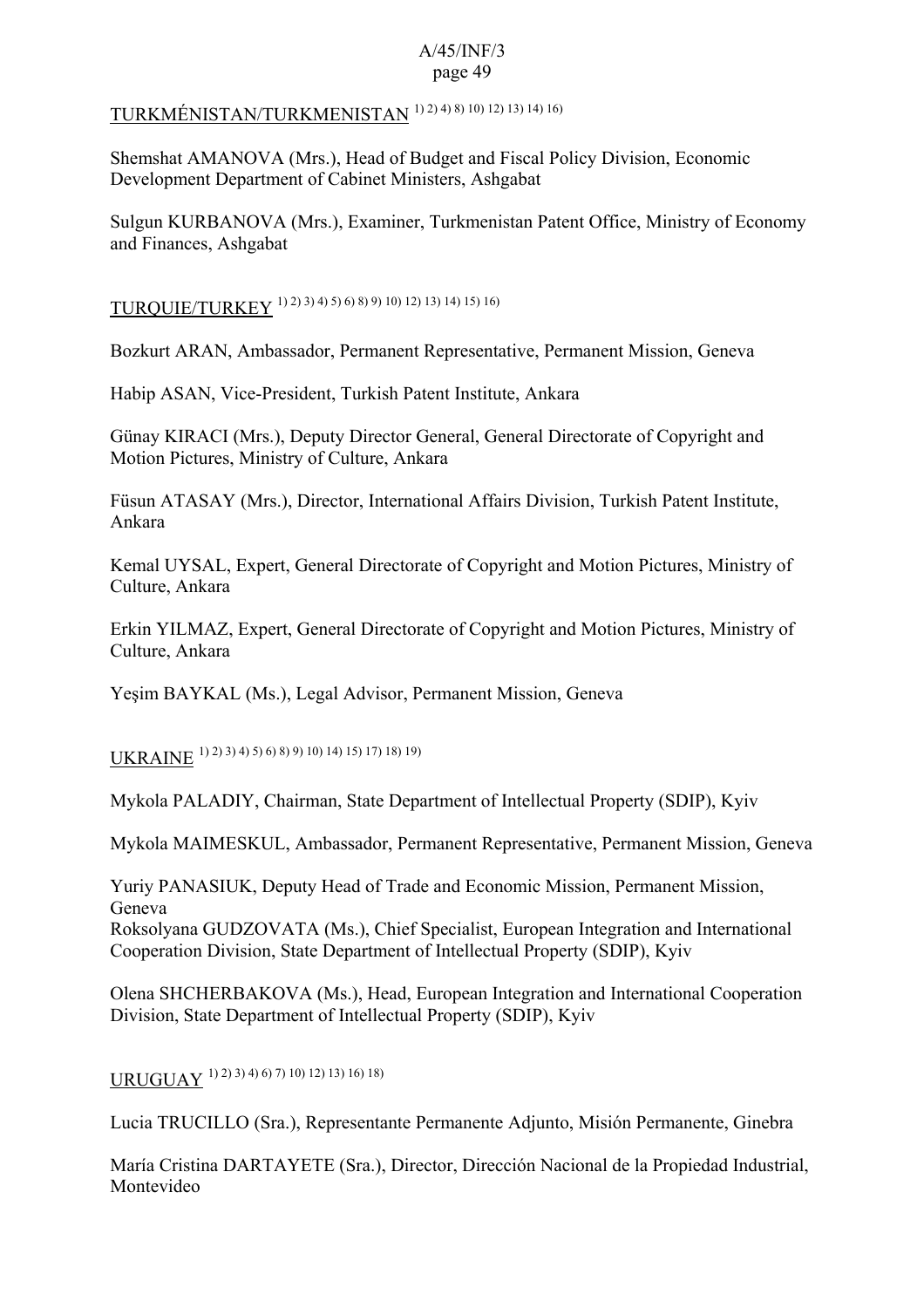## VENEZUELA 1) 2) 3) 4) 5) 6)

German MUNDARAÍN HERNÁNDEZ, Embajador, Representante Permanente, Misión Permanente, Ginebra

Juan ARIAS PALACIO, Embajador, Representante Permanente Alterno, Misión Permanente, Ginebra

Neiza PINEDA (Sra.), Consejero, Ministerio del Poder Popular para las Relaciones Exteriores, Caracas

Frank VALDERRAMA, Primer Secretario, Misión Permanente, Ginebra

Yazid CÓRDOVA (Sra.), Coordinadora de Asuntos Económicos, Ministerio del Poder Popular para las Relaciones Exteriores, Caracas

Alessandro PINTO DAMIANI, Segundo Secretario, Misión Permanente, Ginebra

José Leonel LOBO RODRÍGUEZ, Funcionario de Apoyo, Misión Permanente, Ginebra

## VIET NAM 1) 2) 4) 6) 8) 14)

TRAN Viet Hung, Director General, National Office of Intellectual Property (NOIP), Hanoi

PHAM Phi Anh, Deputy Director General, National Office of Intellectual Property (NOIP), Hanoi

VU Ngoc Hoan, Deputy Director General, National Office of Intellectual Property (NOIP), Hanoi

NGUYEN Xuan Ang, Counsellor, Permanent Mission, Geneva

MAI Van Son, Head, International Cooperation Division, National Office of Intellectual Property (NOIP), Hanoi

NGUYEN Due Dung, Attaché, Permanent Mission, Geneva

## YÉMEN/YEMEN<sup>1)</sup> 2) 3) 4) 5) 6)

Ibrahim S. AL-ADOOFI, Ambassador, Permanent Representative, Permanent Mission, Geneva

Fadhl AL-MAGHAFI, Minister Plenipotentiary, Deputy Permanent Representative, Permanent Mission, Geneva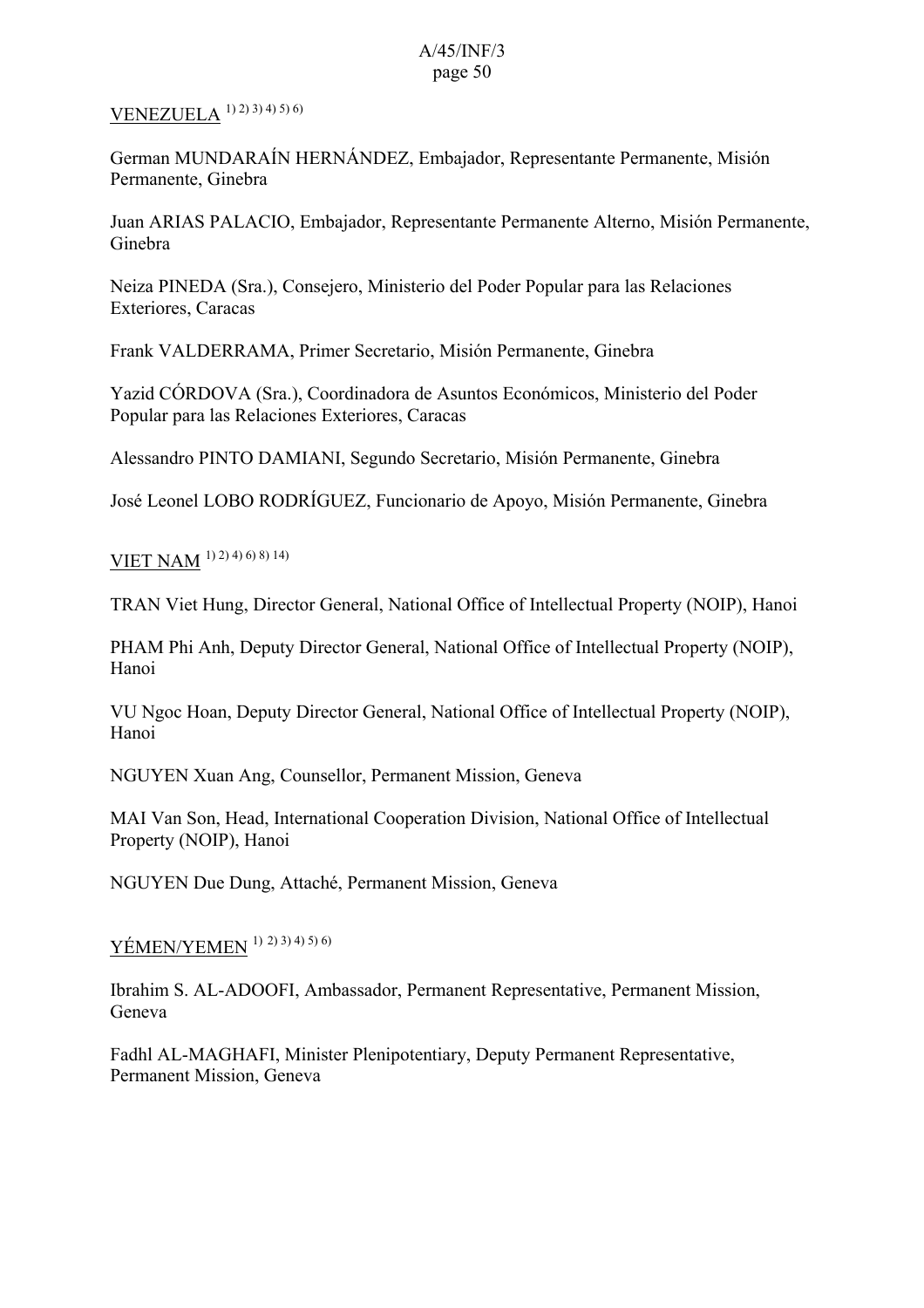## ZAMBIE/ZAMBIA 1) 2) 3) 4) 5) 6) 7) 8) 14)

Anessie Michael BANDA-BOBO (Ms.), Registrar, Patent and Companies Registration Office, Lusaka

Kenneth MUSAMVU, Registrar of Copyright, Ministry of Information and Broadcasting Services, Lusaka

Mathias DAKA, Deputy Permanent Representative, Permanent Mission, Geneva

Lloyd Samson THOLE, Assistant Registrar, Patent and Companies Registration Office, Lusaka

Jethro NDHLOVU, Examiner, Patent and Companies Registration Office, Lusaka

Anayawa MUTEMWA, Intern, Permanent Mission, Geneva

## ZIMBABWE <sup>1) 2) 4) 6) 14)</sup>

Chitsaka CHIPAZIWA, Ambassador, Permanent Representative, Permanent Mission, Geneva

Fidelis MAREDZA, Controller of Patents, Trademarks, Industrial Designs and Copyright and Neighbouring Rights, Zimbabwe Intellectual Property Office (ZIPO), Ministry of Justice, Legal and Parliamentary Affairs, Harare

## II. OBSERVATEURS/OBSERVERS

### PALESTINE

Mohammad ABU-KOASH, Ambassador, Permanent Observer, Permanent Observer Mission, Geneva

Ibrahim MUSA, First Secretary, Permanent Observer Mission, Geneva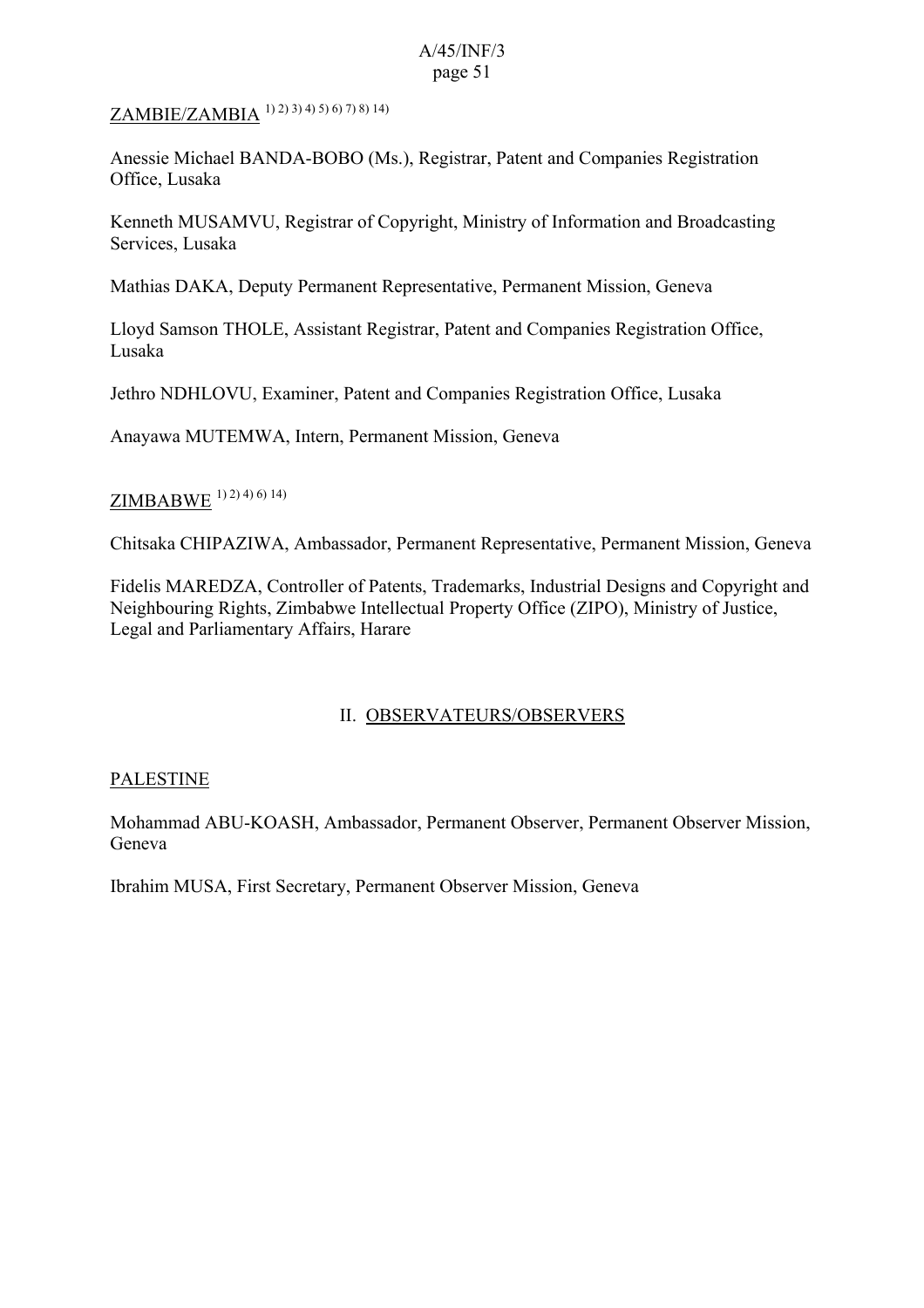### III. ORGANISATIONS INTERNATIONALES INTERGOUVERNEMENTALES/ INTERNATIONAL INTERGOVERNMENTAL ORGANIZATIONS

### OFFICE DES NATIONS UNIES À GENÈVE (ONUG)/UNITED NATIONS OFFICE AT GENEVA (UNOG)

Jan BEAGLE (Ms.), Deputy Director-General, Geneva

Verona COLLANTES (Ms.), External Relations and Inter-agency Affairs officer, Officer of the Director-General, Geneva

Bosiljka KOZOMARA (Miss), Intern, Geneva

## PROGRAMME DES NATIONS UNIES POUR LES ETABLISSEMENTS HUMAINS (UN-HABITAT)/UNITED NATIONS HUMAN SETTLEMENTS PROGRAMME (UN-HABITAT)

Abdala ABBAS, Director, Geneva

ORGANISATION DES NATIONS UNIES POUR L'EDUCATION, LA SCIENCE ET LA CULTURE (UNESCO)/UNITED NATIONS EDUCATIONAL, SCIENTIFIC AND CULTURAL ORGANIZATION (UNESCO)

Kerstin HOLST, Liaison Officer, Geneva

## ORGANISATION MONDIALE DE LA SANTÉ (OMS)/WORLD HEALTH ORGANIZATION (WHO)

Elilarasu RENGANATHAN, Executive Secretary, WHO Secretariat on Public Health, Innovation and Intellectual Property, Geneva

Malebona Precious MATSOSO (Mrs.), Director, WHO Secretariat on Public Health, Innovation and Intellectual Property, Geneva

Gina VEA (Ms.), Geneva

## COMMISSION DES COMMUNAUTÉS EUROPÉENNES (CCE)/COMMISSION OF THE EUROPEAN COMMUNIITES (CEC)

Guus HOUTTUIN, Permanent Representative, Permanent Mission, Geneva

Jens GASTER, Principal Administrator, Directorate General Internal Market and Services, Unit D.2 Industrial Property, Brussels

Georgios KRITIKOS, Administrator, Geneva

Sergio BALIBREA SANCHO, Counsellor, Geneva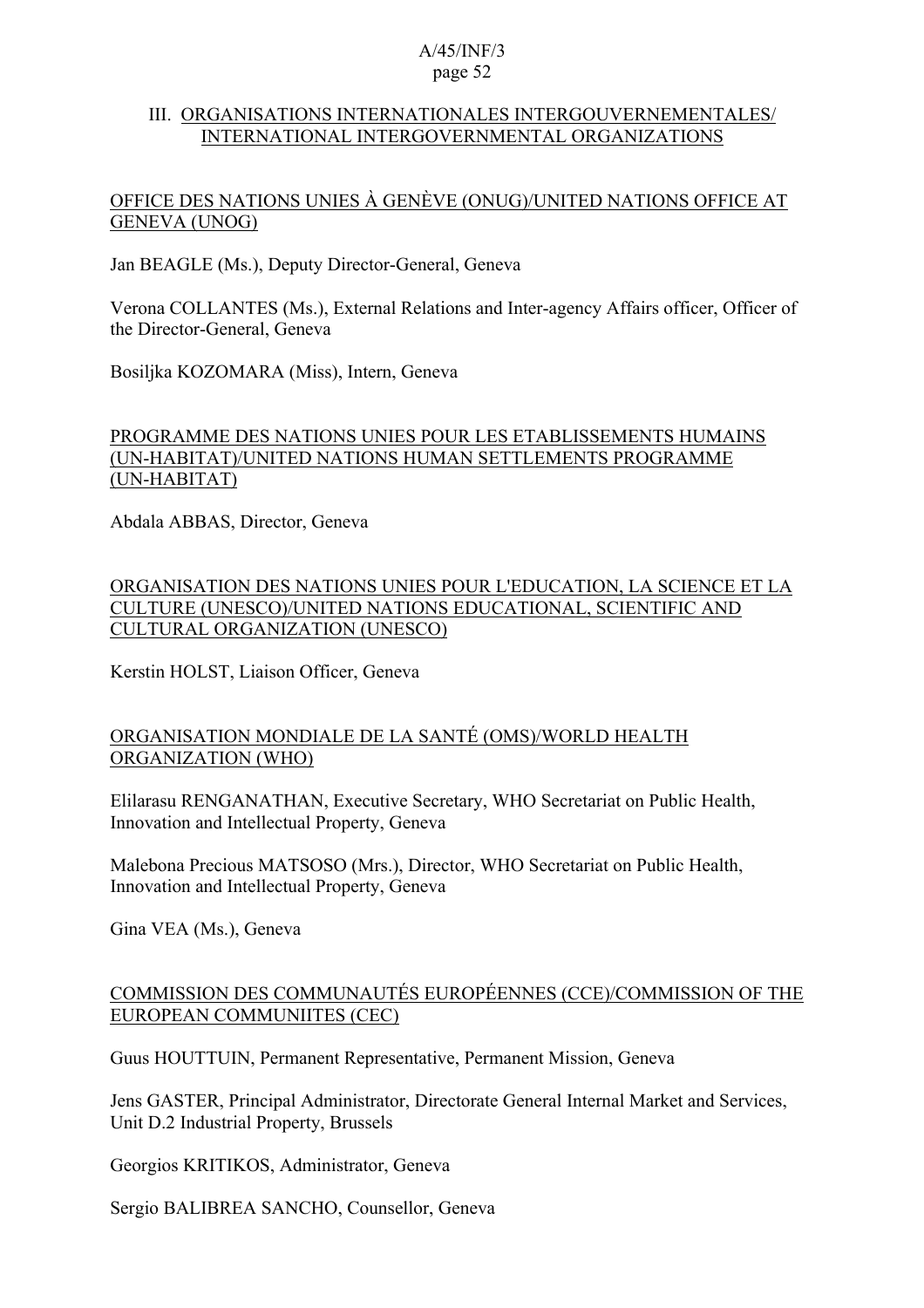### GROUPE DES ÉTATS D'AFRIQUE, DES CARAÏBES ET DU PACIFIQUE (GROUPE ACP)/AFRICAN, CARIBBEAN AND PACIFIC GROUP OF STATES (ACP GROUP)

Marwa Joel KISIRI, Ambassador, Permanent Observer, Geneva

## LIGUE DES ETATS ARABES (LEA)/LEAGUE OF ARAB STATES (LAS)

Saad ALFARARGI, Ambassador, Permanent Observer, Geneva

Maha BAKHIT, Head, Intellectual Property Unit, Geneva

## OFFICE DES BREVETS DU CONSEIL DE COOPÉRATION DES ÉTATS ARABES DU GOLFE (CCG)/PATENT OFFICE OF THE COOPERATION COUNCIL FOR THE ARAB STATES OF THE GULF (GCC)

Abdullah S. ALMAZROA, Director, Technical Examination Directorate, Riyadh

## OFFICE EUROPEÉN DES BREVETS (OEB)/EUROPEAN PATENT OFFICE (EPO)

Alison BRIMELOW (Ms.), President, Munich

Manuel DESANTES, Vice-President, Legal and International Affairs, Munich

Aidan KENDRICK, Director of the President's Office, Munich

Gérard GIROUD, Principal Director, European and International Affairs, Rijswijk

Wim VAN DER EIJK, Principal Director, International Legal Affairs and Patent Law, Munich

Valentín MIR, Director, International Affairs, Munich

Niclas G. MOREY, Director, Trilateral Affairs, International Organizations and Associations, Munich

Robert CRAMER, Director, International and Legal PCT Affairs, Munich

Panagiotis RIGOPOULOS, Lawyer, International Legal Affairs, Munich

Emilie MOREAU (Miss), Consultant, European and International Affairs, Munich

Isabel NUNES (Mrs.), Assistant to Principal Director, Principal Directorate, European and International Affairs, Munich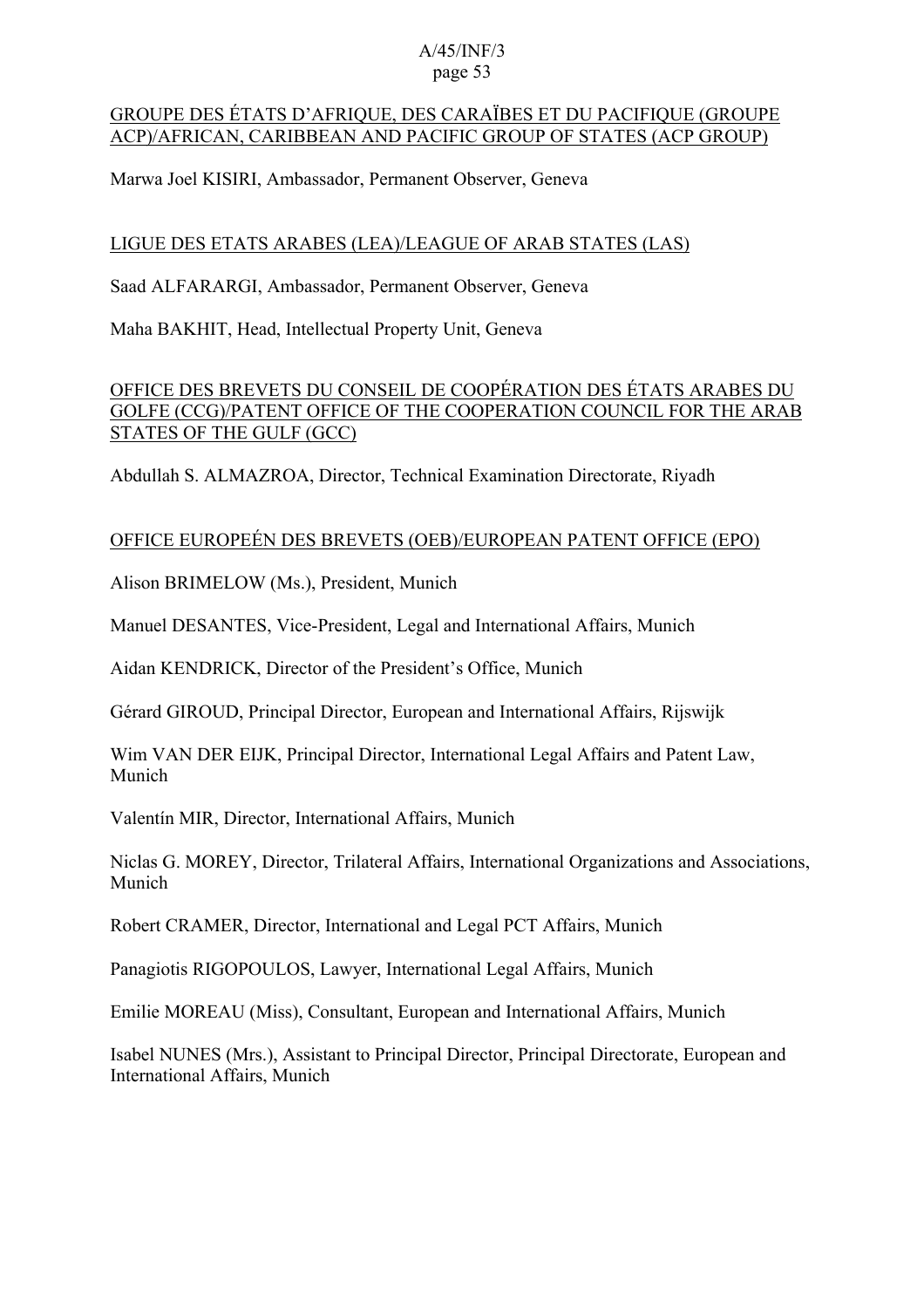### ORGANISATION AFRICAINE DE LA PROPRIÉTÉ INTELLECTUELLE (OAPI)/ AFRICAN INTELLECTUAL PROPERTY ORGANIZATION (OAPI)

Paulin EDOU EDOU, directeur général, Yaoundé

Faouly BANGOURA, directeur, Département des affaires juridiques, de la coopération et des questions émergentes, Yaoundé

## ORGANISATION BENELUX DE LA PROPRIÉTÉ INTELLECTUELLE (OBPI)/BENELUX ORGANISATION FOR INTELLECTUAL PROPERTY (BOIP)

Edmond L. SIMON, directeur général, La Haye

## ORGANISATION DE LA CONFÉRENCE ISLAMIQUE (OCI)/ORGANIZATION OF THE ISLAMIC CONFERENCE (OIC)

Babacar BA, Ambassador, Permanent Observer, Geneva

## ORGANISATION EURASIENNE DES BREVETS (OEAB)/EURASIAN PATENT ORGANIZATION (EAPO)

Alexander GRIGORIEV, President, Moscow

Marina KRYUKOVA (Mrs.), Director, International Relations Department, Moscow

## ORGANISATION INTERNATIONALE DE LA FRANCOPHONIE (OIF)

Libère BARARUNYERETSE, ambassadeur, représentant permanent, Genève

Sandra COULIBALY-LEROY (Mme), représentant permanent adjoint, Genève

Mesmer GUEYOU, consultant, Paris

## ORGANISATION MONDIALE DU COMMERCE (OMC)/WORLD TRADE ORGANIZATION (WTO)

Hannu WAGER, Counsellor, Intellectual Property Division, Geneva

Jayashree WATAL (Mrs.), Counsellor, Intellectual Property Division, Geneva

Xiaoping WU (Mrs.), Counsellor, Intellectual Property Division, Geneva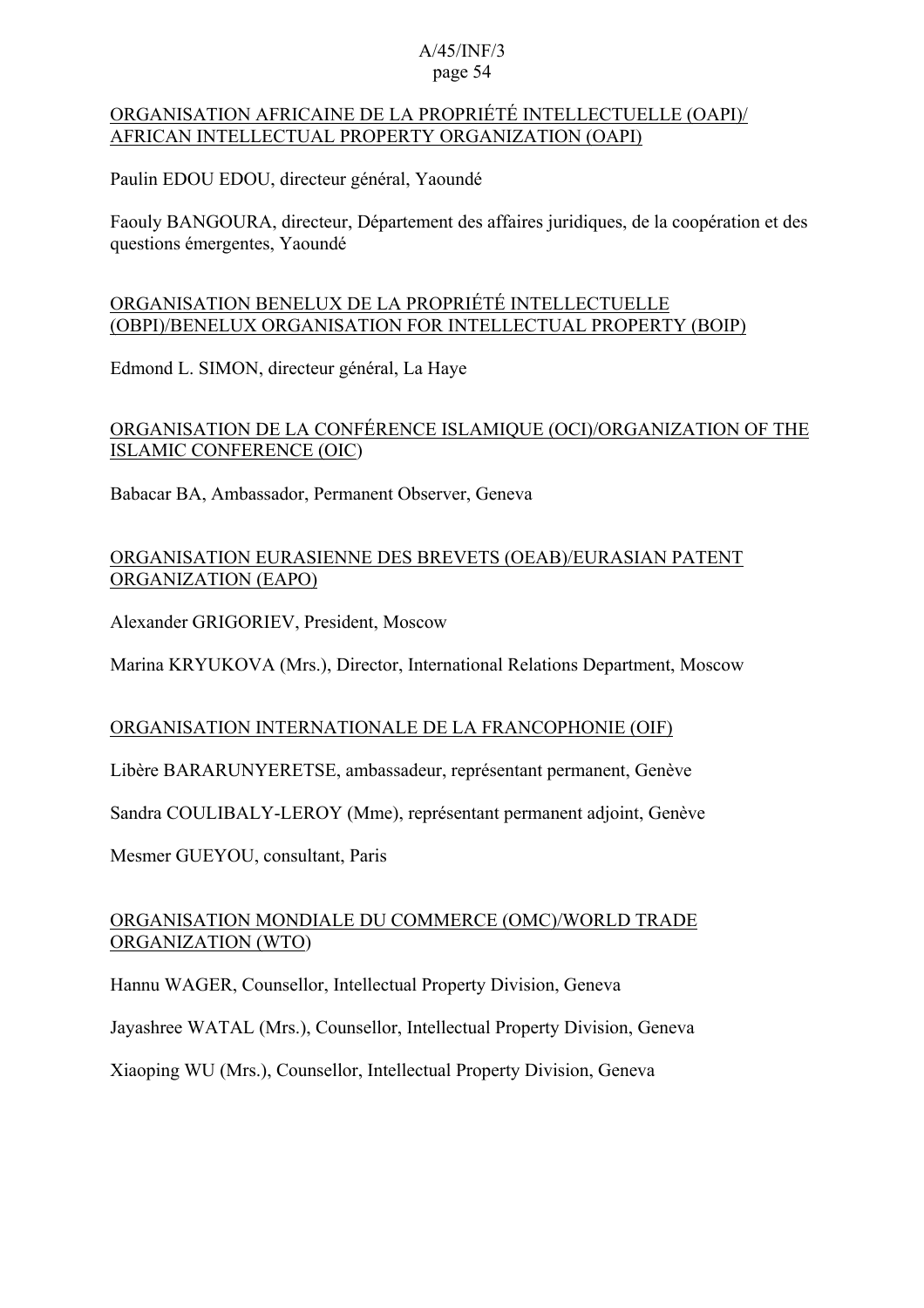## ORGANISATION RÉGIONALE AFRICAINE DE LA PROPRIÉTÉ INTELLECTUELLE (ARIPO)/AFRICAN REGIONAL INTELLECTUAL PROPERTY ORGANIZATION (ARIPO)

Gift Huggins SIBANDA, Director General, Harare

Christopher Joel KIIGE, Director, Technical Department, Harare

### SOUTH CENTRE

Viviana MUÑOZ TÉLLEZ (Ms.), Programme Officer, Geneva

Yogesh Anand PAI, Consultant, Geneva

Winifred ATUGONZA (Ms.), Intern, Geneva

Nneka IKELIONWU (Miss), Intern, Geneva

## UNION AFRICAINE (UA)/AFRICAN UNION (AU)

Khalil TIMAMY, Head of Mission, Scientific, Technical and Research Commission (STRC), Lagos

Georges-Rémi NAMEKONG, Senior Economist, Permanent Delegation, Geneva F

### IV. ORGANISATIONS INTERNATIONALES NON GOUVERNEMENTALES/ INTERNATIONAL NON-GOVERNMENTAL ORGANIZATIONS

American Intellectual Property Law Association (AIPLA) Q. Todd DICKINSON, Executive Director, Arlington

Association allemande pour la propriété industrielle et le droit d'auteur (GRUR)/German Association for Industrial Property and Copyright (GRUR) Alfons SCHÄFERS, Representative, Bonn

Association asiatique d'experts juridiques en brevets (APAA)/Asian Patent Attorneys Association (APAA) Dato V.L. KANDAN, Immediate APAA Past President, Tokyo Kenji YOSHIDA, Senior Vice President, Tokyo

Association de l'industrie de l'informatique et de la communication (CCIA)/Computer and Communications Industry Association (CCIA) Nick ASHTON-HART, Consultant, Saint Genis Pouilly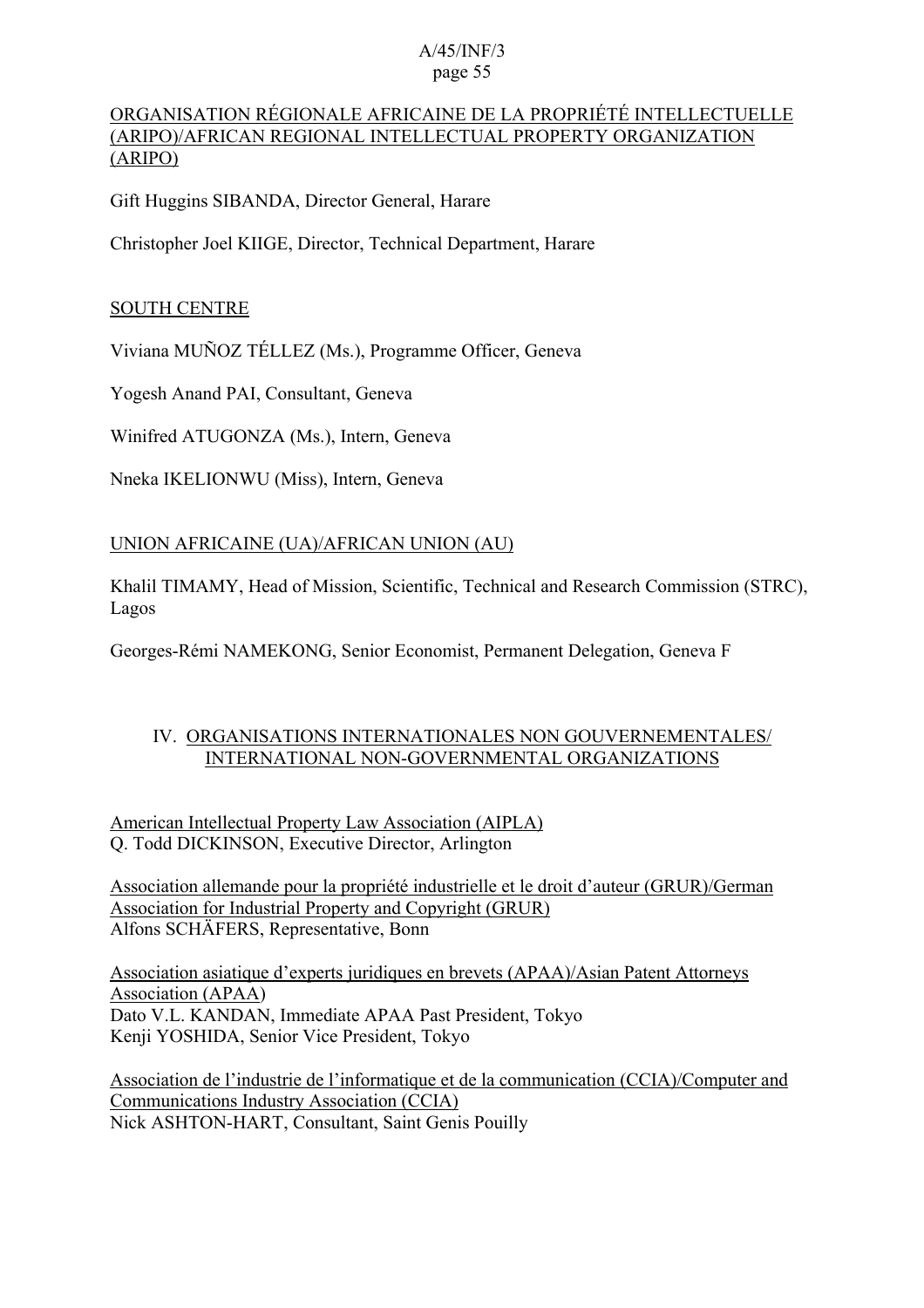Association internationale de l'hôtellerie et restauration (IHRA)/International Hotel and Restaurant Association (IHRA) Abraham ROSENTAL, Director General, Geneva

Association internationale pour la promotion de l'enseignement et de la recherche en propriété intellectuelle (ATRIP)/International Association for the Advancement of Teaching and Research in Intellectual Property (ATRIP) François CURCHOD, représentant permanent auprès de l'OMPI, Genolier

Association internationale pour la protection de la propriété intellectuelle (AIPPI)/ International Association for the Protection of Intellectual Property (AIPPI) Thierry MOLLET-VIÉVILLE, President, Paris Michael BRUNNER, Secretary General, Zurich

Association latino-américaine des industries pharmaceutiques (ALIFAR)/Latin American Association of Pharmaceutical Industries (ALIFAR) Mirta LEVIS (Sra.), Directora Ejecutiva, Buenos Aires

Association nationale des artistes interprètes (ANDI)/Asociación Nacional de Intérpretes (ANDI) Emilia CARRANZA, Presidenta, México, D.F. Ismael LARUMBE, Vicepresidente, México, D.F.

Association pour la promotion de la propriété intellectuelle en Afrique (APPIA)/Association for the Promotion of Intellectual Property in Africa (APPIA) Désiré LOUMOU, président, Yaoundé

Biotechnology Industry Organization (BIO) Caroline RUGGIERI (Ms.), President, Washington Sean DARRAGH, Executive Vice President, Washington Lila FEISEE(Ms.), Managing Director, Washington Tatjana R. SACHSE (Ms.), Geneva

Central and Eastern European Copyright Alliance (CEECA) Mihály FICSOR, Chairman, Budapest

Centre d'échange et de coopération pour l'Amérique latine (CECAL)/Exchange and Cooperation Centre for Latin America (ECCLA) Dildar RABBANI, Delegate, International Cooperation, Geneva

Centre d'études internationales de la propriété industrielle (CEIPI)/Centre for International Industrial Property Studies (CEIPI) François CURCHOD, représentant permanent auprès de l'OMPI, Genolier

Centre International pour le commerce et le développement durable (ICTSD)/International Centre for Trade and Sustainable Development (ICTSD) Ahmed ABDEL LATIF, IPRs and Technology Program Manager, Geneva

Centre pour le droit international de l'environnement (CIEL)/Center for International Environmental Law (CIEL) Dalindyebo SHABALALA, Director, Geneva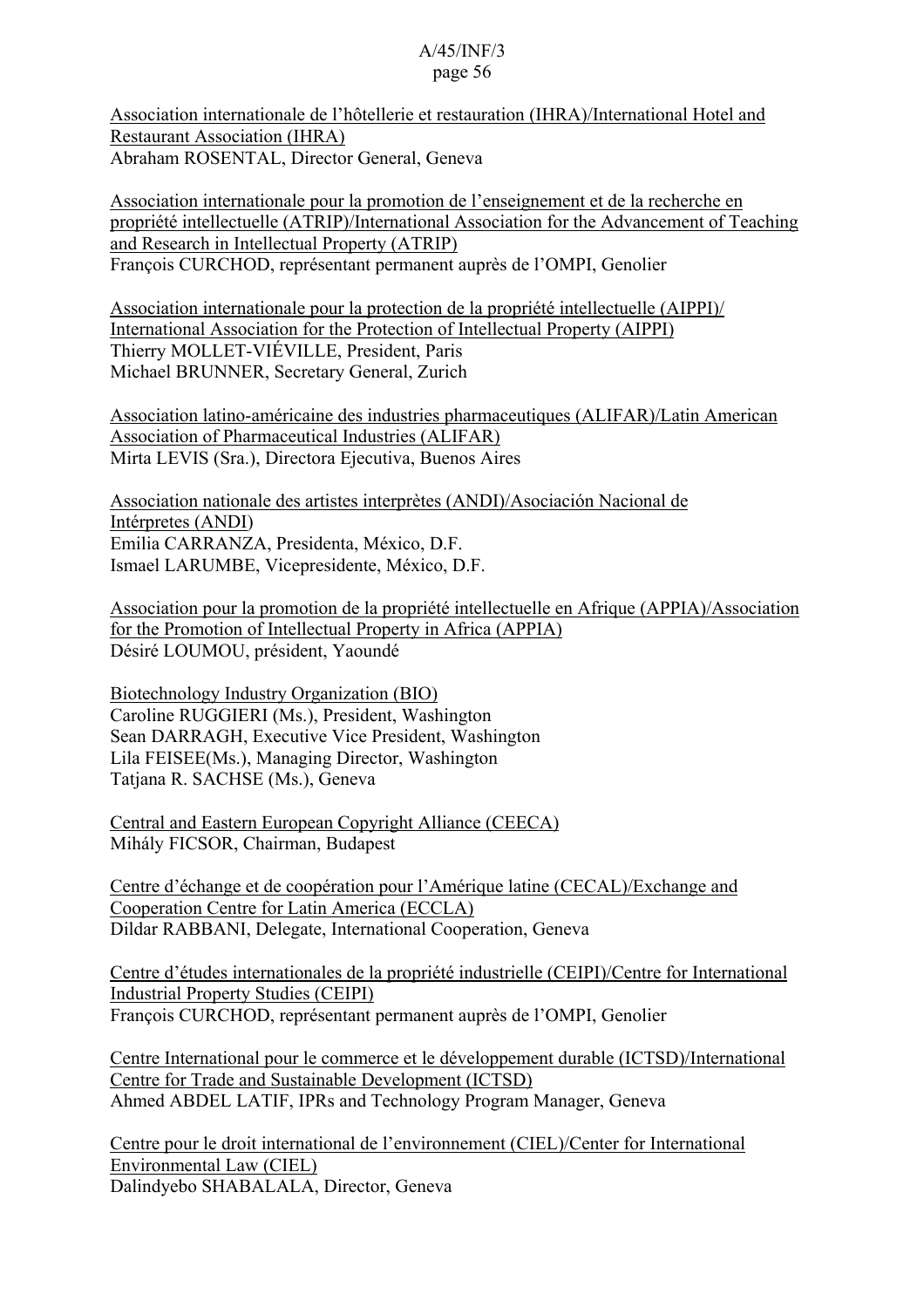Chambre de commerce des États-Unis d'Amérique (CCUSA)/Chamber of Commerce of the United States of America (CCUSA) Brad HUTHER, Washington, D.C

Chambre de commerce internationale (CCI)/International Chamber of Commerce (ICC) Richard C. WILDER, Representative, Washington, D.C.

Confédération internationale des sociétés d'auteurs et compositeurs (CISAC)/ International Confederation of Societies of Authors and Composers (CISAC) David UWEMEDIMO, Director of Legal, Paris

Fédération ibéro-latino-américaine des artistes interprètes ou exécutants (FILAIE)/ Ibero-Latin-American Federation of Performers (FILAIE) Luis COBOS PAVON, Presidente, Madrid Miguel PÉREZ SOLIS, Asesor Jurídico, Madrid

Fédération internationale de l'industrie du médicament (FIIM)/International Federation of Pharmaceutical Manufacturers Associations (IFPMA) Alicia GREENIDGE (Ms.), Director General, Geneva Eric NORHRENBERG, Director, International Trade and Market Policy, Geneva Alain AUMONIER, Adviser, Geneva Guilherme CINTRA, Researcher, Geneva

Fédération internationale de l'industrie phonographique (IFPI)/International Federation of the Phonographic Industry (IFPI) Shira PERLMUTTER (Ms.), Executive Vice President, Global Legal Policy, London

Fédération internationale des associations de bibliothécaires et des bibliothèques (FIAB)/ International Federation of Library Associations and Institutions (IFLA) Winston TABB, Chair, Baltimore Stuart HAMILTON, Senior Policy Advisor, The Hague

Fédération internationale des associations de producteurs de films (FIAPF)/International Federation of Film Producers Associations (FIAPF) Bertrand MOULLIER, Advisor, Paris

Fédération internationale des organismes gérant les droits de reproduction (IFRRO)/ International Federation of Reproduction Rights Organizations (IFRRO) Olav STOKKMO, Chief Executive, Brussels Tarja KOSKINEN-OLSSON (Mrs.), Honorary President, Helsinki

Institute for Policy Innovation (IPI) Tom GIOVANETTI, President, Lewisville

Institut international de la propriété intellectuelle (IIPI)/International Intellectual Property Institute (IIPI) Molly Ann TORSEN (Ms.), Vice-President, Washington D.C.

Institut japonais de l'invention et de l'innovation (JIII)/Japan Institute of Invention and Innovation (JIII) Shin-ichiro SUZUKI, Executive Counselor, Tokyo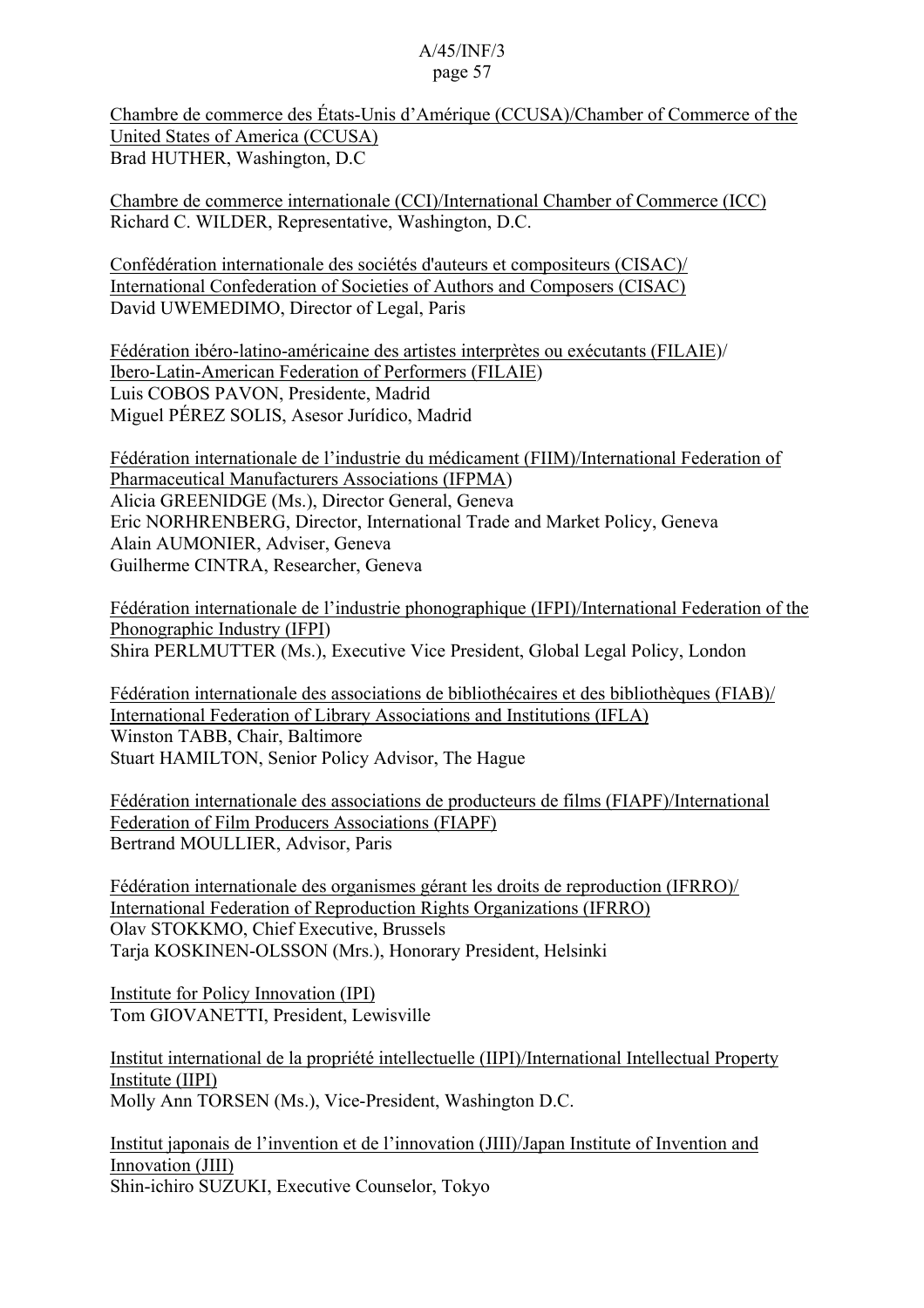International Intellectual Property Alliance (IIPA) Eric H. SMITH, President, Washington, D.C

International Trademark Association (INTA) Bruno MACHADO, Geneva Representative, Rolle Bruce J. MACPHERSON, Director, External Relations, New York

Knowledge Ecology International (KEI) James LOVE, Director, Washington, D.C. Thiru BALASUBRAMANIAM, Geneva Representative, Geneva Sisule Fredrick MUSUNGU, Fellow, Geneva

Library Copyright Alliance (LCA) Janice T. PILCH (Ms.), Representative, Slavic and East European Library, University of Illinois, Urbana

North American Broadcasters Association (NABA) Alejandra NAVARRO GALLO (Ms.), Zug

Organisation pour un réseau international des indications géographiques (oriGIn)/ Organization for an International Geographical Indications Network (oriGIn) Massimo VITTORI, Secretary General, Geneva

Third World Network (TWN) Sangeeta SHASHIKANT (Miss), Advisor, Geneva

Union internationale des éditeurs (UIE)/International Publishers Association (IPA) Jens BAMMEL, Secretary General, Geneva Antje SÖRENSEN (Mrs.), Deputy Secretary and Legal Counsel, Geneva

Union mondiale des aveugles (WBU)/ World Blind Union (WBU) Christopher FRIEND, Special Project Consultant, Haywards Heath Judith FRIEND (Mrs.), Haywards Heath

Union Network International - Media and Entertainment (UNI-MEI) Johannes STUDINGER, Deputy Director, Brussels

## V. AUDIT COMMITTEE/COMITÉ D'AUDIT

Khalil ISSA OTHMAN, Chair, WIPO Audit Committee, Geneva

Geoffrey DRAGE, WIPO Audit Committee, Geneva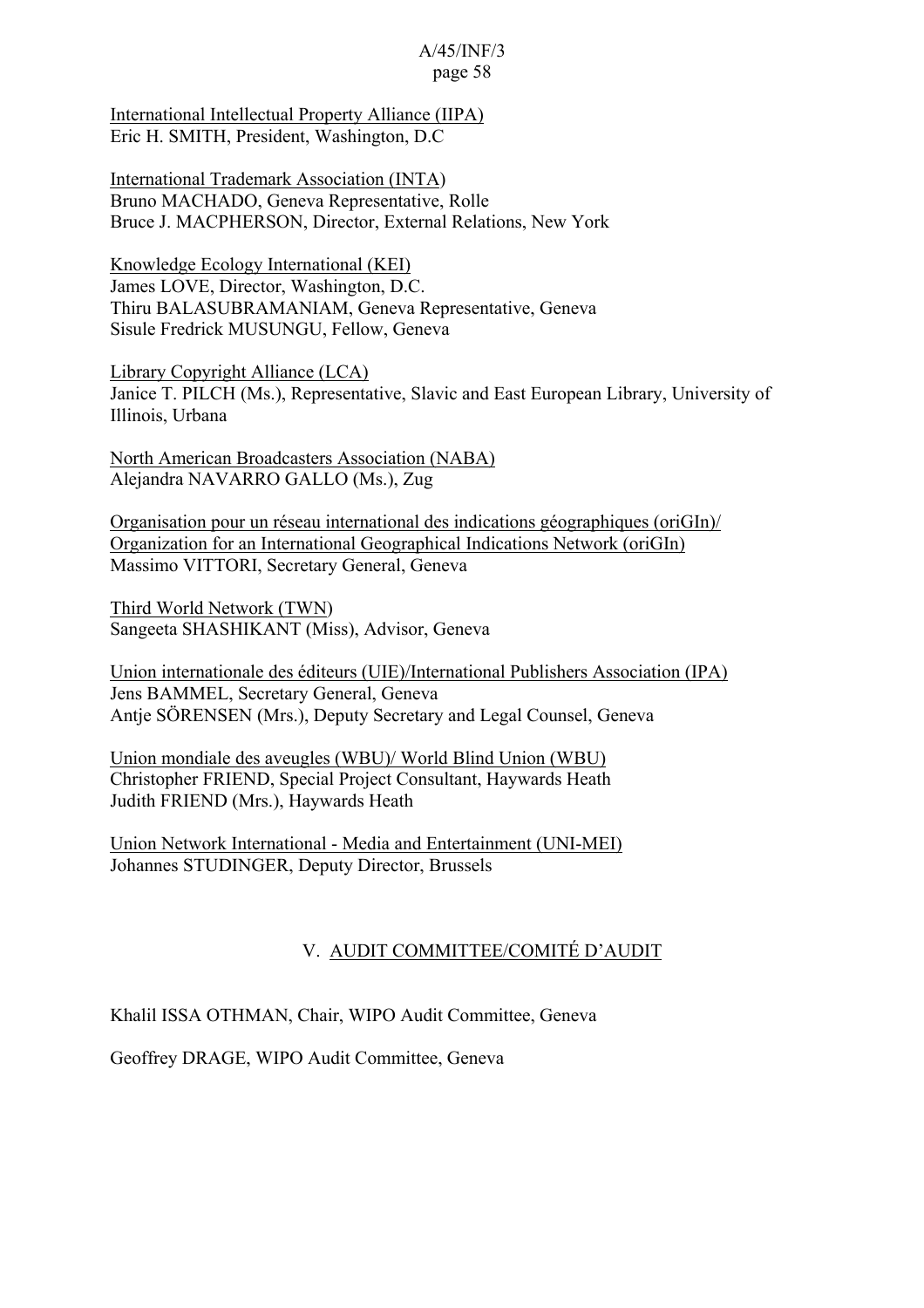### VI. SECRÉTARIAT DE L'ORGANISATION MONDIALE DE LA PROPRIÉTÉ INTELLECTUELLE (OMPI)/ SECRETARIAT OF THE WORLD INTELLECTUAL PROPERTY ORGANIZATION (WIPO)

Kamil IDRIS, directeur général/Director General

Philippe PETIT, vice-directeur général/Deputy Director General

Francis GURRY, vice-directeur général/Deputy Director General

Michael Scott KEPLINGER, vice-directeur général/Deputy Director General

Narendra SABHARWAL, vice-directeur général/Deputy Director General

Geoffrey ONYEAMA, sous-directeur général/Assistant Director General

Ernesto RUBIO, sous-directeur général/Assistant Director General

WANG Binying (Mlle/Ms.), sous-directrice générale/Assistant Director General

Carlotta GRAFFIGNA (Mme/Mrs.), directrice exécutive et contrôleur, Bureau du contrôleur/Executive Director and Controller, Office of Controller

Sherif SAADALLAH, directeur exécutif, Bureau de l'utilisation stratégique de la propriété intellectuelle pour le développement/Executive Director, Office of Strategic Use of Intellectual Property for Development

Yo TAKAGI, directeur exécutif, Bureau de la planification stratégique et du développement des politiques et de l'Académie mondiale de l'OMPI/Executive Director, Office of Strategic Planning and Policy Development, and the WIPO Worldwide Academy

Philippe FAVATIER, directeur, Département des finances/Director, Finance Department

Edward KWAKWA, conseiller juridique/Legal Counsel

Juan Antonio TOLEDO BARRAZA, directeur du Département de la gestion des ressources humaines/Director, Human Resources Management Department

Michèle WEIL-GUTHMANN (Mme/Mrs.), directrice, Cabinet du directeur général/Director, Director General's Cabinet

Nicholas TREEN, directeur, Division de l'audit et de la supervision internes/Director, Internal Audit and Oversight Division

Nikolay KHLESTOV, administrateur chargé de la division, Division des conférences des communications et de la gestion information courrier/Officer-in-Charge, Conference, Communications and Records Management Division